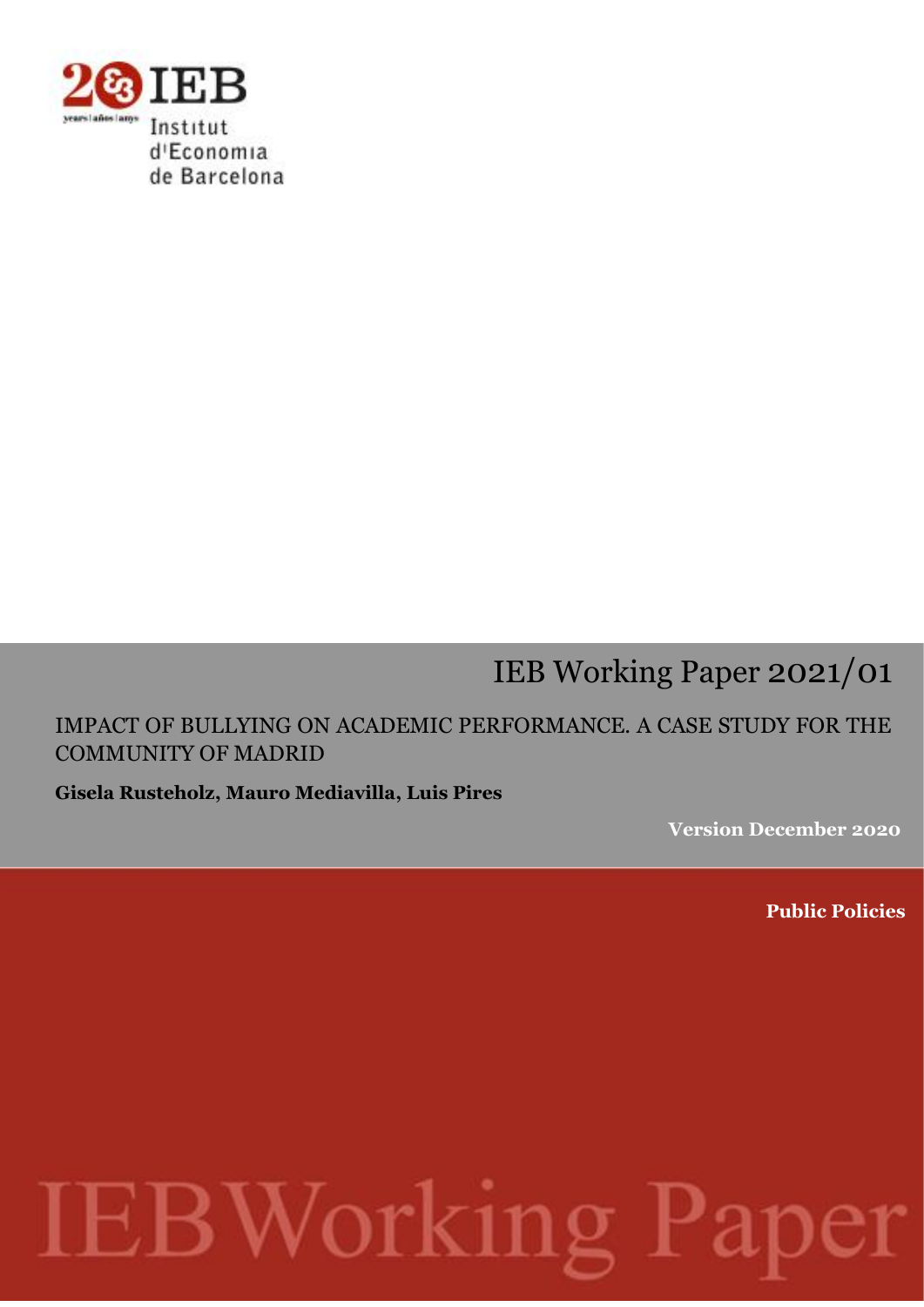#### **IMPACT OF BULLYING ON ACADEMIC PERFORMANCE. A CASE STUDY FOR THE COMMUNITY OF MADRID**

Gisela Rusteholz, Mauro Mediavilla, Luis Pires

The **Barcelona Institute of Economics (IEB)** is a research centre at the University of Barcelona (UB) which specializes in the field of applied economics. The IEB is a foundation funded by the following institutions: La Caixa, Naturgy Energy, Saba, the Barcelona City Hall, the Barcelona Metropolitan Area, the University of Barcelona, the Autonomous University of Barcelona, the Barcelona Provincial Council, Agbar and Cuatrecasas.

The IEB research program in **Public Policies** aims at promoting research related to the design, implementation and evaluation of public policies that meet social needs and enhance social and individual welfare. Special emphasis is put on applied research and on work that tries to shed light on the Economics of Education, Health Economics, Innovation, Labour Markets and Security Policies. Disseminating research findings in these topics to a broader audience is also an aim of the program.

Postal Address: Institut d'Economia de Barcelona Facultat d'Economia i Empresa Universitat de Barcelona C/ John M. Keynes, 1-11 (08034) Barcelona, Spain Tel.: + 34 93 403 46 46 [ieb@ub.edu](mailto:ieb@pcb.ub.es) [http://www.ieb.ub.edu](http://www.ieb.ub.edu/)

The IEB working papers represent ongoing research that is circulated to encourage discussion and has not undergone a peer review process. Any opinions expressed here are those of the author(s) and not those of IEB.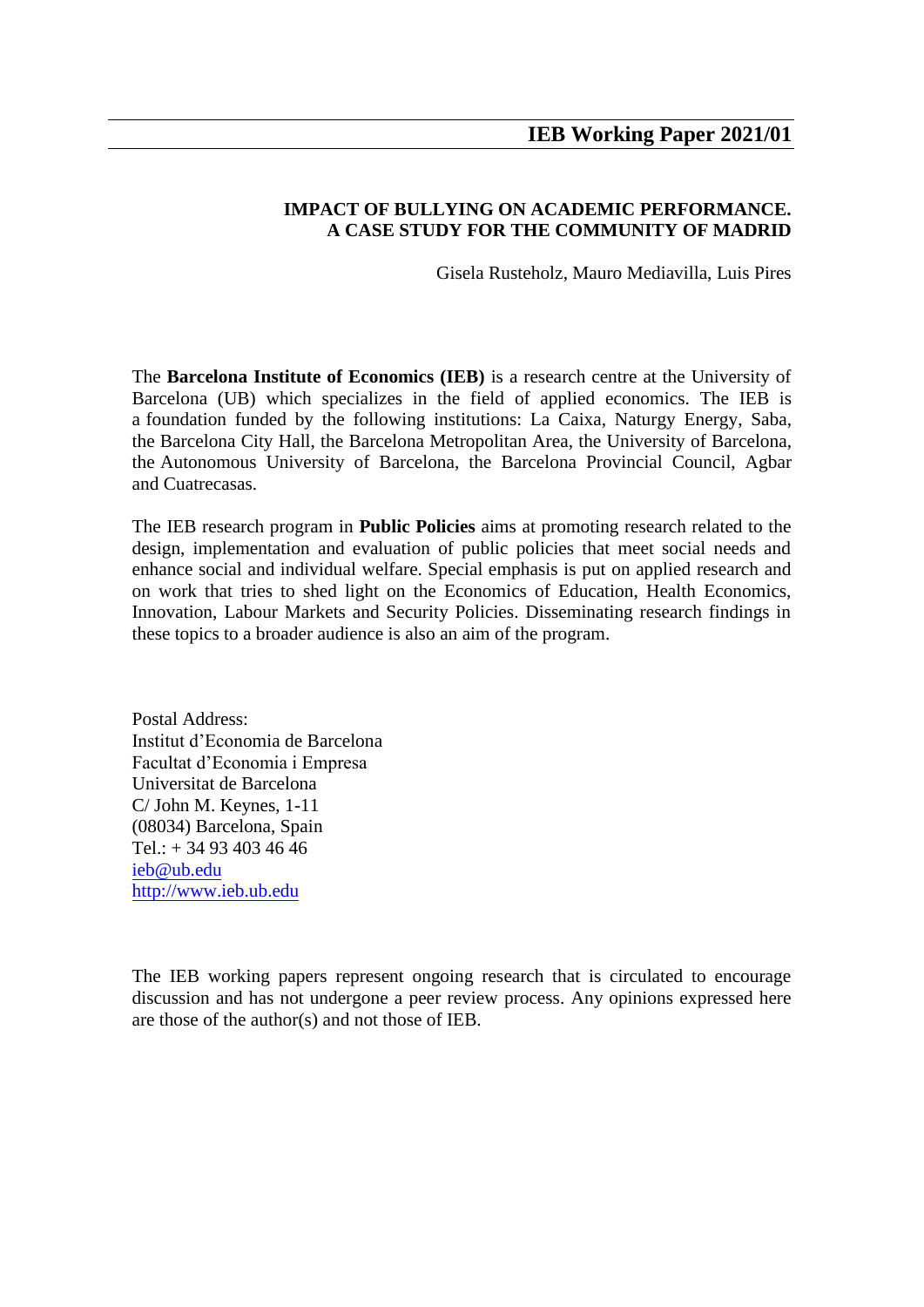#### **IMPACT OF BULLYING ON ACADEMIC PERFORMANCE. A CASE STUDY FOR THE COMMUNITY OF MADRID <sup>i</sup>**

Gisela Rusteholz, Mauro Mediavilla, Luis Pires

ABSTRACT: Bullying is a problem that affects children and teenagers around the world and its repercussions can endure throughout adult life. Its prevalence is, in part, a product of the lack of information and the paucity of studies which analyse the wideranging consequences for the individuals involved. The main objective of this research is to study the incidence of bullying on the academic performance of students in education centres in the Madrid Region. The databases used are those of Competency Tests carried out on all 10th grade students in Madrid during the year 2017. These external assessment tests evaluate Spanish language, English language, Mathematics, and Geography and History. Along with these tests, the students, their families, their teachers and head teachers complete comprehensive questionnaires. To analyse all these data, we carry out a multilevel methodological approach to identify the quantitative association of bullying with academic performance and to estimate the probability that performance is affected by the level of bullying that exists in the education centres. The results indicate that bullying has a negative impact on all the competencies evaluated, that the probability of a lower academic performance increases in environments where there is bullying and that bullying can affect students with low or high academic achievement in different ways, depending on what competency is evaluated.

JEL Codes: I121, I129 Keywords: Bullying, Cyberbullying, Academic Performance, Case Study

Gisela Rusteholz Universitat de València

1

Mauro Mediavilla Universitat de València & IEB

Luis Pires Universidad Rey Juan Carlos

<sup>&</sup>lt;sup>i</sup> Mauro Mediavilla is grateful for the financial support given by the Regional Government of the Valencian Community (Conselleria d'Hisenda i Model Econòmic; project HIECPU/2019/2).

We are grateful for the comments and suggestion made by participants at the XXVII Meeting on Public Economics (Barcelona, 2020), the Barcelona Conference on Education (Barcelona, 2020) and the APPAM XLII Annual Fall Research (Washington, 2020).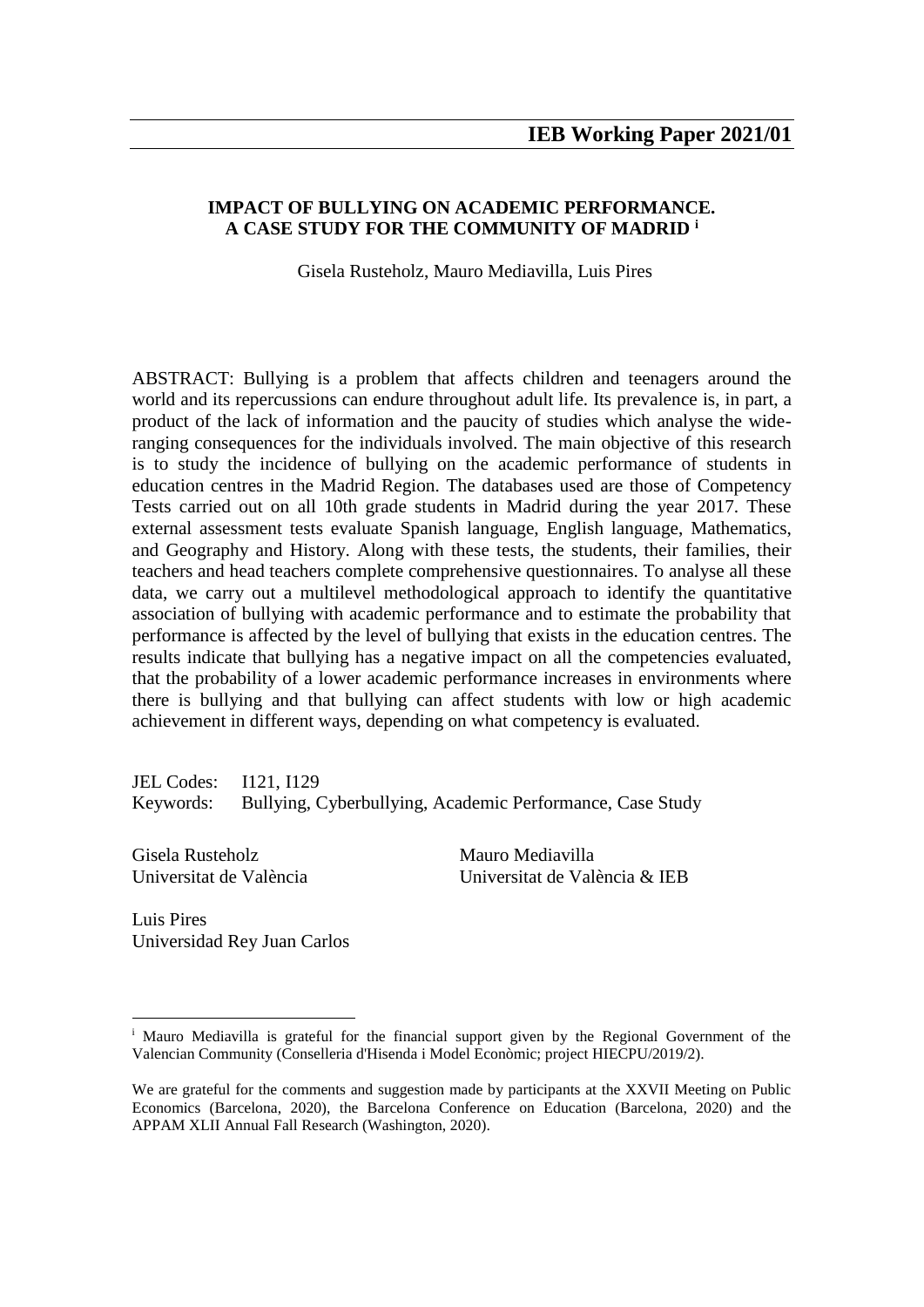#### 1. Introduction

Bullying is a naturalized concept but about which little is really known. According to an Amnesty International report for Spain (2019), it often goes unnoticed since teachers and parents do not know how to identify it or how to act. With the growth of information and communication technology (ICT), the phenomenon has taken on new dimensions, identifying two specific typologies: face-to-face harassment or bullying itself and virtual harassment or cyberbullying. Save the Children (2018) published a report stating that 52% of Spanish children and adolescents had suffered some type of violence and humiliation, while 7% were victims of cyberbullying. These figures illustrate the extent of the problem in Spain.

The impact of this subtype of violence affects all students, especially the victims, causing physical, emotional and relational damage that can have lifelong consequences. One of the effects most mentioned, although little explored, is the worsening of academic performance. Nurturing academic performance is essential for ensuring any individual can reach their potential in the education system and ultimately access opportunities in the job market. Studying its relationship with bullying, therefore, is of great importance.

In 2019, Amnesty International warned Spain that thousands of cases of bullying remained hidden and that the system was "turning a blind eye" to the problem. It considered it necessary not only to implement a reporting system that was useful, but also to assist children and adolescents in the prevention of this widespread phenomenon. To do this, however, the problem must first be correctly identified and students, teachers and parents made more aware of the importance of preventing and reporting such cases. Showing the repercussions bullying can have on academic and work opportunities is a way of illustrating the impact that this phenomenon has on the social dimension.

Given that it is a phenomenon scarcely studied in the Spanish environment, our main objective is to carry out a case study of the Community of Madrid that involves an indepth analysis-diagnosis of the prevalence of the phenomenon in this territory, to later determine the existence of effects on academic performance. In Spain, studies of bullying and cyberbullying, for the most part, focus on describing the prevalence of the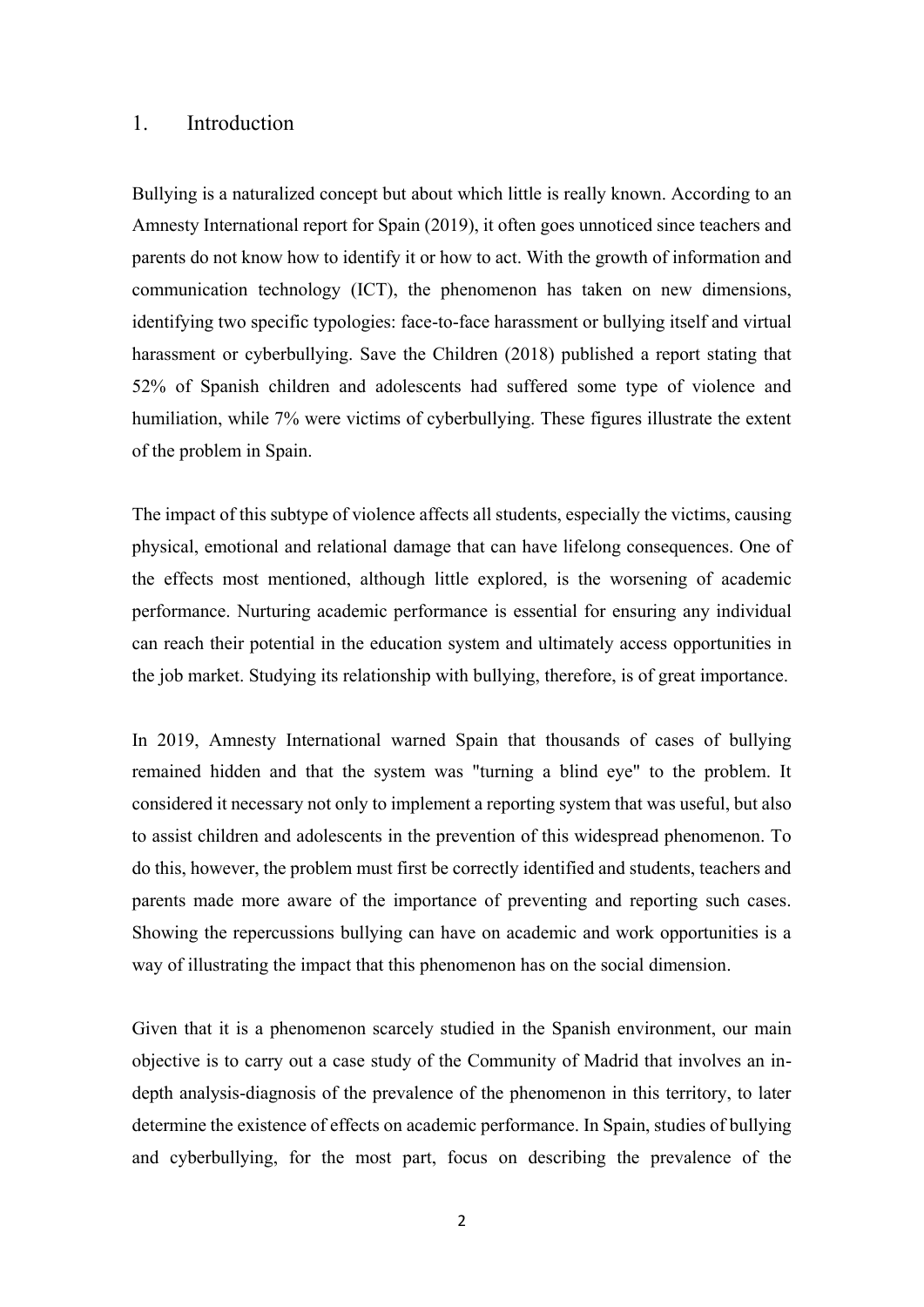phenomenon and its association with sex, age and the sociometric or relational dimension. However, when studies look at the consequences they tend to focus on measuring those related to the degree of anxiety, depression or fear that students feel when they are bullied, but not the effects that these emotional disorders can have on academic performance. Our research aims to explore and quantify the effect that these asymmetric relationships have on students' ability to learn, an analysis that has not been carried out in depth for the Spanish environment.

The results of our study indicate that the problem of bullying is more prevalent in state and subsidized schools than in private schools, and that the size of the school is relevant, although it is more difficult to identify and depends on who reports the presence of bullying (student, teacher or head teacher). Regarding the impact on academic performance, our study verifies the existence of a negative relationship in all the evaluated competencies. Lastly, by means of the quantile approach, our study verifies that bullying affects students differently, depending on their academic level in each competency, showing that the impact of the studied phenomenon is clearly heterogeneous.

This article is set out as follows. The second section discusses a conceptual framework to develop and identify key concepts such as bullying and cyberbullying. The third section contains a review of the literature that links these phenomena with academic performance. The fourth section explains issues inherent to the databases and the methodology used. The fifth section shows the results obtained and, finally, the sixth section presents the conclusions.

#### 2. Conceptual framework

#### 2.1. Concept of bullying

Although bullying among students is not a recent phenomenon, the concept was not actually studied until the 1970s. It was in the Scandinavian countries where the first studies appeared, in the field of ethology, using the term *mobbing* to explain hostile behaviour by a group of individuals against another individual of a different species (Lorenz, 1966; Collell and Escumé, 2014).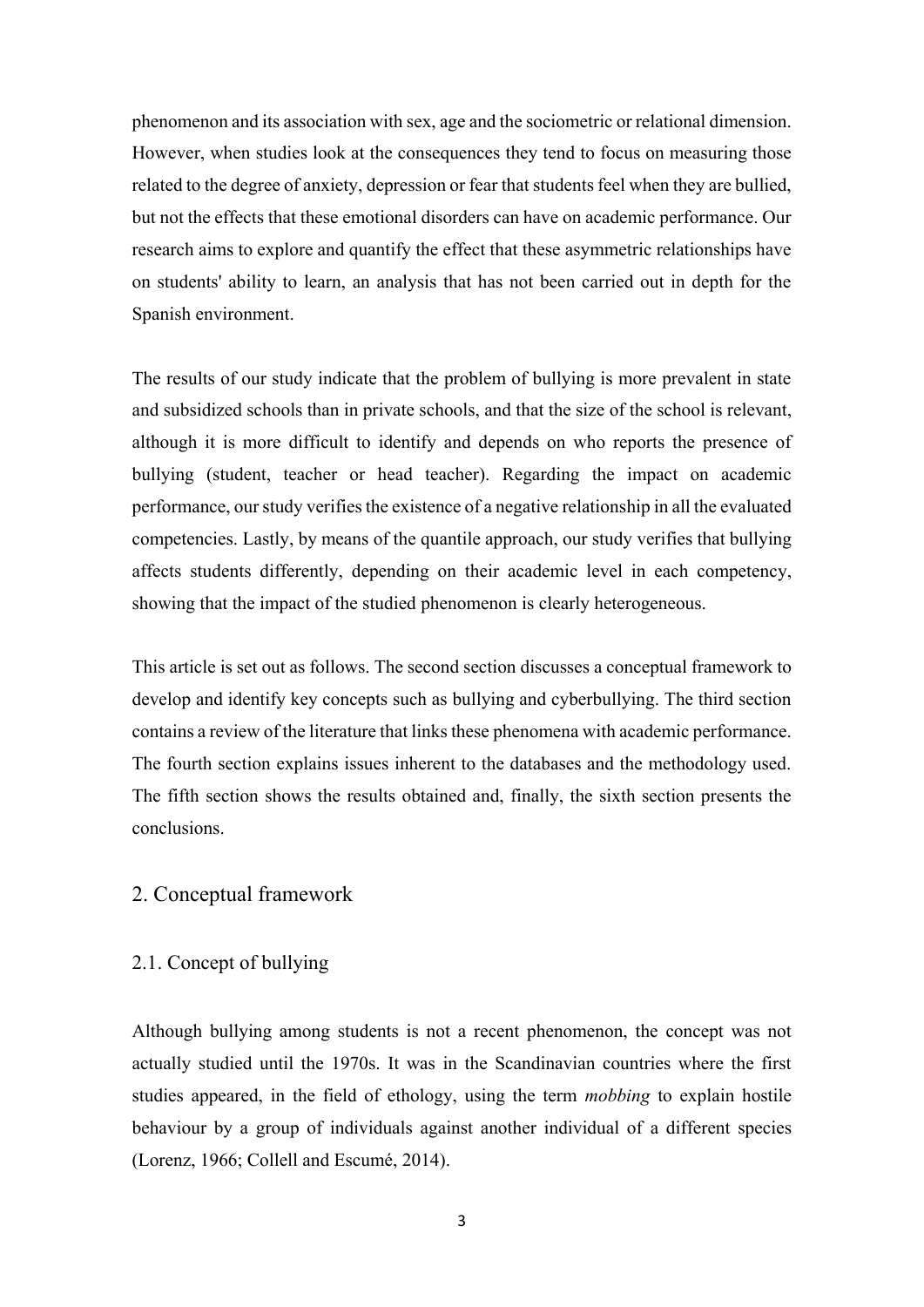The term bullying was coined by Dan Olweus in 1980 and has been widely accepted in subsequent international studies. In Spanish-speaking countries, in addition to using the Anglo-Saxon term of bullyin*g*, the terms harassment or peer abuse are also often used (Olweus, 1998).

Olweus defines a student as being a victim of bullying when "... *he is repeatedly exposed to negative actions by one or more students*" (Olweus, 1998, pp.25). According to Olweus, a negative action can be defined as any that is carried out with the purpose of inflicting or attempting to inflict, deliberately, harm or discomfort to another person. All physical and verbal actions and any intentional exclusion are considered negative actions (Olweus, 2019). The concept has been re-defined by multiple authors and has undergone a dynamic evolution adjusted to the changes that have occurred in recent decades, such as the appearance of ICT on a massive scale in daily life.

Despite diverse definitions, there are certain characteristics that are defined as essential for an action to be considered bullying or harassment: the existence of an imbalance of power or strength, of an asymmetric relationship, between the aggressor and the victim; recurrent and persistent behaviour over time and deliberate aggressive behaviour in order to harm the victim. Finally, bullying can be considered as a form of abuse that differs from other phenomena of domestic violence due to the context in which it occurs and the characteristics of the parties involved (Olweus, 2019).

Hernández and Saravia (2016) summarize the types of abuse and how it is exercised:

- Physical: direct damage to the victim or indirect damage to the victim's property.
- Verbal: through insults, teasing, slander.
- Social: involving isolation, marginalization and intimidation.
- **Psychological: behaviours that affect self-esteem, creating insecurity and fear.**
- *Cyberbullying*: the use of technology to harass a victim
- **•** *Dating violence*: bullying between adolescent couples where emotional blackmail prevails.

Likewise, the motivation behind negative actions and the arguments with which bullies try to legitimize their behaviour have defined new types of bullying that differ from previous ones (Collell and Escumé, 2014):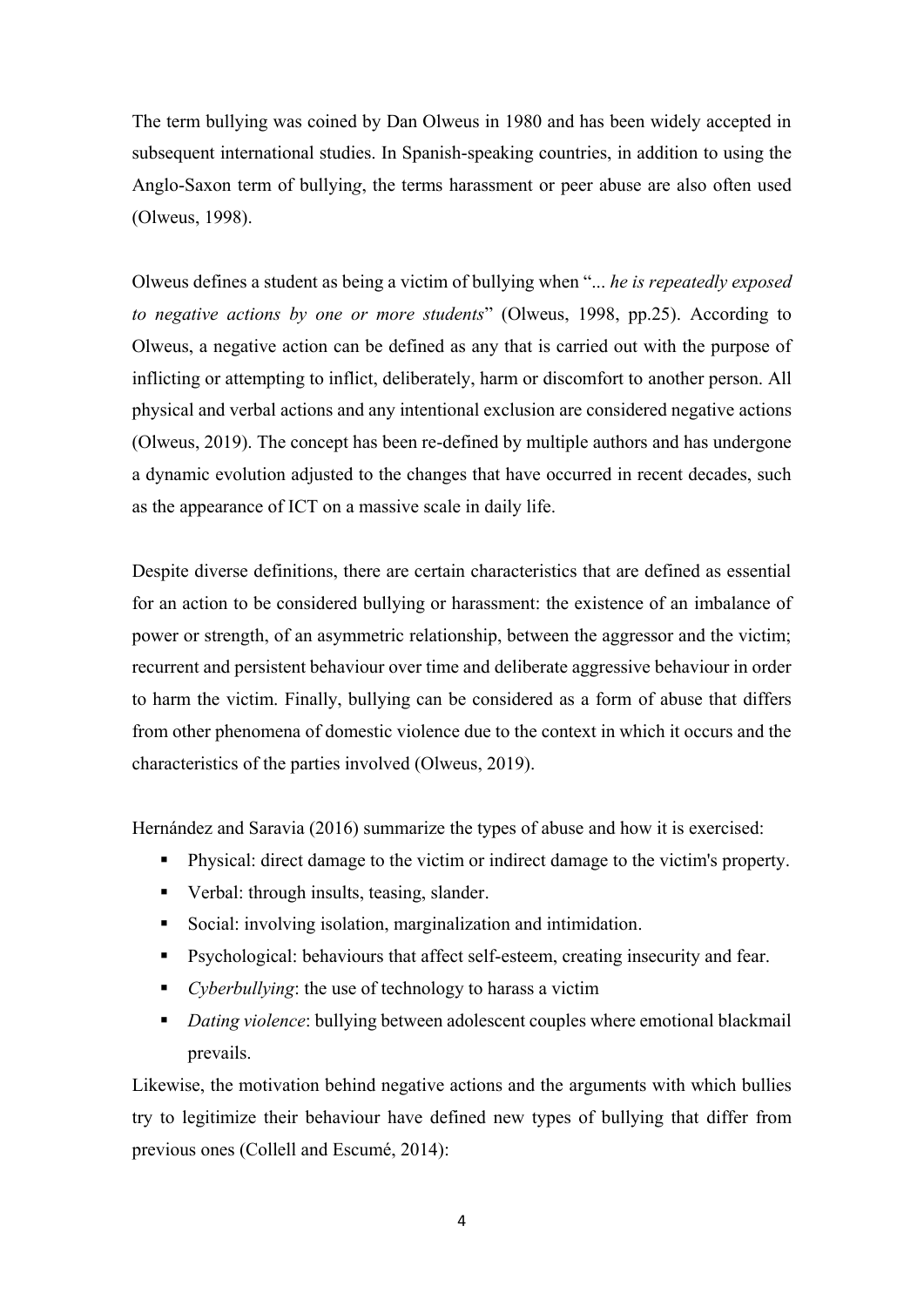- Racist bullying: the motivation revolves around the ethnicity or origin of the victim.
- Homophobic bullying: motivated by the sexual orientation of the victim, be it known or imagined.
- Bullying or sexual harassment: when the assaults have a sexual nature and are carried out physically, verbally and socially

### 2.2. The phenomenon of *cyberbullying*

Harassment through ICT is a negative act or action that responds to the same characteristics as harassment in person. It occurs in an unequal relationship, deliberate and perpetuating itself over time. It implies any aggressive, deliberate and repetitive action that is exercised through the use of electronic devices. This includes personal websites, blogs, email, text messages, social networks, chat, instant messaging, photographs etc. (Menay-López and De la Fuente, 2014).

*The Ombudsman's report* (2007) on school violence in Spain states that 5.5% of students recognized themselves as victims of bullying through new technologies, of which 92.7% were occasional victims and only 7.3% were frequent victims. However, 25% had witnessed abuse through the network or mobile phone and 5.4% recognized themselves as an aggressor (88.9% occasionally and 11.1% frequently).

In 2018, Save the Children recorded that 7% of students had suffered cyberbullying, 6% through photos and messages on WhatsApp and 4% through photos and messages on social networks. 4% had acknowledged participating in cyberbullying, while 26% witnessed it in some form or other. This shows that the phenomenon has prevailed over time and should therefore be analysed in parallel with traditional bullying.

Bullying and cyberbullying have a direct impact, by action, or by omission when cases are known but are not reported. Of all the possible known types of bullying, virtual harassment is characterized by excluding a physical presence (Cerezo, 2012).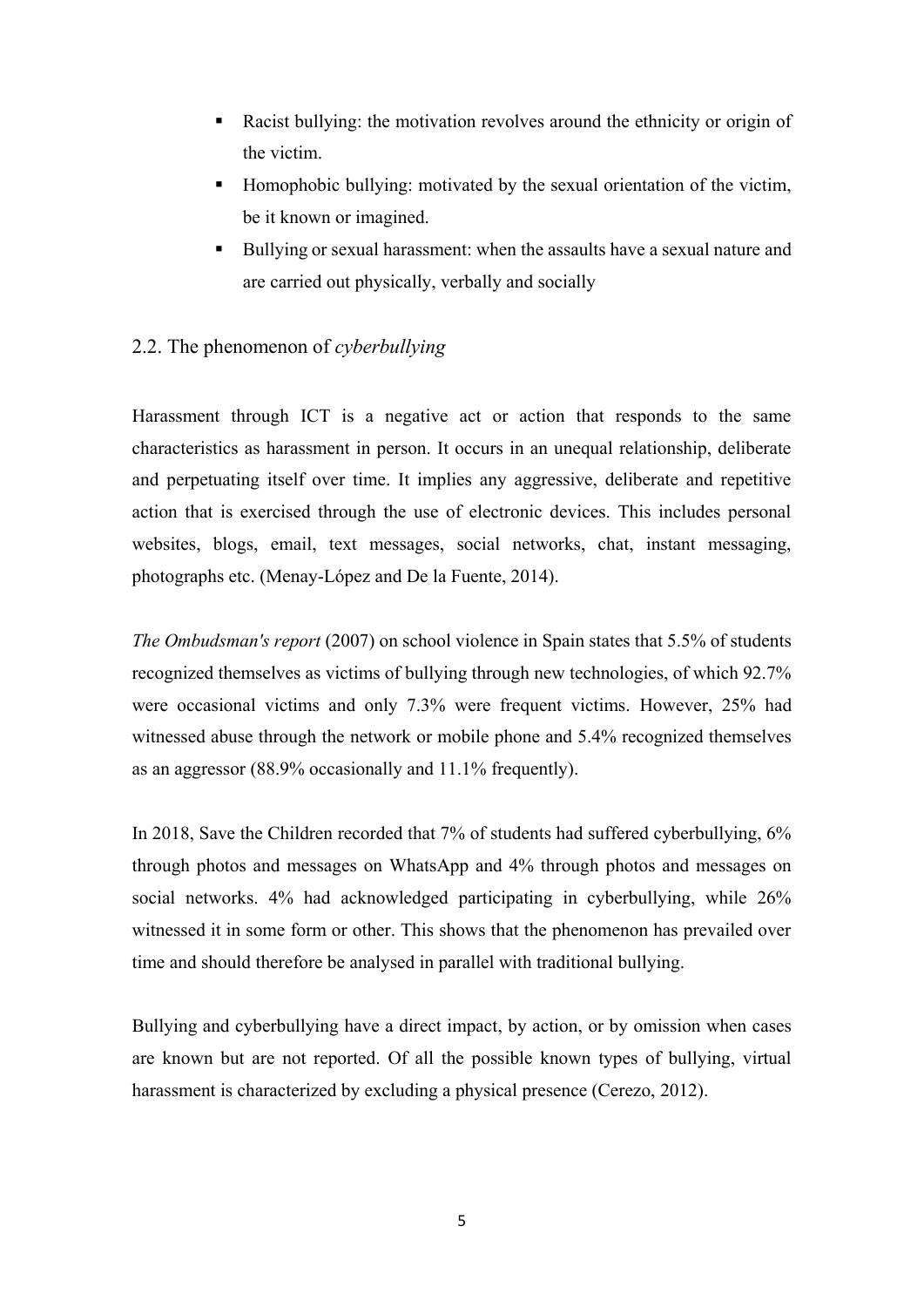Cyberbullying has particular characteristics that are not present in traditional bullying. Firstly, the aggressor can hide his/her identity (anonymity) and, secondly, the harassment can be carried out from a remote setting. Due to these very characteristics, cyberbullying is associated with an increase in the level of impunity of the aggressor, a high speed of diffusion and exponential growth in the number of aggressors, the accentuation of the public nature of the offence and an increase in the feeling of defencelessness by the victim, "since there is no place to hide" (Cerezo, 2012).

Like bullying, cyberbullying can be exercised in different ways (Willard, 2007):

- **Flaming: network fights using electronic messages**
- Harassment: repeated sending of offensive messages.
- Denigration: spreading rumours in order to damage a person's reputation.
- Violation of privacy: dissemination of information or images.
- Social exclusion: intentional exclusion from network groups.
- Identity theft: pretending to be someone else to post or send material or messages that may cause problems or damage someone´s reputation.
- *Cyberstalking*: combination of harassment and denigration with threats.

#### 2.3. Causes and consequences of bullying

To understand the causes that promote bullying, first we must look at the asymmetry of the perpetrator/victim relationship and make a profile of both to understand how the dynamics and risk factors converge and lead to this behaviour.

Trautmann (2008), Cerezo (2009) and Olweus (2019) state that the victim is a passive or submissive person who usually has some or more of the following characteristics:

- Cautious, sensitive, introverted.
- Insecure, sad and with a low self-esteem.
- $\blacksquare$  High levels of anxiety.
- Suffers from depression and increasingly susceptible to suicidal ideas.
- **Tends not to have many friends and relates better to adults.**
- In the case of bullying by force, is weaker than their peers.
- Academically strong.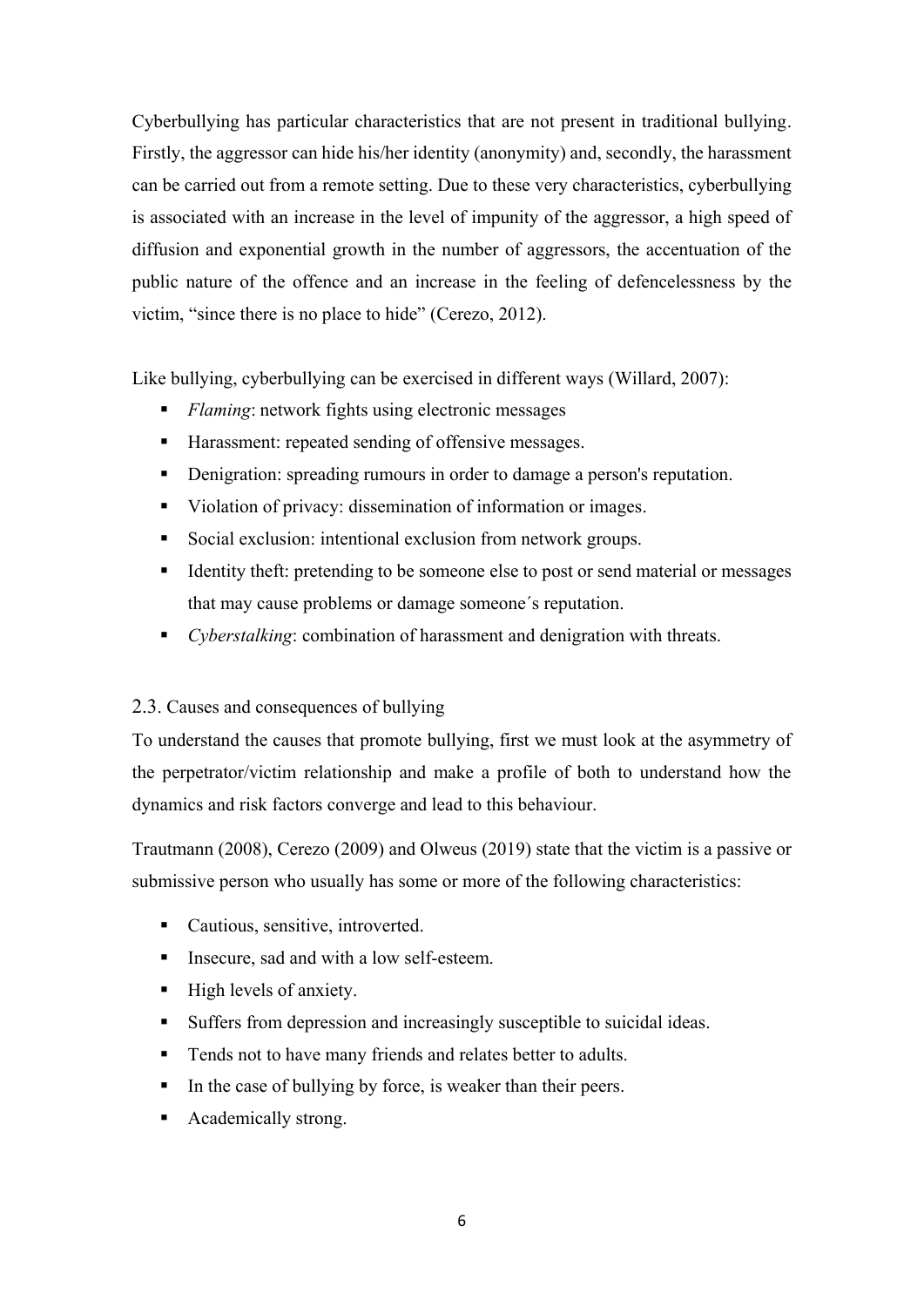These characteristics may be natural to the harassed individual and may be made worse by, or as a consequence of, the unequal relationship.

The bully is characterized by a combination of very specific characteristics (Trautmann, 2008; Cerezo, 2009; Olweus, 2019):

- Concentration problems, difficulty reading and writing.
- Behaviour that causes irritation or tension. Hyperactivity.
- **Provocation, a strong need to dominate, subjugate and be right.**
- **Impulsiveness and irritability. Lack of empathy.**
- Aggressiveness with adults, parents and teachers included.
- May be involved in antisocial or criminal activities, such as vandalism or drug addiction.
- If the bullying is by force, they are stronger than their victims.
- Low tolerance to frustration.
- **Emotional lability.**

Regarding the psychological sources behind the aggressor's behaviour, empirical evidence suggests that there are 3 interrelated motives: i) bullies seem to enjoy power and dominance; ii) they may have developed a certain degree of hostility towards the environment due to their family context; iii) there is a certain degree of exploitation in action since they tend to coerce their victims into giving money and other items of value, as a form of trophy (Dan Olweus, 1980, 1993, 2019). Rigby (2003) states that some people believe bullying is advantageous in that other actors show admiration for the bully and that position allows them to get what they want.

Cerezo (2009) raises a series of environmental factors that condition the asymmetric relationship. In the case of bullies, factors that can generate a greater predisposition to negative behaviour are the existence of a certain degree of family conflict, low level of affectivity, violent models (violent parents, victimization among siblings, history of school bullies in the family), self-protection and social status afforded within school as a collateral effect of the aggressive attitude. In the case of the individual being bullied, factors that can further aggravate the victim profile are over-zealous family control, overprotection, violent family models which naturalize negative attitudes, helplessness or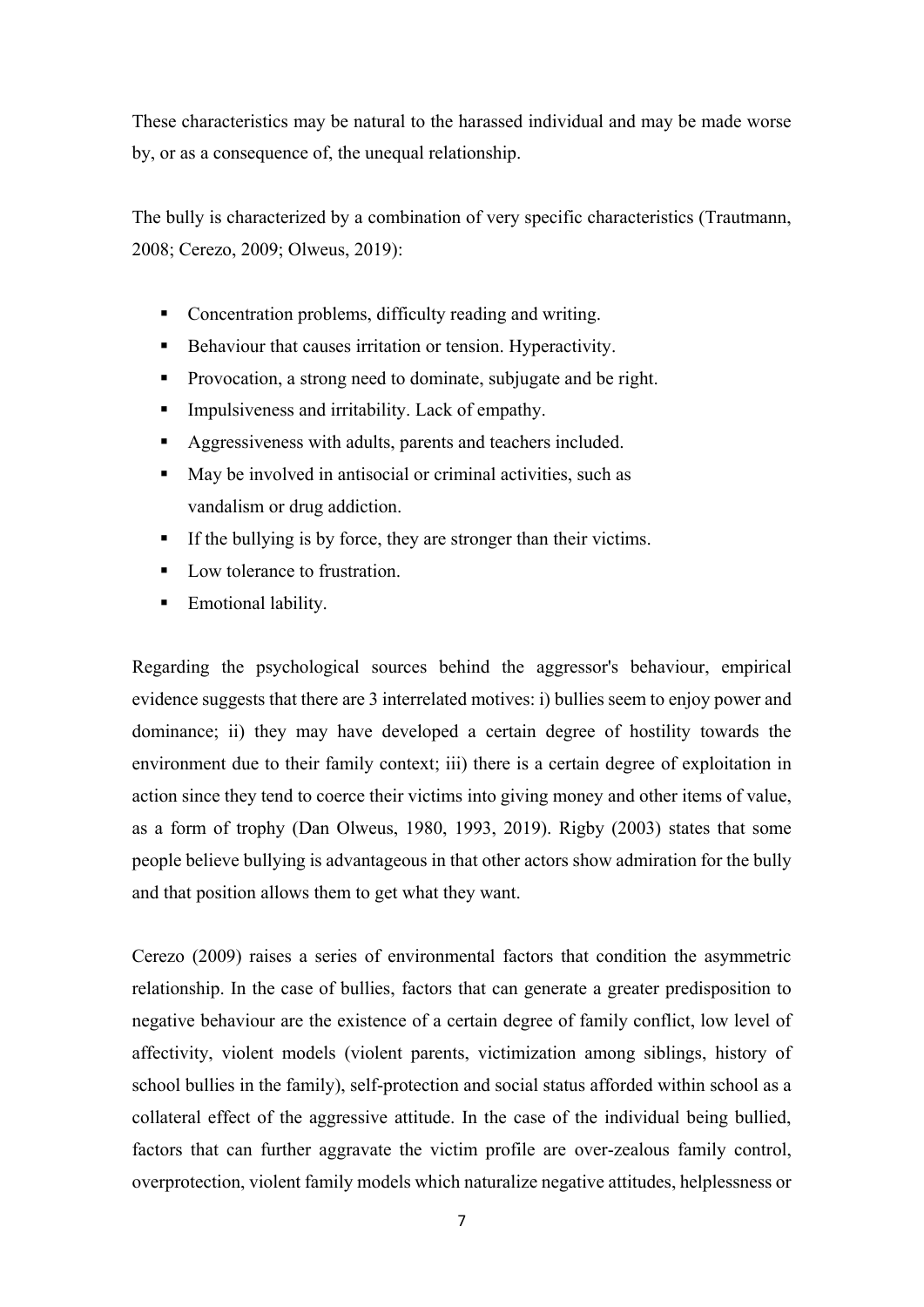a passive attitude towards the problem at school, plus limited relationships of the child with their peers.

Regarding the interventions of the environment and sensitivity to the problem, there is a third actor that can be characterized and that exercises an indirect influence on the unbalanced power relationship between the harasser and the victim; the "witnesses, spectators or *bystanders*" (Trautmann, 2008). They represent the aggressor's audience, who can be motivated or inhibited by them. The witness can favour the harassment by taking an indifferent attitude or directly supporting the aggressor, or reducing the harassment with direct support for the victim or indirectly by communicating the situation to an adult.

The consequences derived from peer harassment are multiple and affect not only the victims but also the perpetrators. Guerra Escoda (2016) summarises the conclusions of the report by Save The Children (2014) and other authors on the consequences. In the case of victims: low self-esteem, depression, anxiety, fear of attending classes, submission, worsening school performance, learning difficulties and school integration, high levels of loneliness, suicidal thoughts, suicide attempt or suicide. Van Geel *et al*. (2014) suggest that between 5% to 20% of children are victims of bullying and that this is a risk factor for adolescent suicide. According to the authors, 20% of adolescents have considered suicide and, in addition, between 5% and 8% of adolescents in the United States have attempted suicide during an annual period.

Another consequence of being a persistent victim of a negative attitude on the part of peers is the reduction of empathy and the conversion to bullying. The bully-victim performs a double role: that of being harassed by their dominant peers and that of harassing peers or weaker individuals (Trautmann, 2008).

For bullies, bullying leads to violent behaviour, vandalism or crime that generates legal problems, moral disconnection, deepening lack of empathy, drug use, aggressive behaviour, truancy, school failure, difficulty abiding by the rules and laws, and conflict with authority figures. Both in aggressors, victims or bystanders, the internalization of violence and negative behaviours can become psychological disorders that carry over into adulthood (Collell and Escudé, 2014).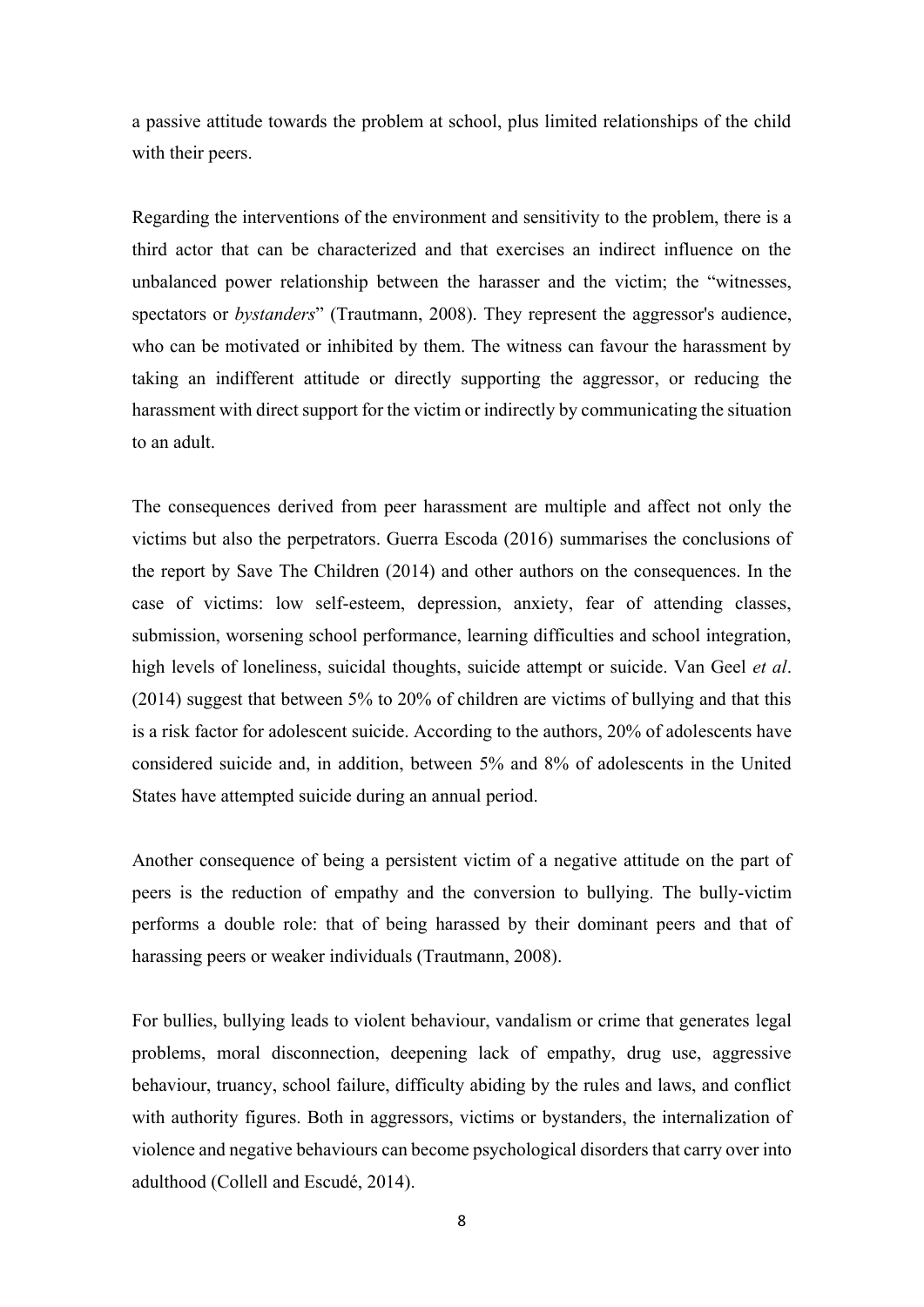So far we have reviewed both the concepts and the characteristics of the phenomenon and have found multiple studies that observe and analyse the association between bullying and cyberbullying with relevant variables. This study, however, attempts to study one particular consequence of this phenomenon: the drop in academic performance. As a starting point, we review the pre-existing literature on this relationship in the next section.

#### 3. Literature review: bullying and academic performance

The studies that we have reviewed attempt, through different methodologies, to approximate the relationship between bullying and students' academic performance and, for the most part, they have found a negative relationship between both variables.

Gronna and Chin-Chance (1999) study the impact of bullying on 2nd year (*Grade 8*) students in secondary education (ESO) in 46 schools in a province in western Canada. They use a 2-level model that includes student characteristics and school conditions. Students who feel safe have higher academic performance than those who do not feel safe. They find a significant negative effect on performance as the number of disciplinary infractions increases.

Bustamante *et al*. (2004) explore the correlation between these two variables under the hypothesis that they had an inverse or negative relationship. In their study of students from the city of Temuco (Chile), with a correlational descriptive method, they corroborate a moderate to weak negative correlation as well as no differences with reference to a student's sex.

Konishi *et al*. (2010) examine the relationship between the variables school bullying, the student-student relationship and performance based on PISA data with multilevel analysis. The result indicates that the level of school bullying is significantly and negatively related to mathematical performance and reading comprehension. Gutiérrez *et al*. (2012) carry out a study along the same lines for a Chilean sample of PISA data from 2009. In this case, bullying in schools only affects the maths test but not the reading test.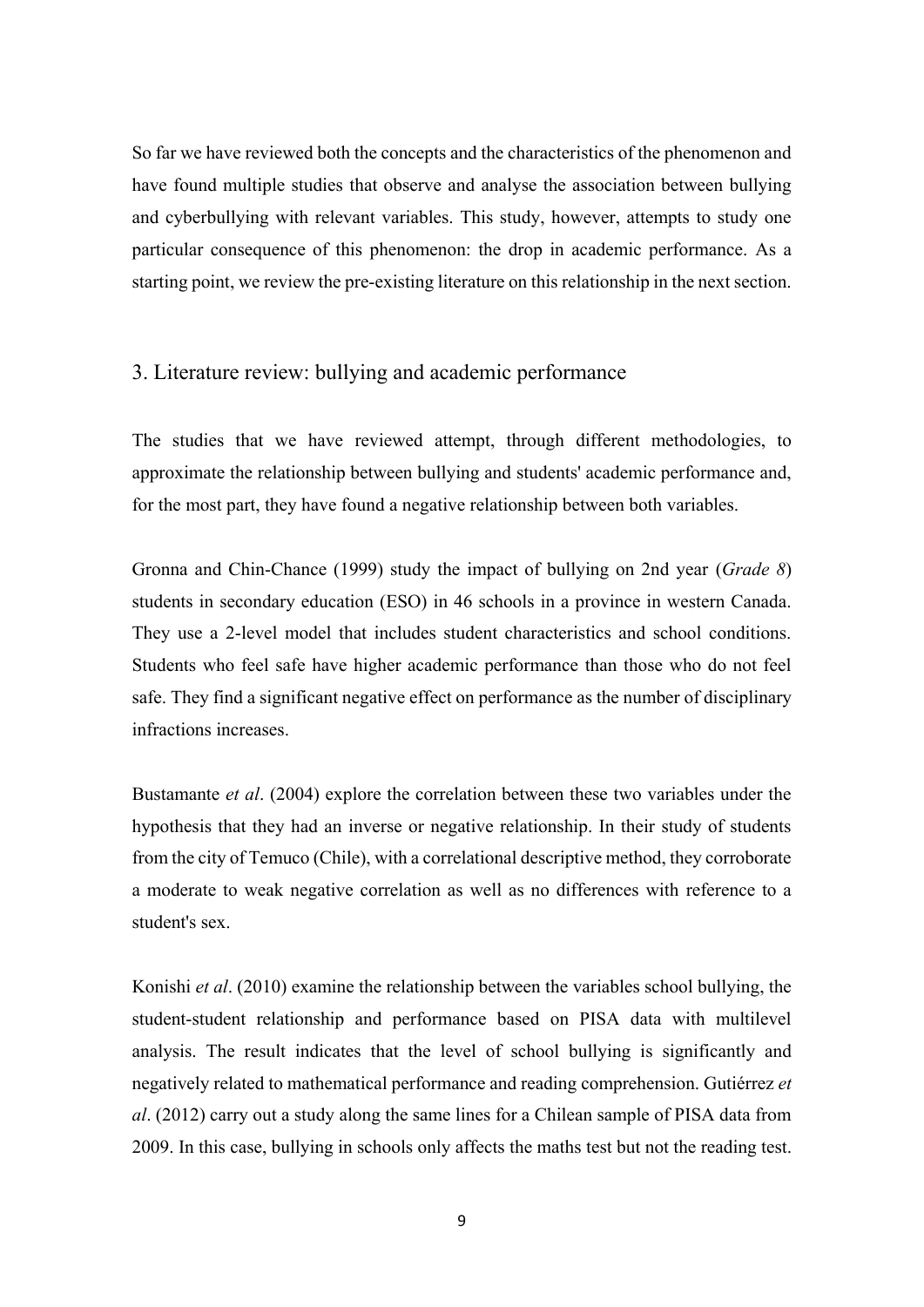Piñero Ruiz *et al*. (2011) use an ANOVA analysis to look into the differences between roles in the dynamics of bullying (victim, harasser, neutral, bully-victim), attitude towards school and academic performance for a sample of secondary students from the Murcia region, Spain. The analyses reveal differences between the 4 roles and that the bullyvictims show a lower academic performance.

Juvonen *et al*. (2011) study, with a multilevel method, if bullying experiences are related to low academic performance among middle school students in Los Angeles, United States, considering self-perceived and hetero-reported bullying and controlling for a series of individual variables such as gender and ethnicity. They find that victimization has a negative relationship with performance in each of the two cases, although the drop in marks is greater in the case of self-perceived victimization.

Strøm *et al*. (2012) investigate the academic performance among adolescents exposed to violence, sexual abuse and bullying from schools in Oslo, Norway. With multilevel analysis, they show that students in schools with high levels of bullying have a worse academic performance.

Along the same lines, Hammig and Jozkowski (2013), using a multinomial logistic regression, study adolescents who experienced victimization and academic performance using data from the 2009 *Youth Risk Behaviour Survey* for high school students in the United States. The results conclude that students who failed were 1.8 times more likely to have been injured in a fight the previous year, 1.5 times more likely to have been threatened in the previous year, and 1.6 times more likely to have been bullied, compared to those who got high marks.

Lacey and Cornell (2013) study the impact of bullying on academic performance with a sample of state high school students in Virginia, United States. When analysing, with a multiple regression, the pass rates of a series of subjects such as algebra, Earth Science, World History, Biology and Geometry, they concluded that individual victimization had a significant and negative effect only on Biology, although the prevalence of bullying reported by both students and teachers reduced grades in almost all subjects.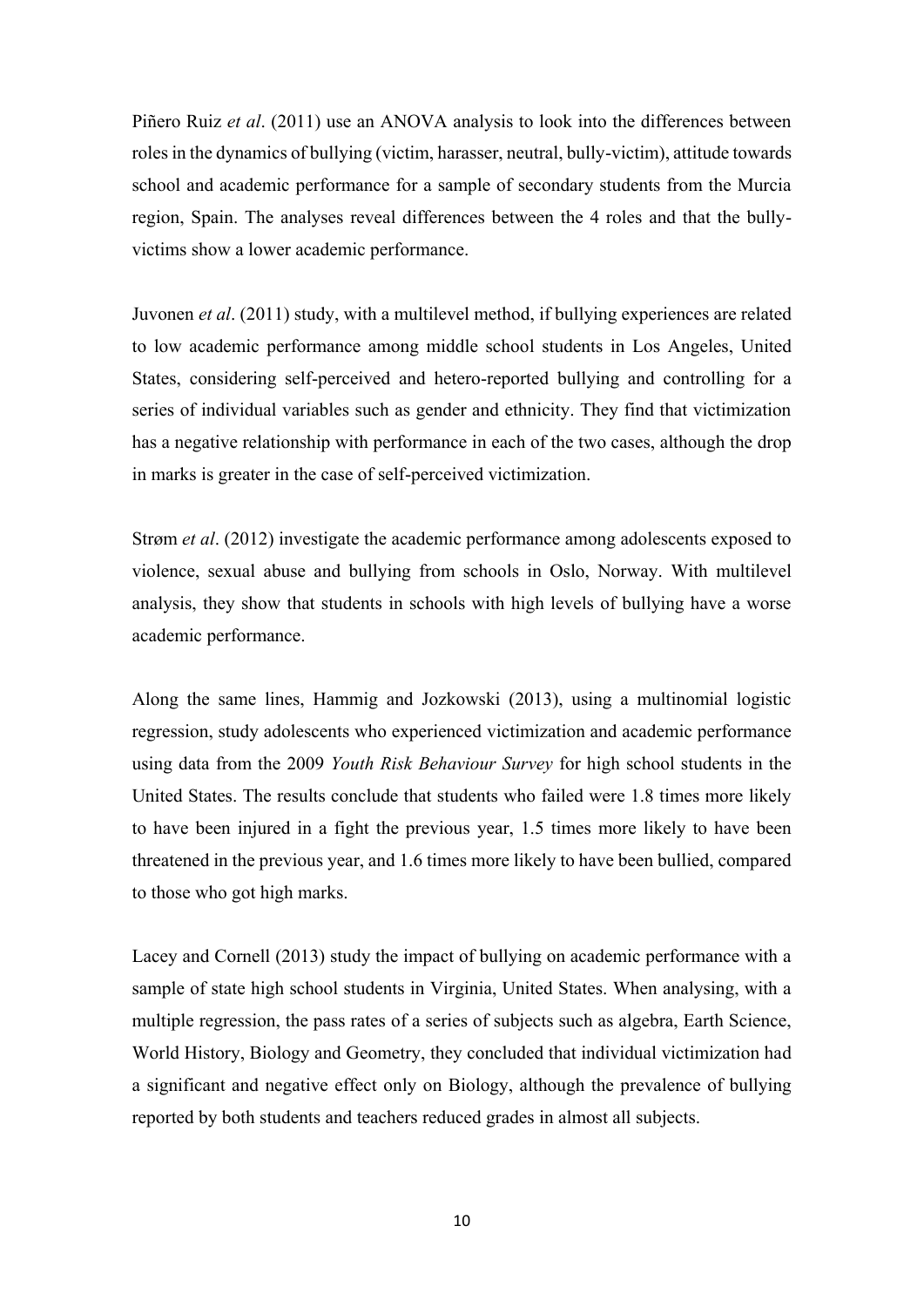Gálvez-Sobral *et al*. (2014) identify factors that are related to the level of aggression among students and its incidence in academic performance in Mathematics and reading for a sample of high school students in Guatemala. With a multiple regression model and a series of variables such as socioeconomic index, grade repetition, pre-primary attendance, students with special educational needs, ethnic identification and sex, as well as reported aggression, they point out that as the latter variable increases the reading results are reduced.

Al-Raqqad *et al*. (2017) use a descriptive approach to study the impact of school bullying on student performance reported by teachers for schools in the west of Amman, Jordan. Their results indicate that the impact of bullying is negative on performance and that bullying in school is the factor that explains 19% of the changes in the academic performance of victims and 3.8% in the performance of bullies.

Ottem (2018) studies the impact of traditional bullying on the academic performance of 9,300 middle school students from the 50 states and the District of Columbia, United States. Three bivariate regression models are estimated by testing math scores and level of self-esteem in victimized and non-victimized students, controlling for a series of related variables. The results indicate that a female student who suffers bullying presents a reduction in self-esteem and marks, and that this reduction worsens for older students and in line with an increase in the frequency of bullying.

#### 4. Data base, descriptive analysis and methodological approach

#### 4.1 Database: School Competency tests 2017 (4 ESO)

Organic Law 8/2013 for the Improvement of Educational Quality (LOMCE) established an individualized evaluation for students in 3rd and 6th year of primary education and 4th year of secondary education (ESO). These evaluations do not have academic repercussions for the students, their objective being to evaluate the achievement of competencies of the students and the educational performance of the education schools and administrations in the autonomous communities. In this evaluation, the central government establishes the general characteristics of the test while the autonomous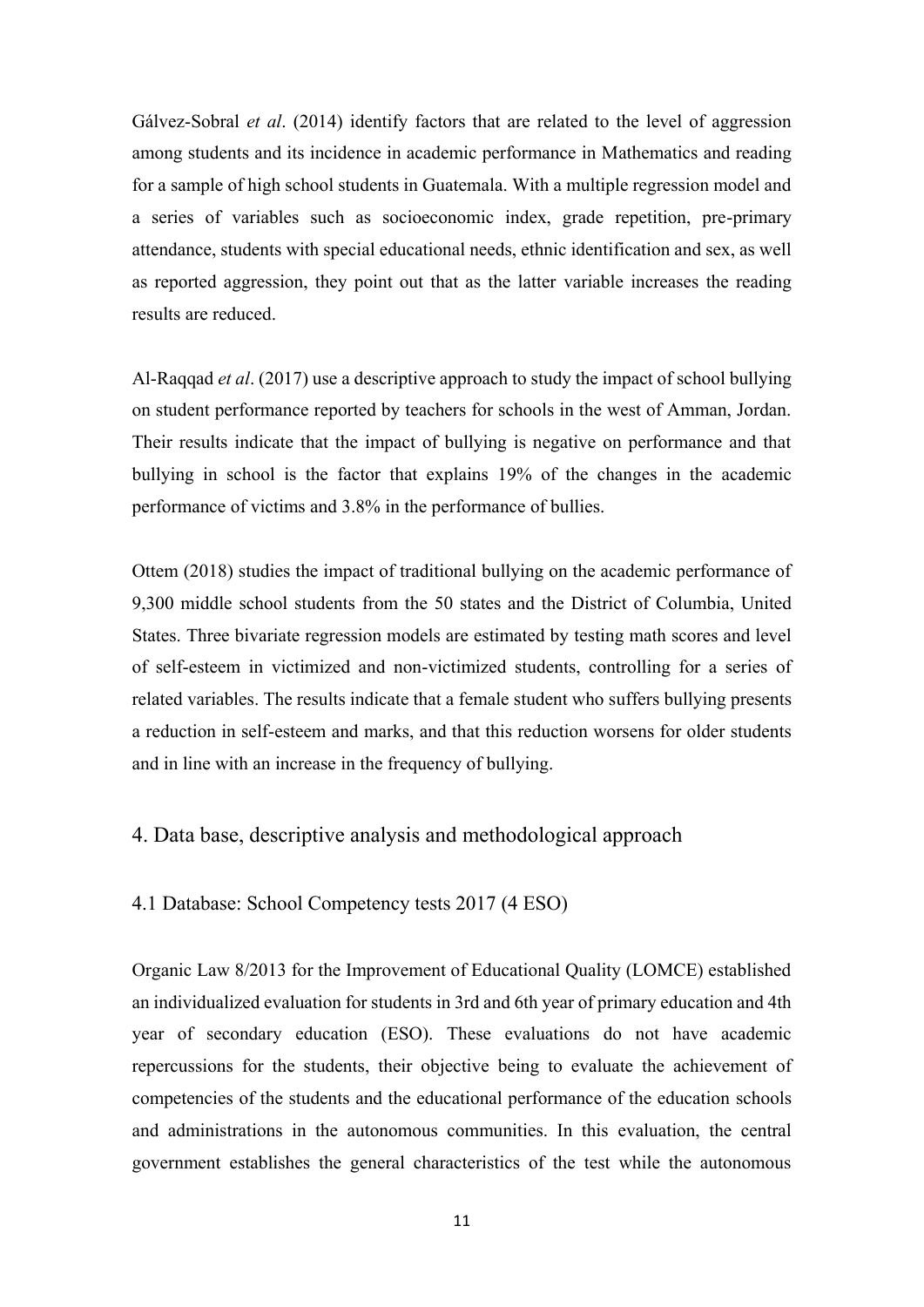communities develop their own tests, following the general guidelines of the central government, although they can modify some characteristics such as their census or nature of the sample evaluation date.

In the 2014-2015 academic year, a pilot test of these evaluations established in the LOMCE was carried out, which were then fully applied in the academic years 2015-2016 (in this course, only to students of 3rd and 6th grade of primary schools), 2016 -2017, 2017-2018 and 2018-2019. The tests are given in the last term of class, before the end of the course. In the 2019-2020 academic year, due to the state of alarm resulting from the Covid-19 pandemic, the planned tests were not held.

From 2005 to 2015, the Community of Madrid carried out its own external evaluation test called the Indispensable Knowledge and Skills Test (CDI). While the CDI seeks to contrast the level of knowledge of the students, the new tests established in the LOMCE and applied since 2016 are more aimed at evaluating their skills. Thus, the purpose of the LOMCE assessments is to check the degree of acquisition of linguistic competency and Mathematical competency in all courses, of Science and Technology competencies in 6th grade of Primary, and of Social and Civic competency in 4th of ESO, as well as the achievement of the objectives of the education stages.

Linguistic competency assesses the degree of mastery of skills, capabilities and abilities in written expression and oral and reading comprehension, both in Spanish and in English. Mathematical competency assesses the degree of mastery of skills, capabilities and abilities in calculation and problem solving, application of knowledge and mathematical reasoning. Lastly, the test of Social and Civic competency, only for students of 4th ESO, assesses knowledge, application and reasoning in Geography and History content.

These tests are inspired by the competency tests that are carried out in the main international assessments, such as PISA, organized by the OECD for 15-year-old students, or PIRLS and TIMSS, promoted by the IEA for primary school students<sup>1</sup>. The questions are posed within a real-life context and, for their interpretation, a matrix of

<sup>&</sup>lt;sup>1</sup>In Spain these tests are only applied in primary education, although there are also IEA tests for secondary students in other countries.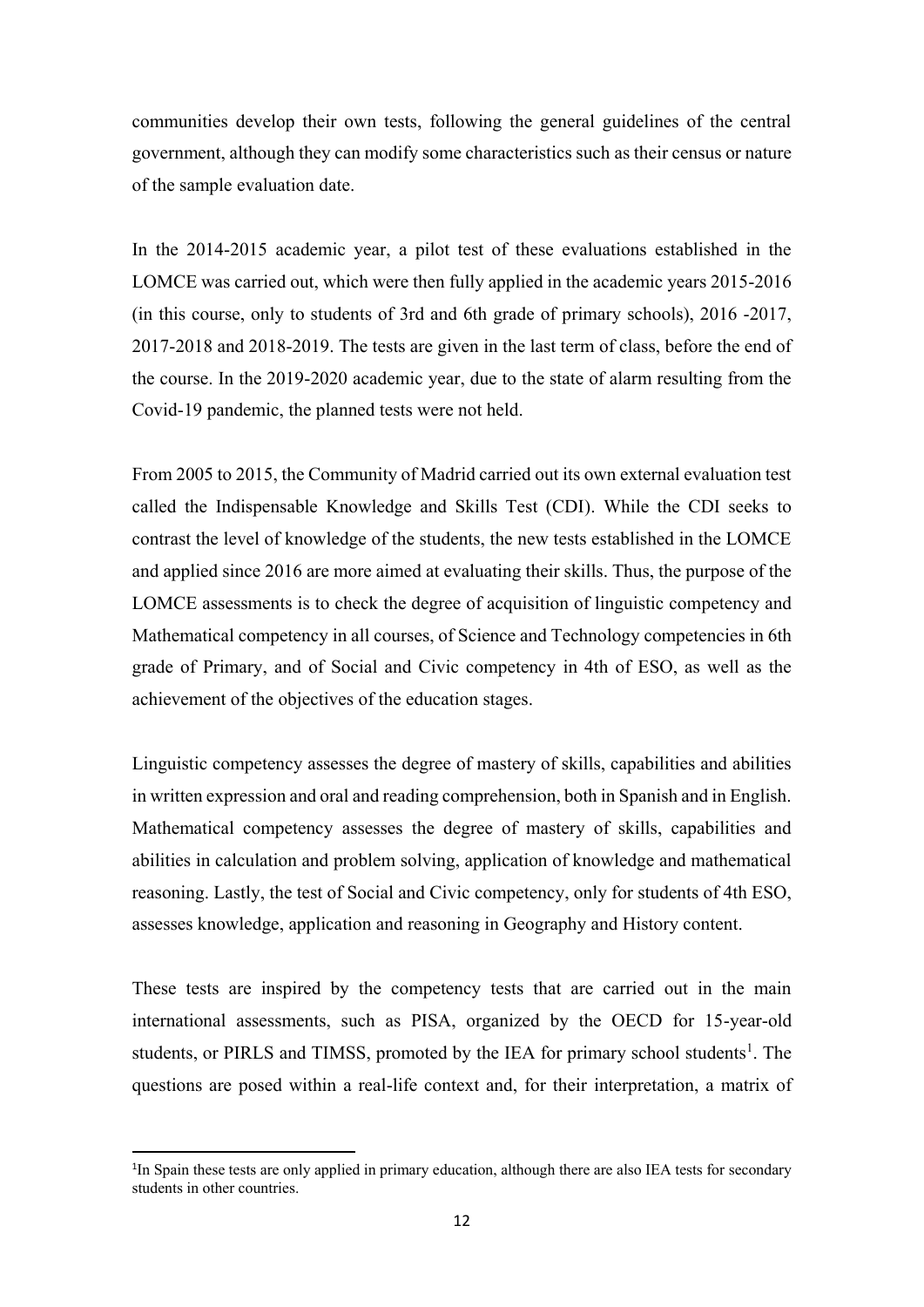technical specifications is made where the blocks of content are related to cognitive and competency processes.

The test is adapted for students with special needs, with some degree of disability, with psychopedagogical evaluation or with learning disorders. The head teacher of the school can determine which of these students can take the test or are exempt from it, although their average does not count in the means of the school and the entire region.

The Community of Madrid applies these tests on a census basis, that is, all schools and students at these education levels participate in them, except for those students indicated in the previous paragraph. However, for the last three tests (2017, 2018 and 2019) a mixed external and internal application was developed. On the one hand, a sample of 250 schools is selected for each course<sup>2</sup>, where an external application and correction is made, that is, where teachers external to the school give and correct the test. On the other hand, every 3 years, in all the schools of one or several Territorial Areas of Madrid<sup>3</sup> the evaluation is given and corrected externally, and in the rest, unless they are part of the sample, internally. In the internal application, the examiners and checkers are teachers from the school itself, but they do not teach that particular group. This system guarantees that all schools have at least one external application every 3 years<sup>4</sup>.

The database consists of two types of information; the results of the assessments and the context questionnaires. The results of the competency tests have been based on Item Response Theory (IRT), an appropriate model for large-scale education assessments. Specifically, the Rasch model is used, a one-parameter logistic model where the trait level of the student depends on their level of aptitude and the difficulty of the items. To transform the difficulty parameter, the same methodology used in the PISA assessment is followed, with a distribution mean of 500 and a standard deviation of 100. The above gives a score for each student and their performance level, from 1 to 6.

1

<sup>2</sup> In the Community of Madrid there are approximately 1,300 schools of primary education and 800 schools of ESO.

<sup>&</sup>lt;sup>3</sup> Madrid is divided into 5 territorial areas called DAT: Madrid Capital City, North, South, East and West.

<sup>4</sup> In the first year, 2017, it was applied externally in the Capital DAT, in 2018 in the North DAT and the South DAT, and in 2019 in the East DAT and the West DAT.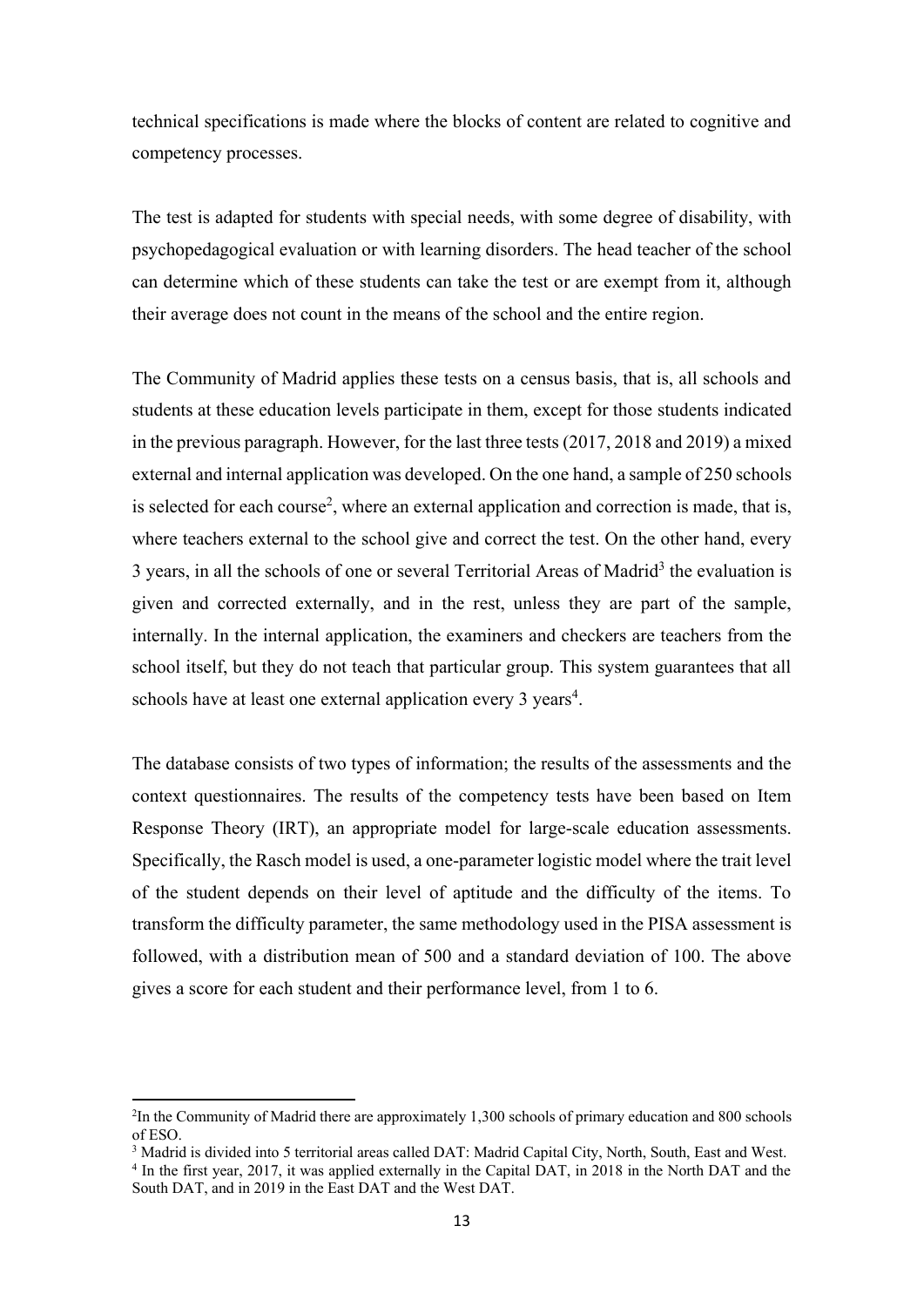The above results can be interpreted based on numerous context variables that are obtained from the following questionnaires: a family context questionnaire filled out by the students' parents, a school context questionnaire by the head teacher, a questionnaire by the teachers who teach the subjects evaluated, and a context questionnaire for the 4th year ESO students. These surveys enable analysis of the differences in the results due to the social and family environment of the students, the environment of the education school and the type of teaching provided. The surveys were carried out on paper until the 2016-2017 academic year and, since then, the surveys have been conducted online. This has produced a significant decrease in the number of surveys completed, mainly by families.

The combination of results per student in the key competencies with context variables of the student and the school offers a rich and varied database of information on the competency results of the students and their background. It is for this reason that this database has been used in numerous studies, for example, García-Centeno *et al*. (2020) or Sanz and Tena (2020), among others.

For this study we use the database of the test carried out in the 2016-2017 academic year for 4th year ESO students. Firstly, we chose the 4th ESO test because it fits into the age at which bullying usually occurs, between 12 and 17 years old. The 6th grade Primary test, with 11 to 12 year old children, could only detect some initial cases of bullying at an early age, while the 4th Grade ESO test, with 15 to 16 year old children, collects a greater number of bullying activities. Secondly, we chose the test for the 2016-2017 academic year because it is the last year in which the surveys were carried out on paper. From then on, the surveys of parents, teachers, students and head teachers are conducted online. Online tests are cheaper to run, but there are two problems. The first is that the control that the head teacher of the school had in ensuring families handed in the surveys on paper is diluted with the online surveys. The families only receive instructions with a link to access the survey and a password, and the head teacher has no physical means of controlling completion of this process. Secondly, families feel less pressure to complete the survey online than when their children had to return the survey completed on paper. In addition, the online survey can produce a selection bias, since families or education schools with limited means or computer knowledge have more difficulties completing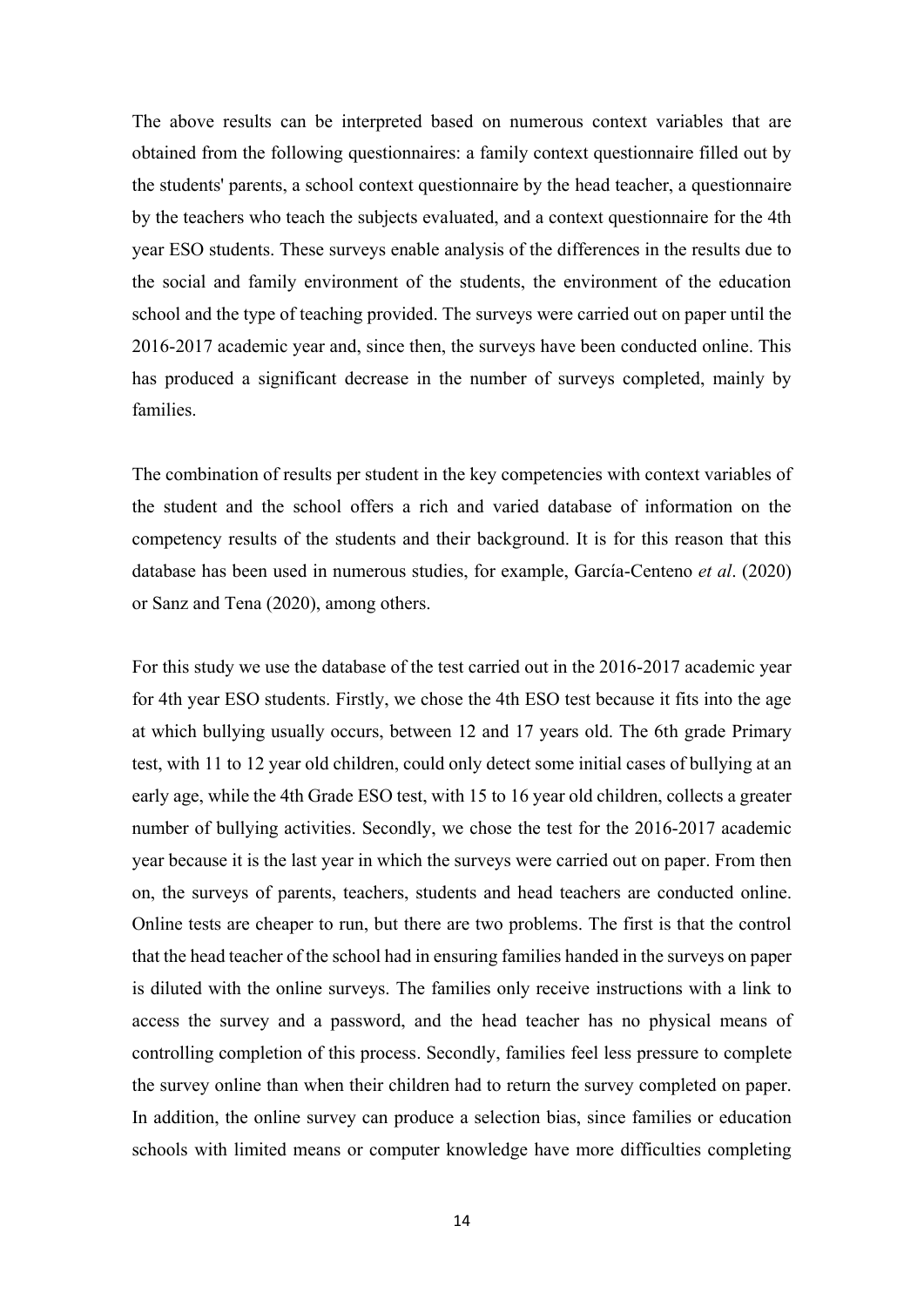these surveys. In fact, since 2018 when online surveys were introduced, the percentage of available surveys has decreased notably, especially in household surveys.

In the 2016-2017 academic year, 56,172 students from 785 schools participated in the evaluation of the 4th year of ESO<sup>5</sup>. Of these schools, 520 had external examiners and correction, while in the rest  $(265)$  this was internal<sup>6</sup>. Regarding the ownership of the schools, 303 were state schools (39%) and 482 were private (61%). However, state schools are larger than private ones, with 29,010 students from state schools (52% of the total), compared to 27,162 students from private schools (48%). In the analysis carried out in the following section, a distinction is made between the results of the four evaluated competencies: Competency in Spanish Language (CLE), Competency in English Language (CLI), Competency in Mathematics (CM) and Social and Civic Competency (CSC). The number of students in each competency may be different as there are students who did not take all the tests. Taking this into account and the fact that not all the students answered the questionnaires, the final number of students in the database, as shown in Table 1, is a maximum of 32,156 (57% of the total).

One last consideration is made regarding the Mathematics competency test. The Curriculum for 4th year of ESO differentiates between two mathematics subjects; i) Mathematics oriented towards Academic Teachings, aimed at achieving the necessary skills to study Baccalaureate, and; ii) Mathematics oriented to Applied Teaching, aimed at achieving the competencies necessary to study Vocational Training. Most of the students are enrolled in Academic Mathematics (48,820, 87% of the total), compared to 7,329 students enrolled in Applied Mathematics (13%). The tests are different for each student, the Academic Mathematics test being more demanding.

<sup>&</sup>lt;sup>5</sup>There were 12 international education schools that did not participate in the evaluation.

 $6$  The percentage of schools with external examiners and correction was very high that year (66%) because in that course all the schools of the DAT Madrid Capital participated externally, and the latter has a large number of schools in 4th year of ESO (370 which, representing 47%, is almost half of the total).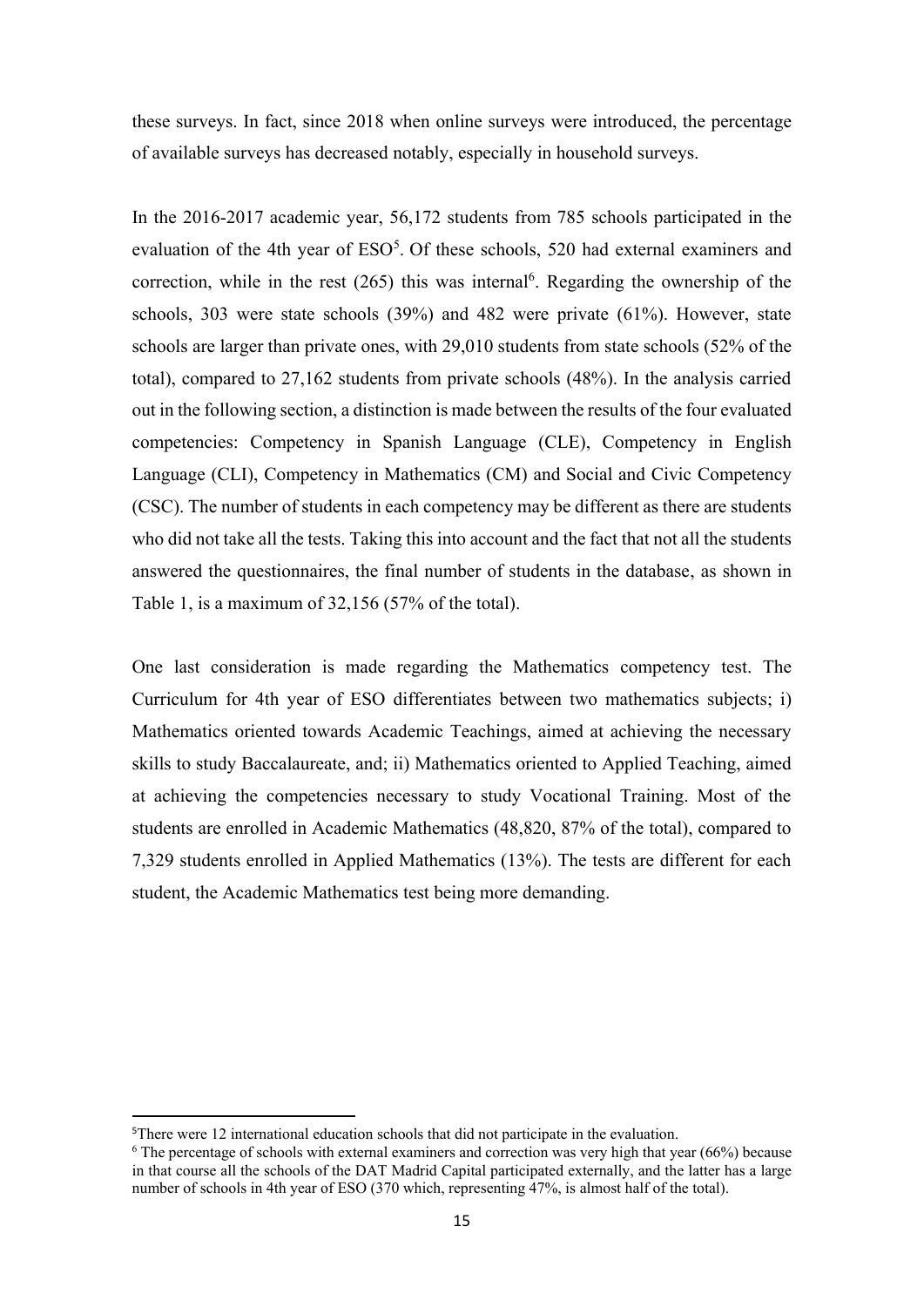#### 4.2 Descriptive analysis

#### *4.2.1 Response variable*

**.** 

As mentioned previously, the response variable of this research is the marks obtained by the 4th year ESO students during the 2017 Competency Tests. There are four tests under analysis: Spanish language competency, English language competency, Mathematics competency<sup>7</sup> and Social and Civic competency. As can be seen in Table 1, with greater or lesser dispersion, the variables are grouped around a mean of slightly higher than 500 points, the competencies related to English and Spanish languages being higher than that of Mathematics or Social and Civic competency.

| Competency    | Number of    | Mean   | <b>Standard</b> | <b>Minimum</b> | <b>Maximum</b> |
|---------------|--------------|--------|-----------------|----------------|----------------|
|               | observations |        | deviation       |                |                |
| Spanish       | 32156        | 510.45 | 83.65           | 68.42          | 775.86         |
| language      |              |        |                 |                |                |
| English       | 32152        | 510.08 | 93.38           | 240.71         | 734.80         |
| language      |              |        |                 |                |                |
| Mathematics   | 31817        | 505.08 | 98.72           | 159.87         | 1182.01        |
| Social<br>and | 31779        | 507.42 | 96.35           | 158.35         | 1015.61        |
| Civic         |              |        |                 |                |                |

Table 1. Main descriptives in response variables

Source: compiled by the authors from Competency tests, 2017.

Using these qualifications and with the criteria considered by the Community of Madrid, a second response variable is applied that orders the marks by categories. This criterion divides the test marks for the different skills into 7 groups and is adapted for each skill according to the marks obtained in the 2016-2017 tests. The objective of this variable is to estimate an ordinal logistic multilevel model. Table 2 shows information on the number of cases, mean and deviation for each category of the new ordinal response variable in each competency.

<sup>7</sup> For the competency in Mathematics, the two types (Academic Mathematics and Applied Mathematics) are evaluated.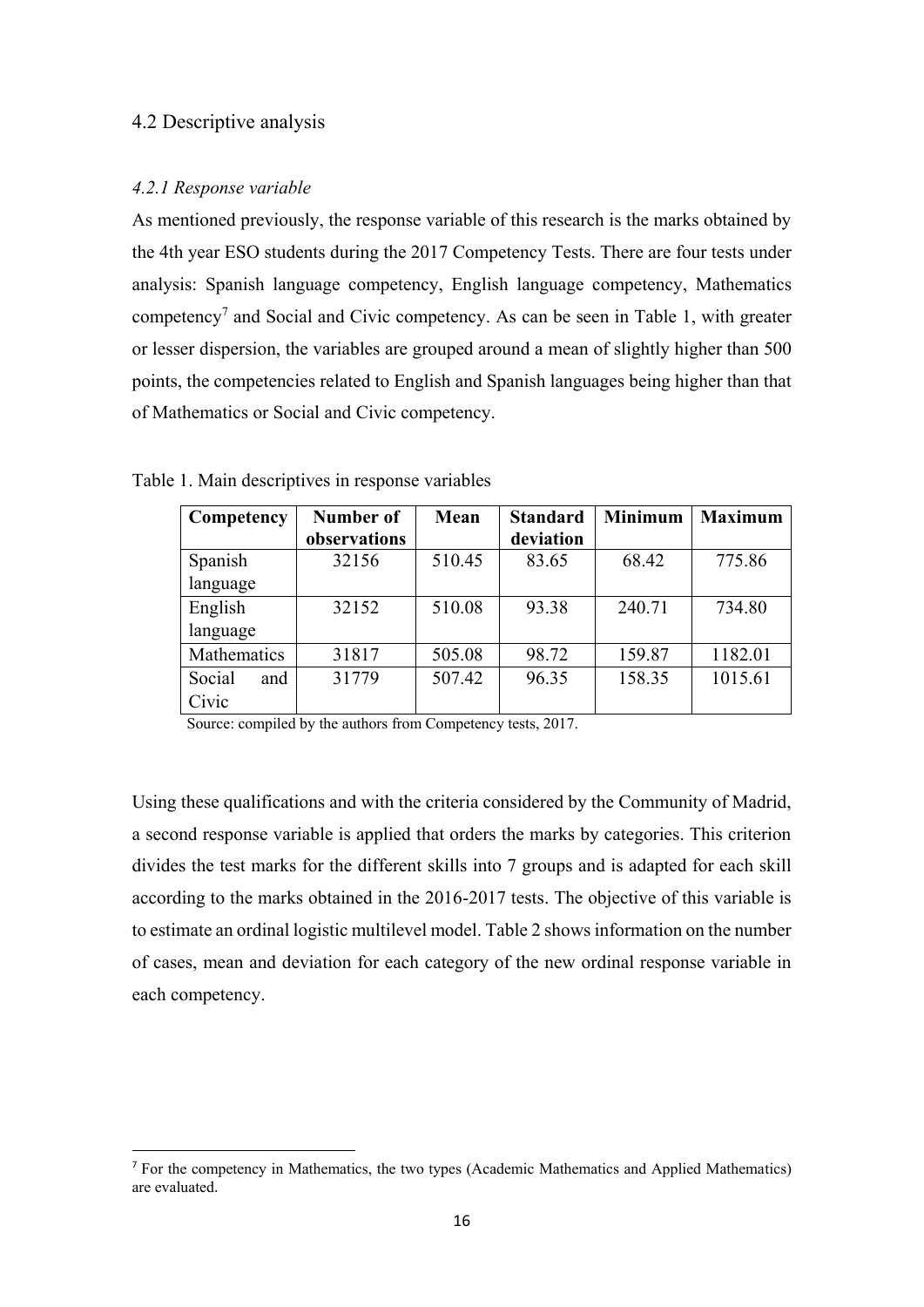| <b>Competency level</b> | <b>Spanish</b><br>language | English<br>language | <b>Mathematics</b> | <b>Social</b><br>and<br><b>Civic</b> |
|-------------------------|----------------------------|---------------------|--------------------|--------------------------------------|
| 1 (Minimum)             | $2.5\%$                    | $3.0\%$             | $9.2\%$            | $4.7\%$                              |
| $\overline{2}$          | $4.2\%$                    | $12.5\%$            | 10.8%              | $10.2\%$                             |
| 3                       | 14.9%                      | $19.6\%$            | $19.0\%$           | 21.3%                                |
| $\overline{4}$          | 40.9%                      | 29.7 %              | 31.2%              | 26.9%                                |
| 5                       | $27.2\%$                   | 25.5%               | $16.2\%$           | 20.5%                                |
| 6 (Maximum)             | 10.3%                      | $9.7\%$             | 13.6%              | 16.4%                                |
| Mean                    | 4.17                       | 3.92                | 3.78               | 3.99                                 |
| Standard deviation      | 1.10                       | 1.29                | 1.50               | 1.42                                 |

Table 2. Percentage of cases by level of competency and descriptive of ordinal response variables

Source: compiled by the authors from Competency tests, 2017.

Note: The values of the variables that have been stated as 1 to 6 correspond to categories of marks that begin with a minimum mark of 300 points and whose limits diverge depending on each competency in question.

#### *4.2.2 Variable Treatment: Bullying*

The variable *treatment* comes from 3 divergent sources of information. Given that the competency test involves surveys completed by head teachers, teachers and students, we are able to compile and code questions from their responses that can help us to better understand the phenomenon. The discussion about who best reports bullying cases is still inconclusive. Babarro *et al*. (2014) clearly show that the highest validity for this variable is obtained when it is hetero-informed, that is, informed by an external actor such as a head teacher or a teacher. Their argument is that there would be no "false positives" because head teachers and teachers correctly understand the concept of bullying and know how to identify it better than students. However, a head teacher will not always have information about the behaviour of the students directly, and there may be cases of underestimation of the problem, while the teacher is in greater contact with the conflict that could occur in the classroom. Therefore, having these 3 sources available offers the opportunity to create variables from each of them and explore whether or not there are significant differences in the perception of the phenomenon when changing from selfreported to hetero-reported.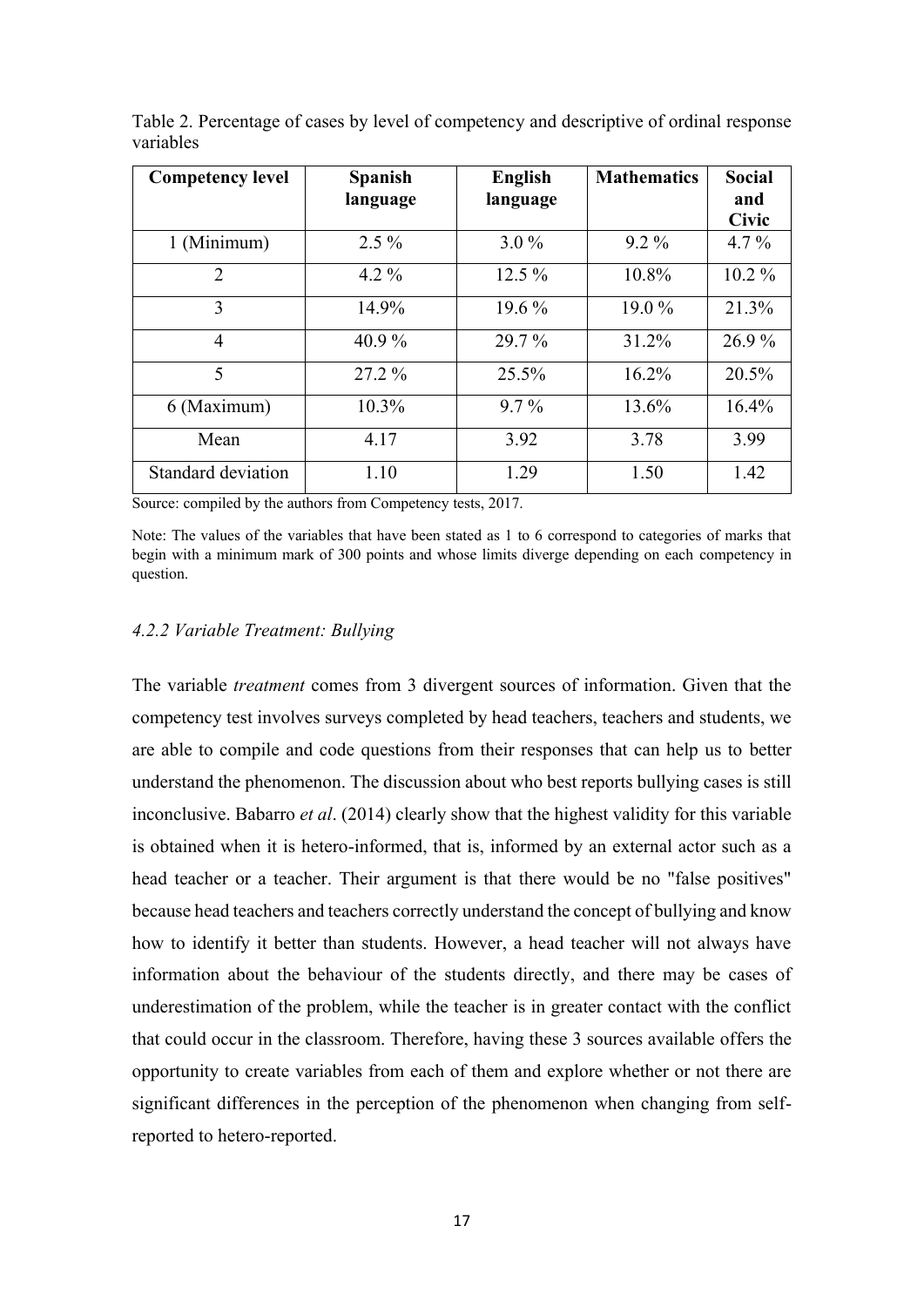Specific questions taken from the questionnaires are used to approximate the phenomenon: questions P9-B for students, P16-D for teachers and P14-F for head teachers.

In the case of students, they are asked to give a value to the statement "I feel safe at school". Responses can vary on a 4-point scale (totally disagree, slightly agree, agree, and strongly agree). In our opinion, this ordinal variable is a valid approximation of the problem since the feeling of insecurity is usually a common characteristic of people with a greater probability of being victimized.

With reference to the aforementioned questions on "Intimidation or insults between students or other types of school-related harassment (social networks, emails, etc.)", head teachers and teachers are asked: To what extent is each of the following situations a problem for your school? The answer is also ordinal with a 4-point scale (not a problem, a mild problem, a moderate problem, a serious problem).

When coding our variables we use 3 criteria to create 3 different variables. The first defines a student who answers feeling safe in their school is one who does not suffer bullying and is given a "0", while if the answer is any of the other categories the student is given a "1". In the case of teachers and head teachers, the answer "Not a problem" is coded as "0" and the others as "1". A binary bullying variable is produced for each data source.

The second criterion continues categorizing as zero the responses "Strongly agree" and "Not a problem", but coding as "1" intermediate responses and as "2" for "Not at all agree" and "a serious problem". In this way, those schools that have greater problems with bullying as well as students who feel less safe have the highest scale.

The third criterion uses the variables with their ordinal survey response from 0 to 3, where zero represents students who feel safe or schools where there are no bullying problems, and numbers 1-3 representing a greater presence of bullying. To summarize, we analyse bullying from 3 different perspectives and using 3 criteria to establish some exploratory relationships.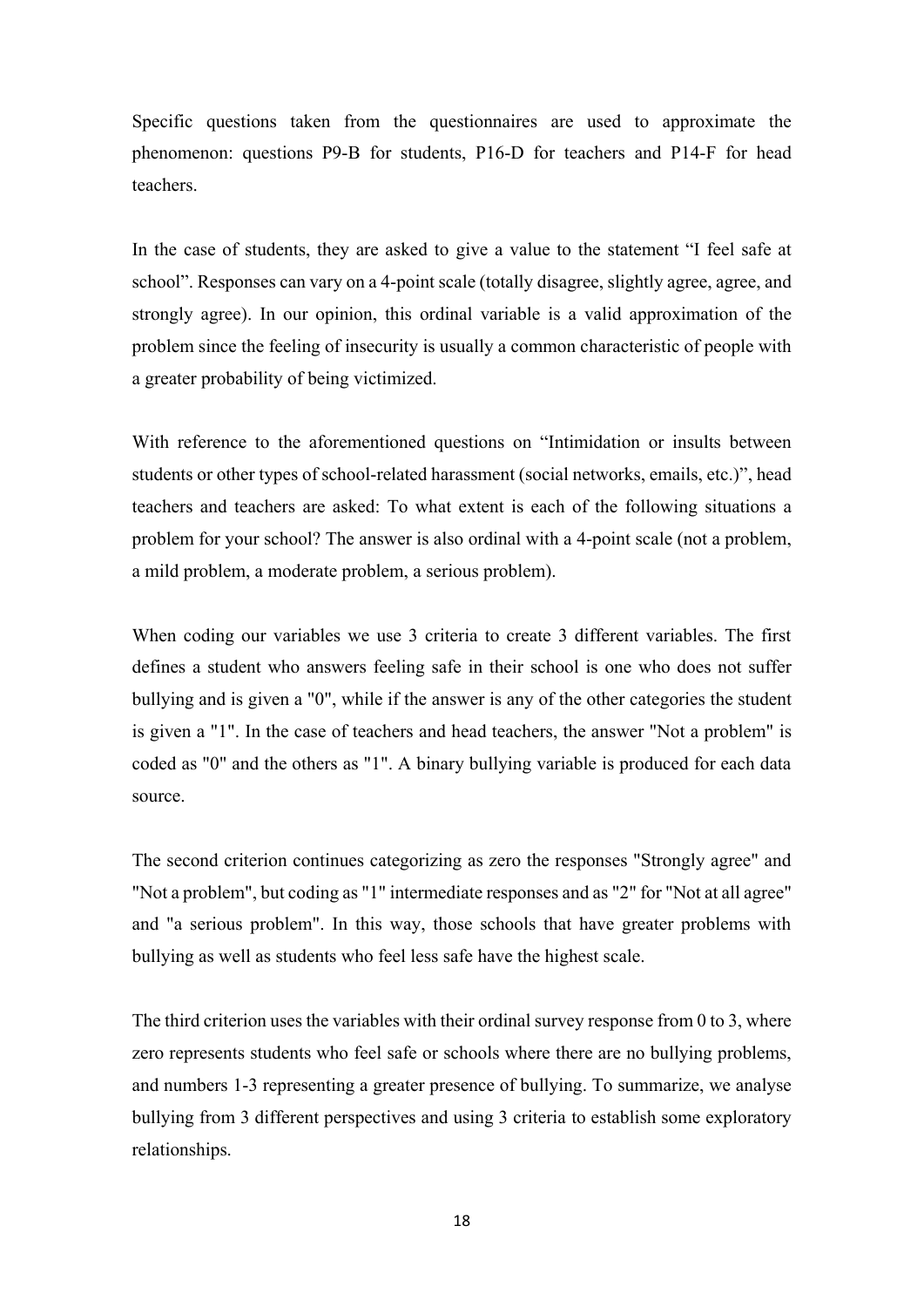The information from the first criterion used, which is presented in Table 3, shows that 65.3% of students do not feel completely safe in their schools and that approximately 72% of head teachers and teachers assess that bullying is at least a minor problem.

|                    | <b>Students</b> | <b>Teachers</b> | Head     |
|--------------------|-----------------|-----------------|----------|
|                    |                 |                 | teachers |
| Bullying $= 0$     | 34.7            | 28.3            | 28.3     |
| Bullying $= 1$     | 65.3            | 71.7            | 71.7     |
| Mean               | 0.65            | 0.72            | 0.72     |
| Standard deviation | 0.476           | 0.450           | 0.451    |

Table 3. Binary Bullying

Source: compiled by the authors from Competency tests, 2017.

When we use the second criterion to analyse bullying, as shown in table 4, we see that 3.6% of the students register that they do not feel at all safe in their class and school, while 1.6% of head teachers estimate that the problem of bullying is very serious. However, 16.9% of teachers consider this an even greater problem. Most of the data are grouped on scale 2, which includes feeling quite safe to unsafe or being in a school with mild to moderate bullying problems.

Table 4. Bullying on 3-point scale

|                    | <b>Students</b> | <b>Teachers</b> | Head     |
|--------------------|-----------------|-----------------|----------|
|                    |                 |                 | teachers |
| Bullying $= 0$     | 34.7            | 28.3            | 28.3     |
| Bullying $= 1$     | 61.7            | 54.3            | 70.0     |
| Bullying $= 2$     | 3.6             | 16.9            | 1.6      |
| Mean               | 0.69            | 0.88            | 0.73     |
| Standard deviation | 0.535           | 0.666           | 0.478    |

Source: compiled by the authors from Competency tests, 2017.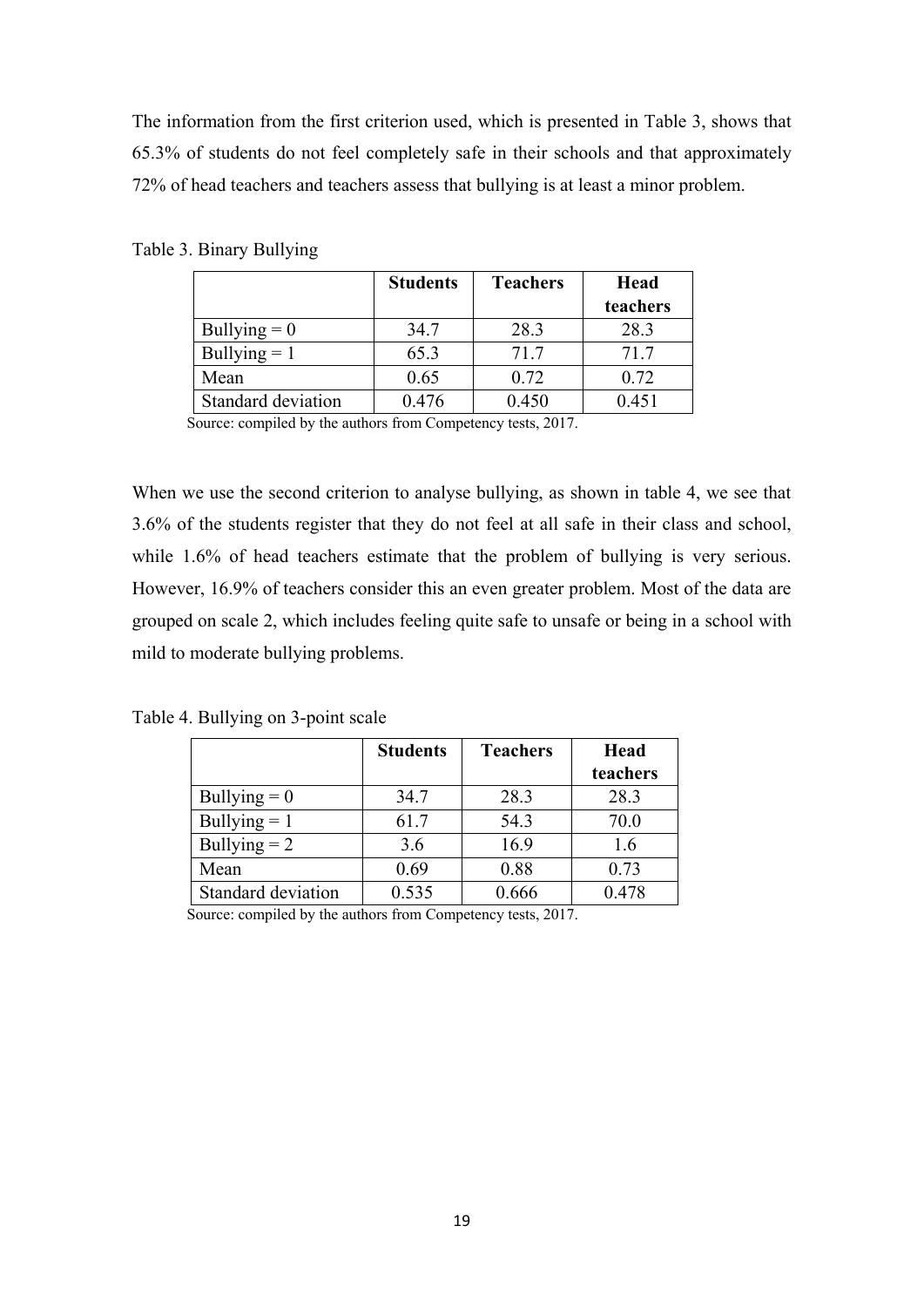The third criterion for analysing bullying shows similar results to the second. The teachers´ response differs from that of the other informants. In Table 5, we see that in addition to 3.6% of the students being not at all sure, 12.6% feel unsafe and 49.2% quite safe. Of the head teachers, 17.9% consider bullying to be a very to moderately serious problem and another 52.2% see it as slightly serious. The teachers, however, identify that 16.5% of the schools have a moderate problem and 37.8% a slight problem.

Table 5. Bullying on 4-point scale

|                    | <b>Students</b> | <b>Teachers</b> | Head<br>teachers |
|--------------------|-----------------|-----------------|------------------|
| Bullying $= 0$     | 34.7            | 28.3            | 28.3             |
| Bullying $= 1$     | 49.2            | 37.8            | 52.2             |
| Bullying $= 2$     | 12.6            | 16.5            | 17.9             |
| Bullying $=$ 3     | 3.6             | 16.9            | 1.6              |
| Mean               | 0.85            | 1.22            | 0.93             |
| Standard deviation | 0.770           | 1.041           | 0.722            |

Source: compiled by the authors from Competency tests, 2017.

#### *Association between the response variable and the bullying variable*

For insight into the theoretically negative link between performance and the level of bullying that a student self-perceives or that prevails in a school, we perform a chi-square correlation and independence test between the variables. The correlation coefficients give negative values in all the associations and the test rules out the independence between the variables. This encourages us to continue exploring the relationship between these variables<sup>8</sup>.

#### *4.2.3 Control variables*

**.** 

For control variables, a series of variables are chosen at the student or student family level, at teacher level and at head teacher level that seem relevant for controlling the link between bullying and performance, either because one of the two variables, or both, are affected.

At the student level, variables such as sex, the nationality of the student, as well as that of the father and mother, and absenteeism in the previous quarter are chosen as a

 $8$  The results of these tests are available to the reader by request.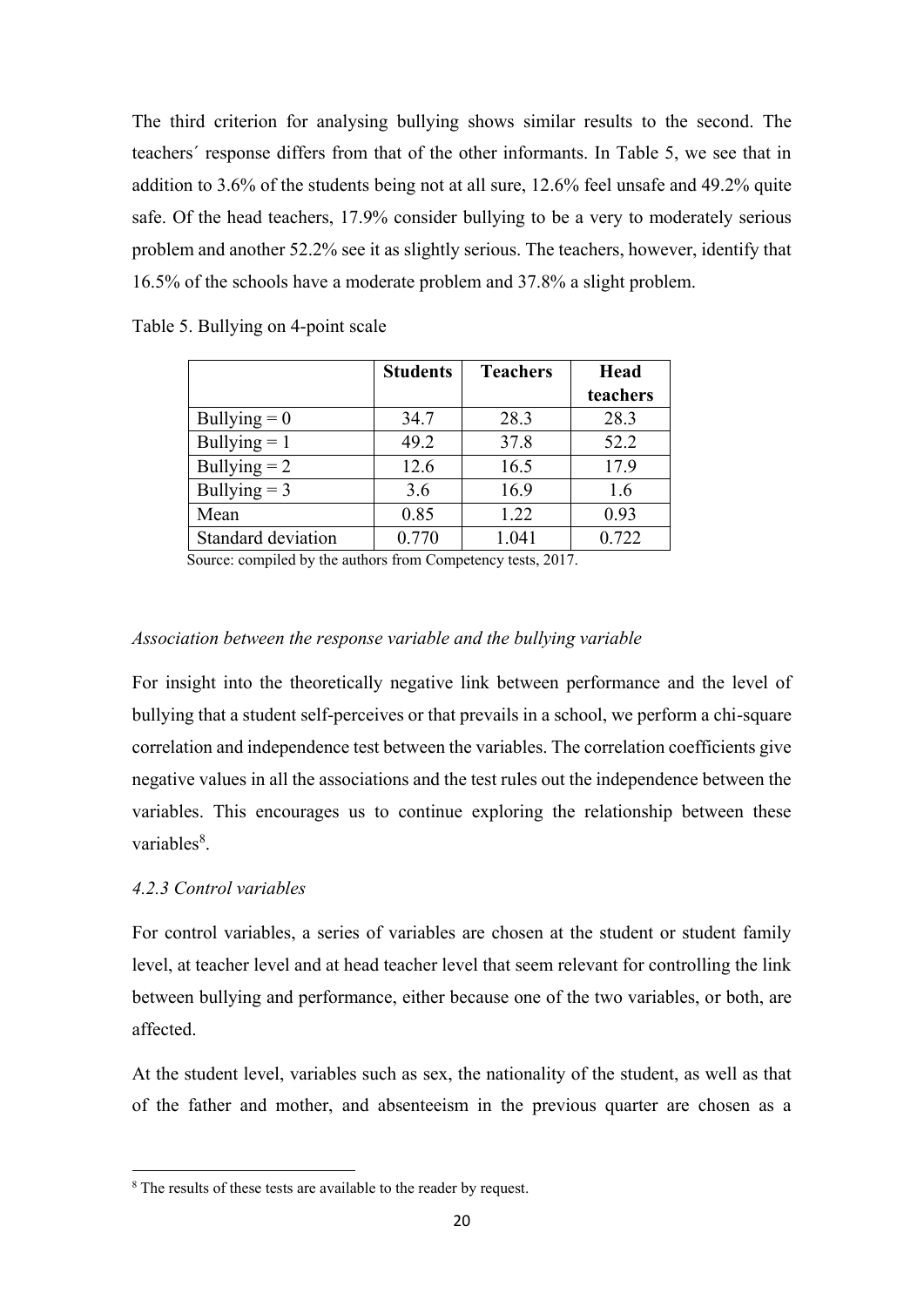dichotomous variable. Repetition of the course is measured on two different scale variables: the first collects the cases of repetition as 0 and 1, while the second has a scale from 0 to 2, being 0 for non-repetitions, 1 for a single repetition in either primary or secondary school and 2 for more than 1, regardless of level.

At teacher level, the variables chosen are the sex, the teacher's employment situation (permanent position, contract awaiting permanent placement, intern, open-ended contract, by course), years of experience and experience at the school, time commitment (full time, part time, shares the school), subject taught, training in the last 12 months especially if related to the management of student behaviour, and level of job satisfaction.

At head teacher level, we focus on the type of school (state, subsidized or private), number of teachers, pedagogical, administrative and managerial support staff at the school, number of students, and job satisfaction<sup>9</sup>.

### *4.2. Study of the prevalence of bullying with respect to some of the characteristics of education schools*

To study some characteristics of the prevalence of the phenomenon we use cross tables and tests of independence between the chosen control variables and the treatment variables. In the first instances, most of the variables show dependence on the treatment variable, except for the student's sex and the mother's nationality, which seem to have independence.

As we are interested in studying the prevalence of the phenomenon with greater specificity according to some characteristics of the school, we undertake a more significant exploration between bullying and some variables from the head teacher, such as the type of school and size, using the number of enrolled students. To simplify this variable we use the quartiles in order to indicate a scale of four sizes.

It can be seen that the phenomenon, measured as "the existence or not of cases" and reported by any of the 3 actors, which we can see in Table 6, is more prevalent in state education schools and subsidized schools than in private ones. In the case of students, 71.08% of those who attend state schools do not feel completely safe while in subsidized schools this is 62.77%, and in private schools just over 50%. Teachers and head teachers show similar trends, with them making the majority of reports of bullying, although it is

<sup>&</sup>lt;sup>9</sup>In the Annex, Table A2 shows all the variables used for the estimates made in this study.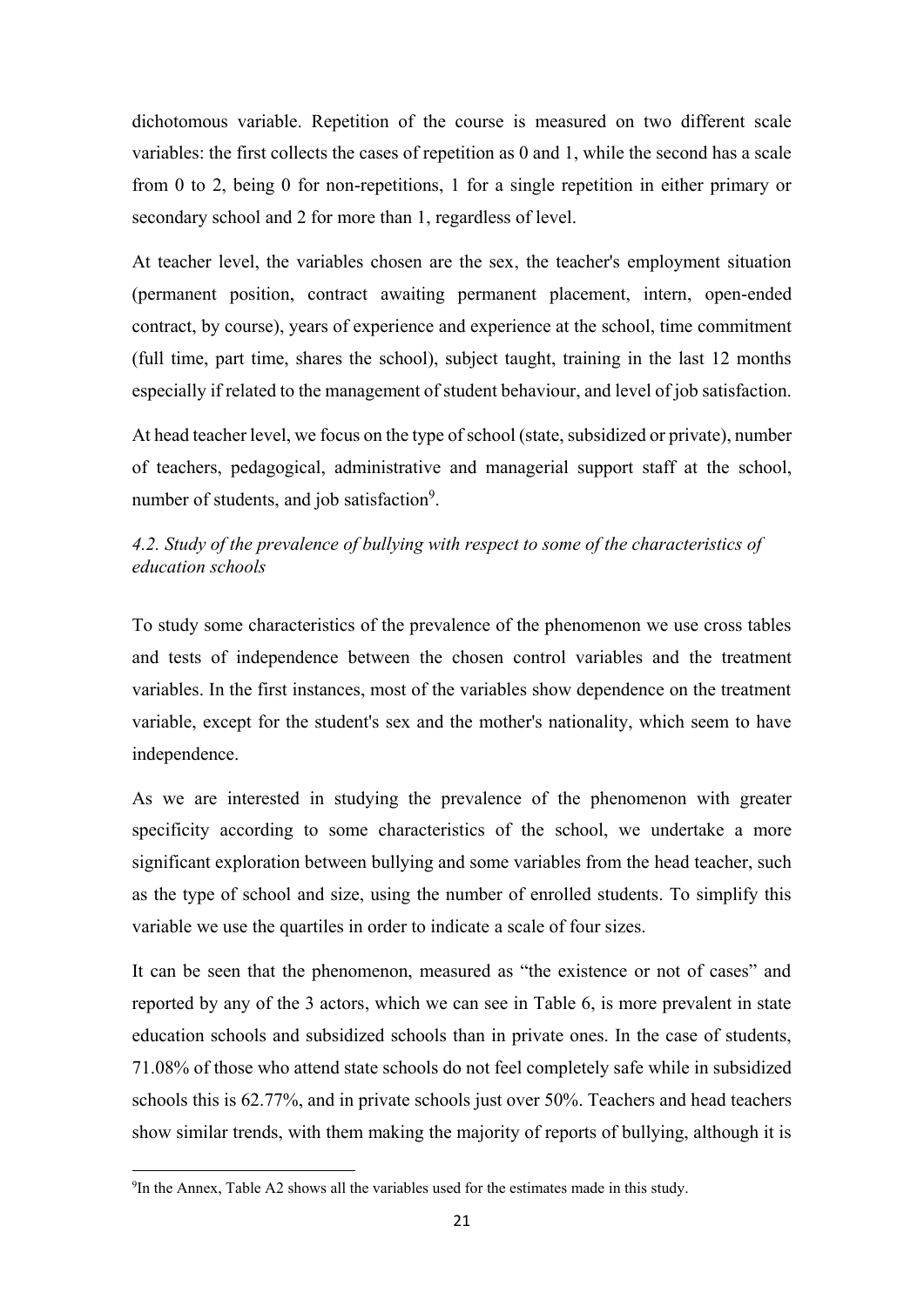remarkable that, in the survey, only 43% of head teachers of private schools report bullying as a mild to very serious problem, while approximately 57% do not see it as a problem. If we look at the head teachers of state education schools, 83% consider it a problem compared to 17% who do not.

| <b>School/Bullying</b> | <b>Student</b><br>$(\%Yes)$ | <b>Teacher</b><br>$(\%Yes)$ | Head<br>teacher<br>$\frac{\% \text{Yes}}{\text{Yes}}$ |
|------------------------|-----------------------------|-----------------------------|-------------------------------------------------------|
| <b>State</b>           | 71.08%                      | 75.53%                      | 83.02%                                                |
| Subsidized             | 62.77%                      | 69.99%                      | 65.11%                                                |
| Private                | 50.12%                      | 62.06%                      | 43.07%                                                |

Table 6. Bullying by type of education school

Source: compiled by the authors from Competency tests, 2017.

Lastly, comparing whether or not size could be a variable for consideration, we carry out a frequency table (Table 7) and an independence test, which reveal the existence of a relationship between the variable, rejecting the null hypothesis of independence in each of the approximations. The frequency table shows that the influence of size of the school on the presence of bullying varies, depending on the person who reports it. In the case of students, the proportion of students who feel unsafe is above 59%. In the case of teachers aware of bullying, the proportion increases in education schools of all sizes, to over 64% and, in particular in sizes 2 and 4, over 75%. The proportion of head teachers aware of student bullying is above 63% in all sizes, but in size 3, more than 80% of head teachers consider bullying a problem.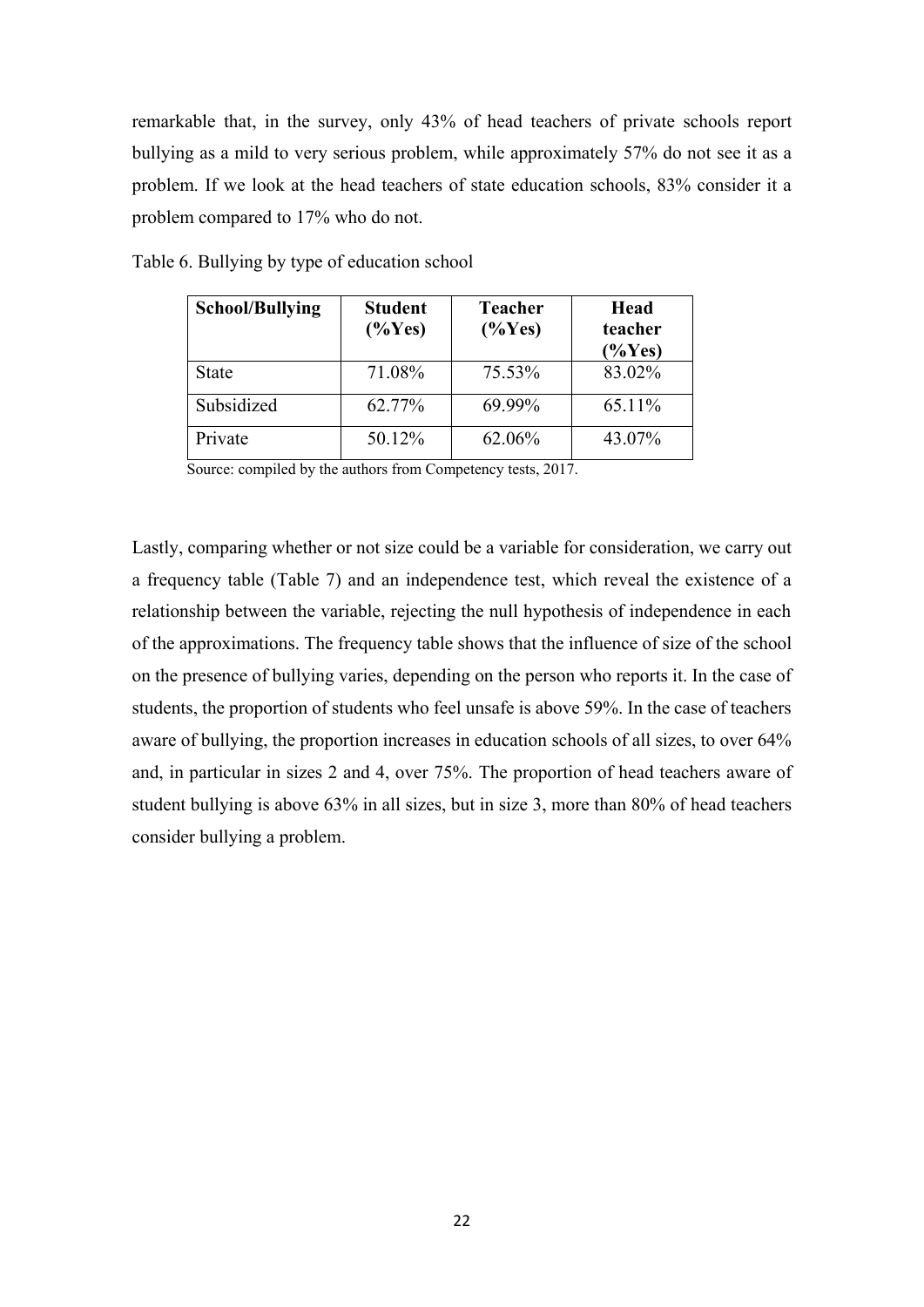| Size/<br><b>Number of students</b> | <b>Student</b><br>$(\%Yes)$ | <b>Teacher</b><br>$(\%Yes)$ | Head<br>teacher<br>$(\%Yes)$ |
|------------------------------------|-----------------------------|-----------------------------|------------------------------|
| Size $1: < 587$                    | 65.06%                      | 64.43%                      | 63.73%                       |
| Size 2: 587-786                    | 69.08%                      | 75.45%                      | 75.55%                       |
| Size 3: 787-1017                   | 68.27%                      | 68.88%                      | 80.72%                       |
| Size $4:$ > 1017                   | 59.37%                      | 75.23%                      | 63.60%                       |

Table 7: Bullying by size of education school

Source: compiled by the authors from Competency tests, 2017.

Although the impact of size is less precise than that of the type of school, the independence tests show a relationship and we therefore consider both variables relevant in the analysis.

#### 4.3. Methodological approach

#### *Multilevel Methodology*

Multilevel models are an extension of linear regression models that enable estimation of submodels that independently consider information about the individual and that of the group to which they belong. Linear regression considers that individual variables are those that can explain the behaviour of a person, omitting the influence that belonging to a specific group could have on their behaviour. Multilevel models emerged to correct this. They consider multiple levels within a hierarchy and each of them provides information independently (Martínez-Garrido and Murillo, 2013; Murillo, 2005). In this way, it is possible to control a series of variables at the individual and group level that allow us to isolate the effect of bullying on the assessment marks of young people in the sample.

More specifically, with regard to educational research, multilevel models allow the information coming from the student to be considered as level 1, information from the class as level 2 and that from the education school as a third hierarchical level (Martínez-Garrido and Murillo, 2013). In our approach, a hierarchical variable is created in line with this idea. With the interaction of the variables Type of school (State, Subsidized and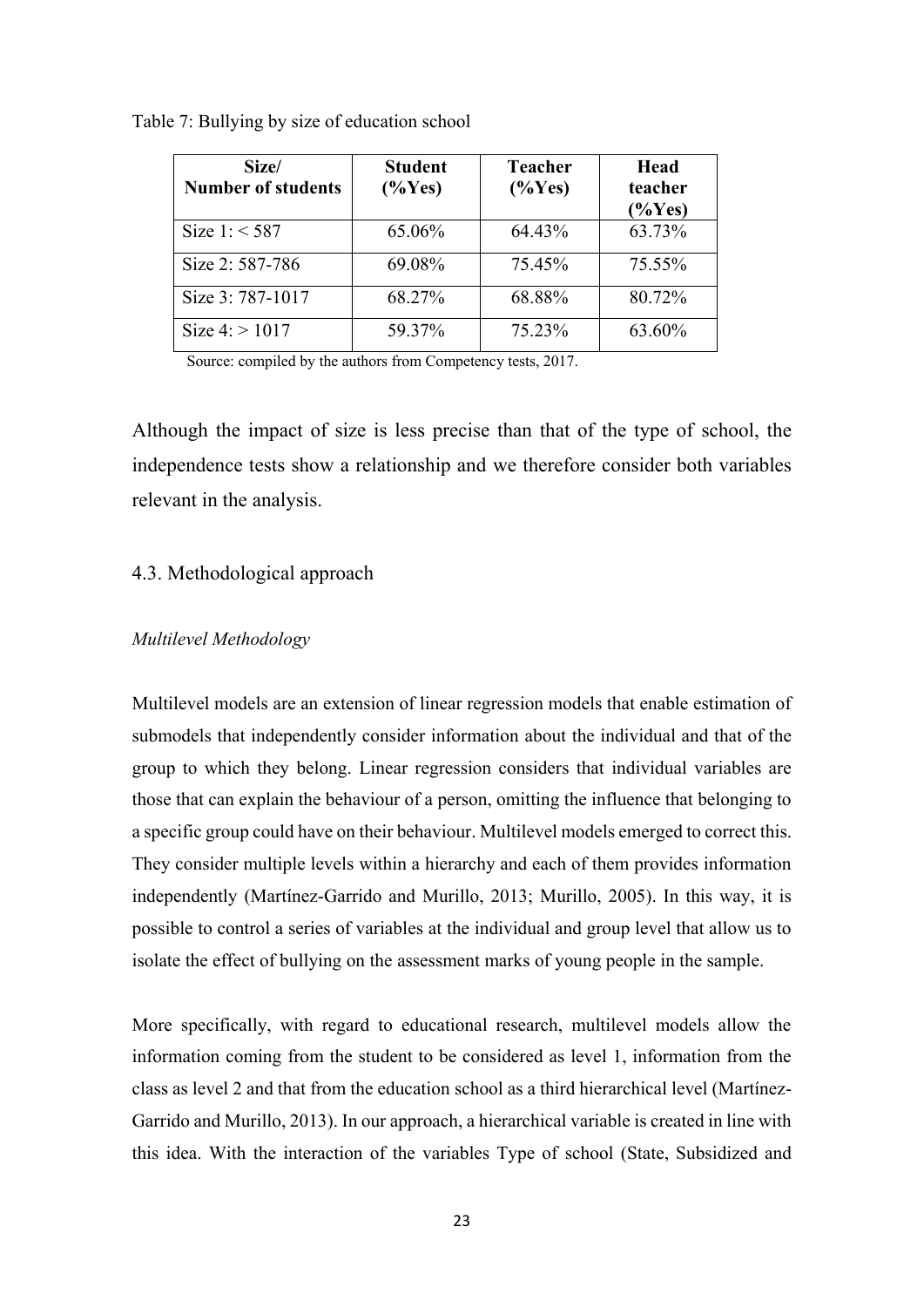Private) and the variable Size of school, which divide the schools into 4 groups according to the number of students enrolled, 12 different groups are identified.

In the approximation the Multilevel Fixed Effects Model is used, which provides a fixed coefficient for all subjects. The model responds to the following equation:

$$
Y_{ij}\!=\!\gamma_0\!+\gamma_1\,x_{ij}\!+\gamma_j\,z_j\!+\mu_{0j}+\epsilon_{ij}
$$

where  $\gamma_0$  represents the overall intercept or common average of all the observations,  $\gamma_1 x_{ij}$ brings together the fixed effects of the chosen level 1 variables,  $\gamma_i z_i$  the fixed effects of the higher level variables and, finally,  $\mu_{0i}$  and  $\varepsilon_{ii}$  estimate residues at the group and individual level (Snidjer and Bosker, 2011).

We use the xtmixed command to estimate the approximation of the aforementioned models with bullying as the central variable to be considered in the different criteria analysed. In this way we can study the impact of the variable on the qualifications of the competencies and we can analyse it with respect to the mean of the tests.

A multilevel model with a random slope and has also been estimated, using Bullying 4 level Students as a treatment variable, to identify differences in impact according to the type and size of schools. A random slope model allows a explanatory variable to have a different effect for each group.

$$
Y_{ij}\!=\!\gamma_0\!+\gamma_{1ij}\,x_{1ij}+\mu_{0j}+\mu_{1ij}\,x_{1ij}\!+\!\epsilon_{ij}
$$

where  $\gamma_{1ij}$  varies for each group and  $\mu_{1ij}$  represents a new type of group residuals that also depend on the explanatory variable (Snidjer and Bosker, 2011).

After performing the post-estimation of the model, we can estimate the random slopes for the different groups based on the impact of the 4-level bullying variable in order to reflect how the effect of the variable changes based on the type and size of education school in which the student is enrolled. We also use *xtmixed* to estimates this approximation.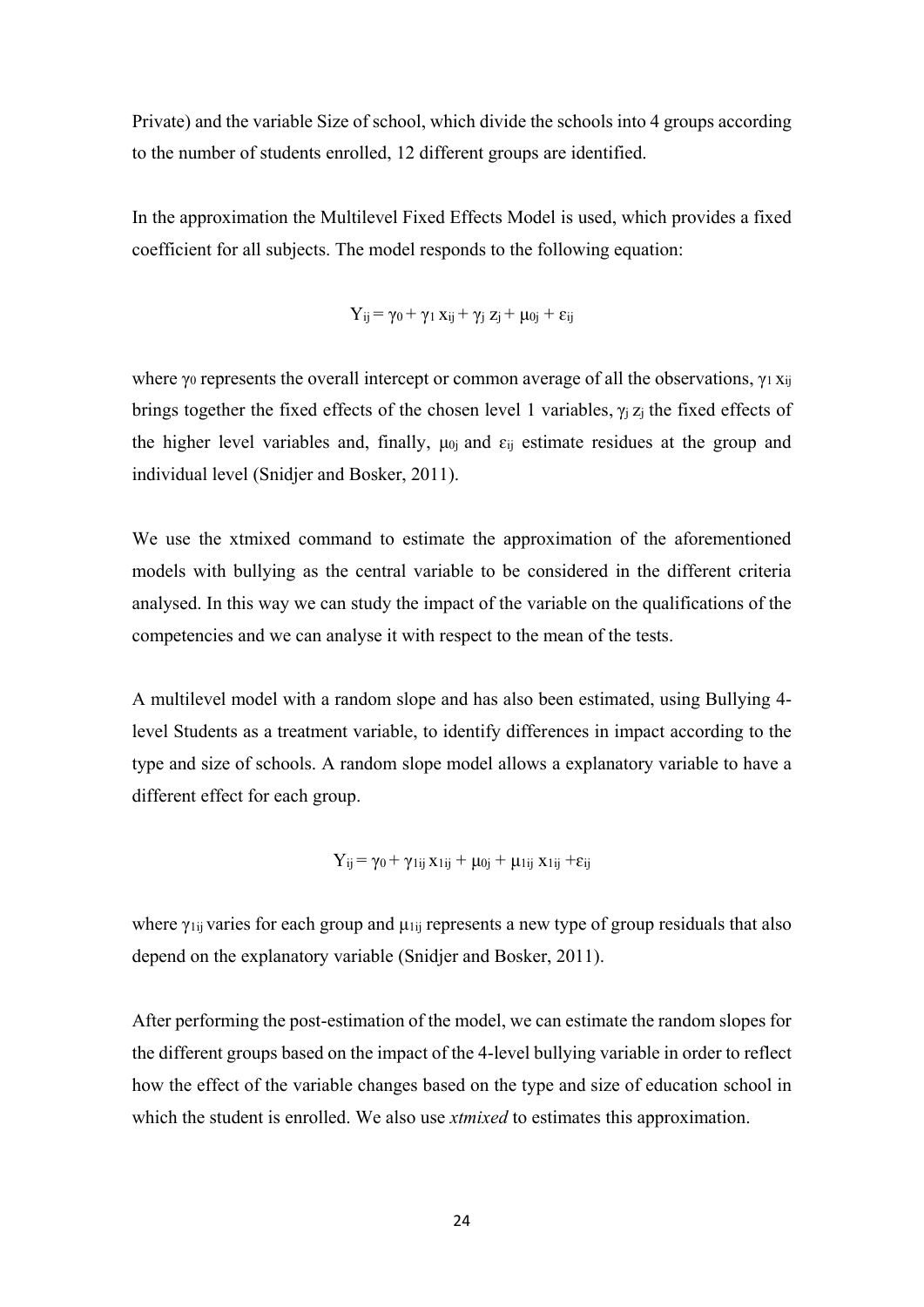We then perform an estimation of an ordered logistic multilevel model which we compare, with a multilevel model similar to the previous one, the response variable in categories to determine, through the ODDS values obtained from the estimation with the binary bullying variable, the relative probability of student marks being affected in an environment where bullying prevails compared to a student who is in a school where there is no bullying. To estimate this we use the *meologit* command. For all estimates we use STATA version 14 software.

#### *Quantile Regression*

We are also interested in studying whether there are divergences in the impact of bullying on students who show lower and higher academic performance. In order to study this question, we propose the use of Quantile Regression. This methodology consists of estimating a model that is specified as follows:

$$
Y_i = X_i \beta_0 + \mu_{qi} \text{Quant}_q(y_i/x_i): X_i \beta_0 \text{ donde } q \cdot (0,1)
$$

where q represents the value of the quartile that is specified as a function of covariates (Buchinsky, 1998). Yi, in our case, is the value of the tests in the 4 different competencies and  $X_i$   $\beta_0$  is the vector of explanatory variables which have been used at different levels (student, teacher, head teacher). The error term is a zero mean error whose distribution is not specified, but is assumed to satisfy the constraint Quant<sub>q</sub> ( $\mu_{qi}/x_i$ ) = 0. The command for the estimation of this model will be *qreg* and it is estimated with STATA 14 software.

#### 5. Results

#### 5.1 Results of multilevel regression with fixed effects and random slope.

Table 8 shows, in a summarized way, the results obtained for all the treatment variables created, explaining the coefficient that accompanies the variables of interest. The results indicate that the impact of the response variables has a negative association with bullying, which would verify the general hypothesis of researchers that one of the consequences of bullying is the reduction of academic performance. In addition, it would correspond to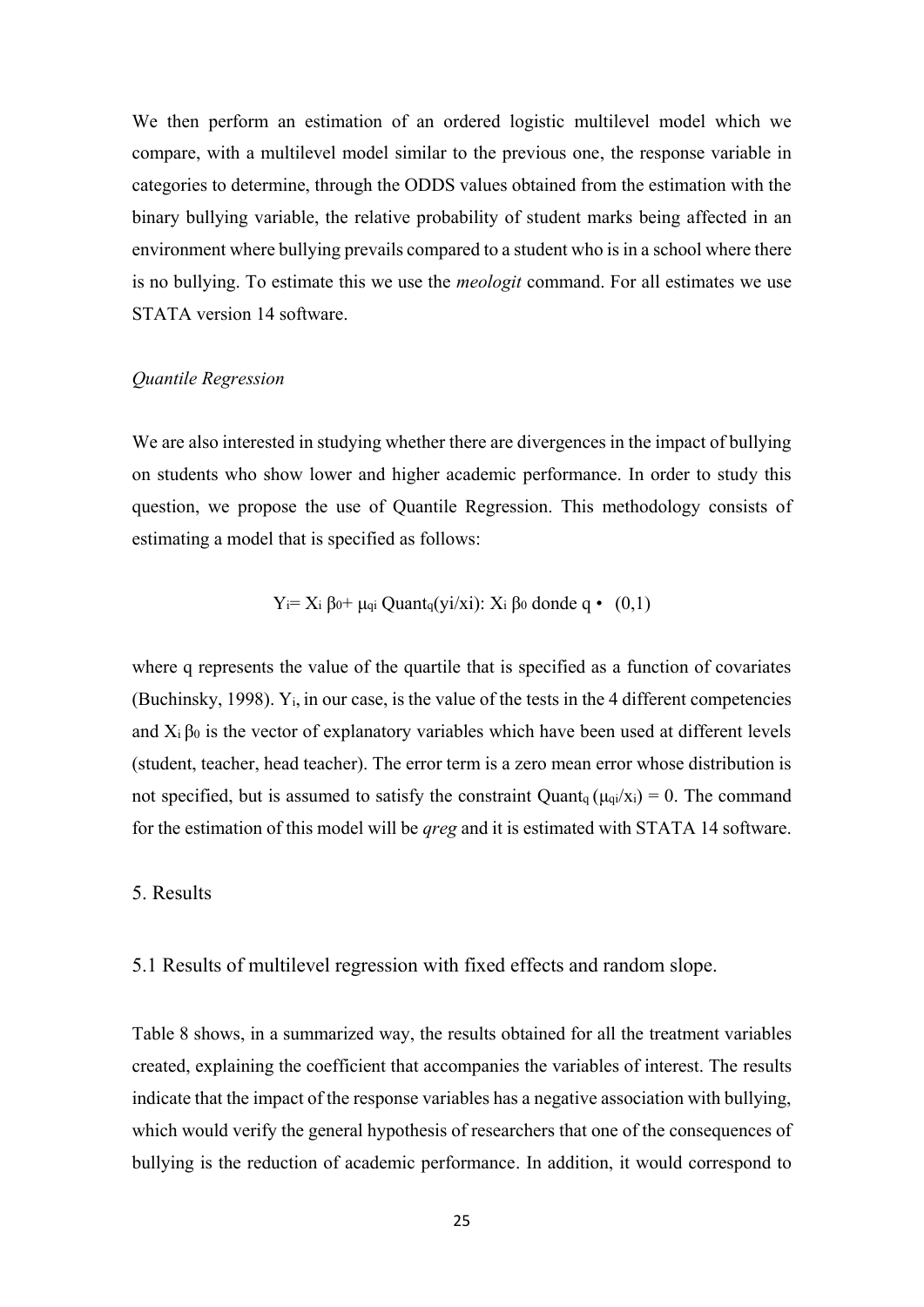the results presented by the articles mentioned above. To give a practical example of the results, a student who is in an environment of bullying may see his/her Spanish language score reduced by between 9.26 and 11.97 points, depending on the criterion with which the bullying variable is defined.

| <b>Variables</b>         | <b>Spanish</b> | <b>English</b> | <b>Mathematics</b> | <b>Social</b> |
|--------------------------|----------------|----------------|--------------------|---------------|
|                          | language       | language       |                    | and Civic     |
| Binary bullying          | $-10.91**$     | $-10.73**$     | $-10.19**$         | $-13.96**$    |
| students                 |                |                |                    |               |
| Binary bullying          | $-7.44**$      | $-8.71**$      | $-5.47**$          | $-3.55$       |
| teacher                  |                |                |                    |               |
| Binary bullying          | $-2.25**$      | $-8.80**$      | $-6.16**$          | $-13.09**$    |
| head teacher             |                |                |                    |               |
| Bullying 3 levels        | $-11.97**$     | $-10.43**$     | $-9.47**$          | $-15.32**$    |
| students                 |                |                |                    |               |
| Bullying 3 levels        | $-2.22**$      | $-1.39$        | $-2.17$            | $-8.03**$     |
| teacher                  |                |                |                    |               |
| Bullying 3 levels        | $-3.06**$      | $-8.05**$      | $-5.41**$          | $-3.99**$     |
| head teacher             |                |                |                    |               |
| Bullying 4 levels        | $-9.26**$      | $-7.61**$      | $-6.16**$          | $-11.55**$    |
| students                 |                |                |                    |               |
| Bullying 4 levels        | $-0.86$        | $-8.34**$      | $-2.66**$          | $-5.32**$     |
| teacher                  |                |                |                    |               |
| Bullying 4 levels        | $-2.71**$      | $-6.29**$      | $-4.45**$          | $-6.35**$     |
| head teacher             |                |                |                    |               |
| <b>Control Variables</b> | Yes            | Yes            | Yes                | Yes           |
| N                        | 32.156         | 32.152         | 31.817             | 31.779        |

Table 8: Results of the multilevel estimation $10$ 

 $\sqrt{(*)}$ : Coefficients significant at 95%

**.** 

It is also worth noting the way in which the three perspectives (student, teacher, head teacher) can diverge. If we observe, for example, the impact of bullying on the Spanish language competency, we can see that, when considering the variable as binary, the coefficient corresponding to the student shows greater intensity, followed by the teacher and then the head teacher. However, when treating the variable as frequencies of 3 or 4 categories, we see how the student's perspective continues to show a greater impact on the marks than the others, while the head teachers and teachers change positions. It cannot be inferred with certainty which one of the three perspectives is more accurate, but it is

<sup>&</sup>lt;sup>10</sup> A different multilevel estimation has been made for each coefficient shown in table 8 and the complete results are available upon request.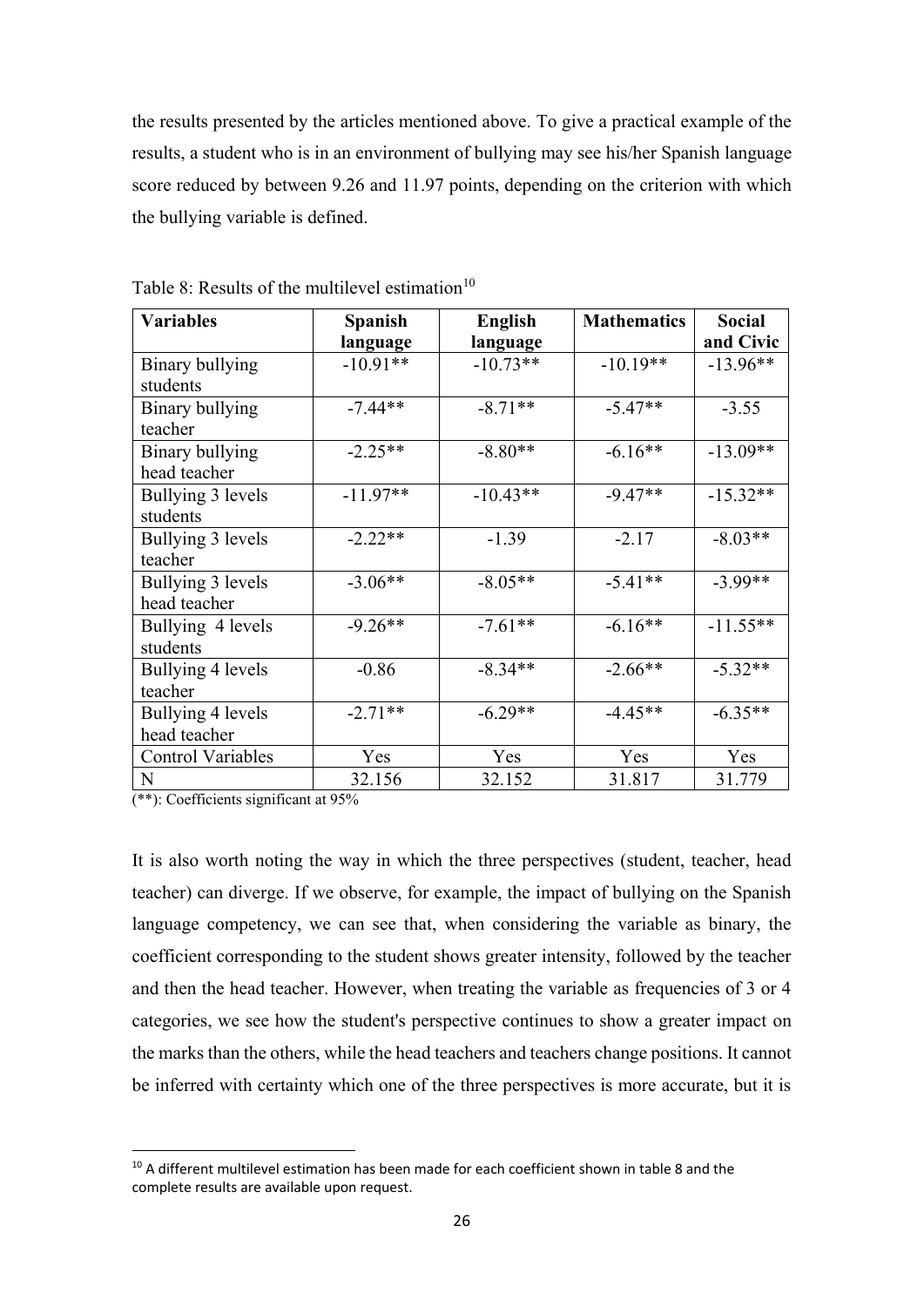clear that there are differences when it comes to perceiving the phenomenon and the impact it can generate.

To gain a better perspective on this reduction in marks, we calculate the percentage that each would represent for the average of each competency. In the case of students, the percentages vary between 2% and 3.8%, while in the case of teachers and head teachers the value falls to 0.5% and 2.6%. However, these values may increase depending on the criterion with which the bullying variable has been constructed, and may intensify as the violence escalates. It must be remembered that these values only correspond to the isolated bullying factor and do not consider other factors that could reduce performance such as socioeconomic, family or cultural factors.

When estimating the slopes for each hierarchical group using Binary 4-levels Students as treatment variable (Table 9), we see that these vary according to the type and size of the school, as well as the competency analysed. In the case of the Spanish language competency, the impact of bullying is greater for certain sized state and subsidized schools than it is for any private education school regardless of its size. The English language competency accentuates this pattern even more, showing a greater effect in state and subsidized schools as they increase in size, than in private schools in general. This behaviour changes radically in the Mathematics competency where, for any size, the reduction in the score is greater in private schools compared to the other two types of schools. The Social and Civic competency, on the other hand, shows greater reductions in marks in private and subsidized schools than in state schools, regardless of size.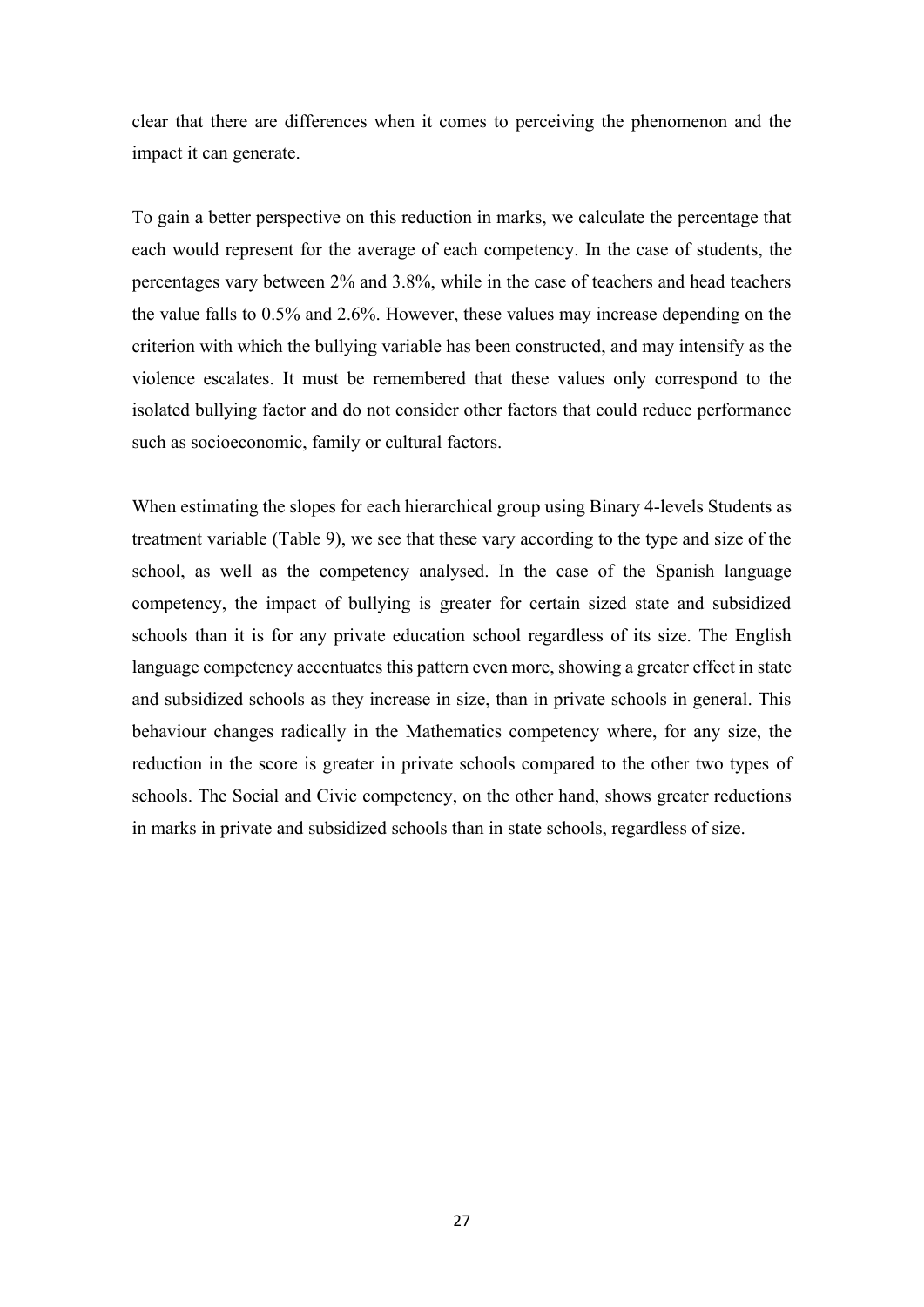| Hierarchical     | Spanish  | <b>English</b> | <b>Mathematics</b> | <b>Social</b> |
|------------------|----------|----------------|--------------------|---------------|
| Group            | language | language       |                    | and           |
|                  |          |                |                    | <b>Civic</b>  |
| State - less     | $-7.46$  | $-10.83$       | $-5.99$            | $-9.33$       |
| than 587         |          |                |                    |               |
| students         |          |                |                    |               |
| State -          | $-5.81$  | $-10.82$       | $-5.61$            | $-9.11$       |
| between          |          |                |                    |               |
| 587-787          |          |                |                    |               |
| students         |          |                |                    |               |
| State -          | $-14.49$ | $-10.88$       | $-5.66$            | $-10.34$      |
| between          |          |                |                    |               |
| 787-1017         |          |                |                    |               |
| students         |          |                |                    |               |
| State – more     | $-4.95$  | $-11.37$       | $-5.26$            | $-10.16$      |
| than 1017        |          |                |                    |               |
| students         |          |                |                    |               |
| Subsidized-      | $-9.01$  | $-11.37$       | $-6.75$            | $-11.97$      |
| less than 587    |          |                |                    |               |
| students         |          |                |                    |               |
| Subsidized -     | $-12.95$ | $-11.31$       | $-6.79$            | $-12.96$      |
| between          |          |                |                    |               |
| 587-787          |          |                |                    |               |
| students         |          |                |                    |               |
| Subsidized -     | $-9.30$  | $-11.42$       | $-6.48$            | $-11.33$      |
| between          |          |                |                    |               |
| 787-1017         |          |                |                    |               |
| students         |          |                |                    |               |
| Subsidized       | $-8.32$  | $-10.17$       | $-7.34$            | $-13.42$      |
| more than        |          |                |                    |               |
| 1017             |          |                |                    |               |
| students         |          |                |                    |               |
| $Private - less$ | $-8.65$  | $-8.52$        | $-9.08$            | $-14.41$      |
| than 587         |          |                |                    |               |
| students         |          |                |                    |               |
| Private -        | $-7.34$  | $-7.36$        | $-11.46$           | $-17.13$      |
| between          |          |                |                    |               |
| 587-787          |          |                |                    |               |
| students         |          |                |                    |               |
| Private -        | $-7.36$  | $-7.79$        | $-12.36$           | $-16.62$      |
| between          |          |                |                    |               |
| 787-1017         |          |                |                    |               |
| students         |          |                |                    |               |

Table 9: Estimation table of the random slopes for each hierarchical group<sup>11</sup>

 $11$  The complete results are available upon request.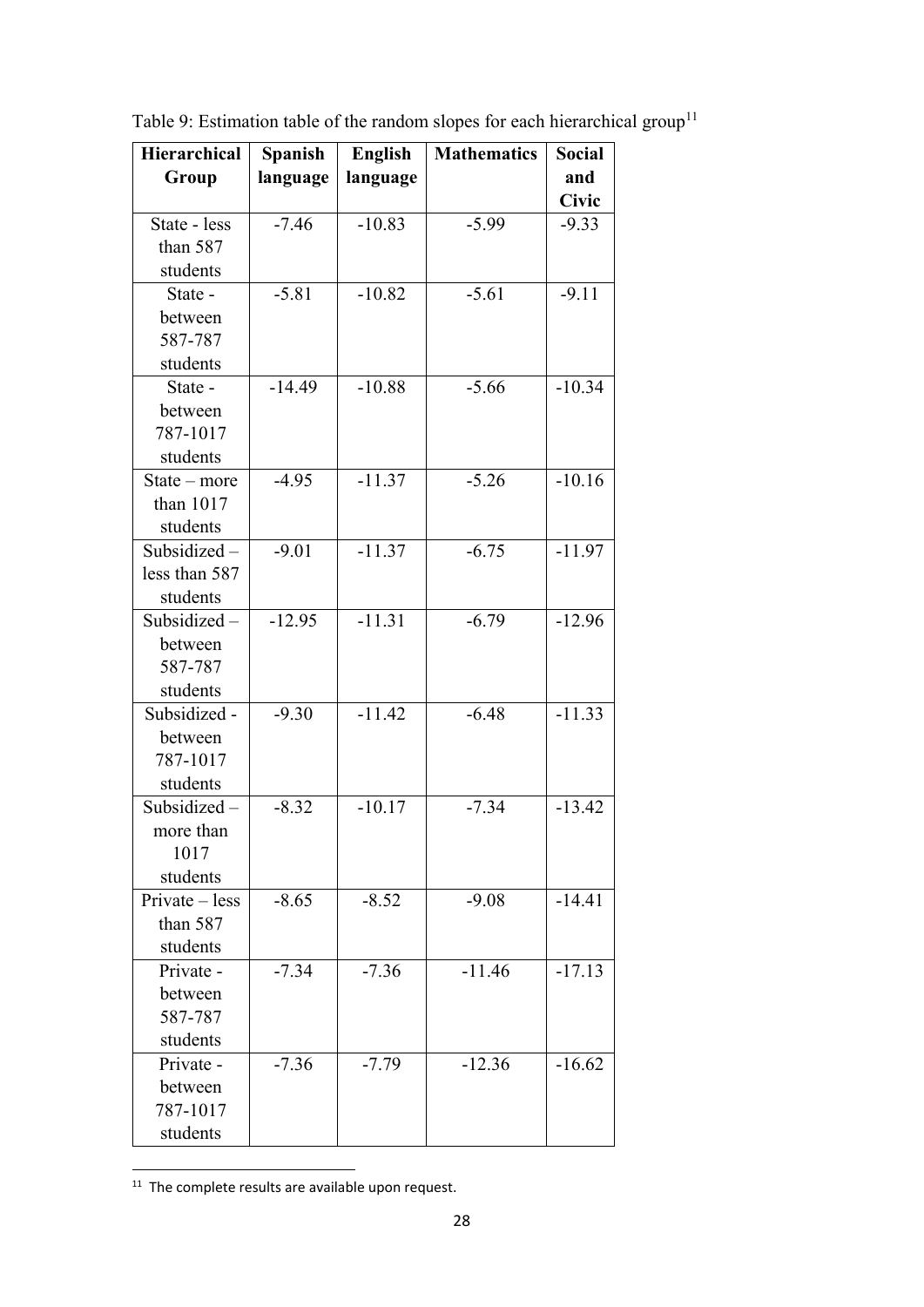| $Private-$ | $-8.87$ | $-7.73$ | $-8.59$ | $-15.91$ |
|------------|---------|---------|---------|----------|
| more than  |         |         |         |          |
| 1017       |         |         |         |          |
| students   |         |         |         |          |
| Control    | Yes     | Yes     | Yes     | Yes      |
| Variables  |         |         |         |          |
|            | 32.156  | 32.152  | 31.817  | 31.779   |

#### 5.2 Results of Ordinal Multilevel Regression

We now present Table 10 with the coefficients and the ODDS associated with the multilevel estimates with the response variable in categories, including control variables.

| Variables                | <b>Spanish</b> | <b>English</b> | <b>Mathematics</b> | <b>Social and</b> |
|--------------------------|----------------|----------------|--------------------|-------------------|
|                          | language       | language       |                    | <b>Civic</b>      |
| <b>ODDS</b> Bullying     | $0.70**$       | $0.77**$       | $0.83**$           | $0.73**$          |
| student                  |                |                |                    |                   |
| <b>ODDS</b> Bullying     | $0.79**$       | No sig.        | No sig.            | $0.87**$          |
| teacher                  |                |                |                    |                   |
| <b>ODDS</b> Bullying     | $0.75**$       | $0.81**$       | $0.83**$           | $0.89**$          |
| head teacher             |                |                |                    |                   |
| <b>Control Variables</b> | <b>Yes</b>     | Yes            | Yes                | Yes               |
| N                        | 32.156         | 32.152         | 31.817             | 31.779            |

Table 10: Coefficients and ODDS associated with the Ordered Multilevel Estimation<sup>12</sup>.

(\*\*) Coefficients significant at 95%

The results show negative coefficients. This confirms the inverse relationship between the variables. In this analysis we focus on the ODDS values which give the probability that a student will reduce his/her performance due to the effect of bullying compared to a student who is in an environment where there is no bullying. The relationship of the English Language and Mathematics grades with the bullying reported by teachers is not significant.

From these ODDS, we can conclude that a student in an environment of bullying is 29.95% (1-0.7005) more likely to reduce their performance in Spanish, according to the students themselves, and by a percentage greater than 20.85% and 24.95% according to teachers and head teachers, respectively. In the case of English language, the probability

 $12$  The complete results are available upon request.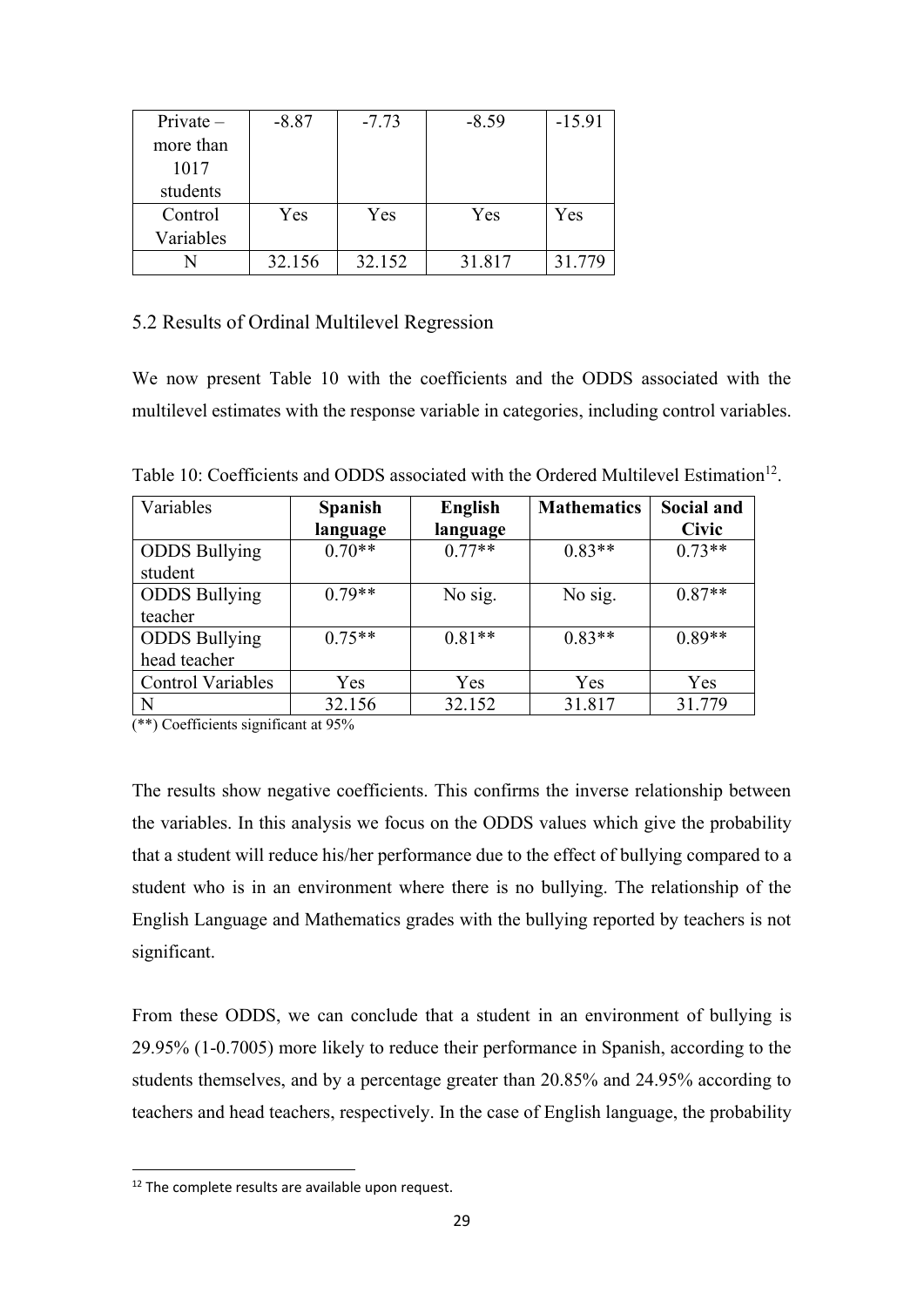of reducing marks is 23.28%, according to students, and 19.03% according to head teachers. The percentages of reduction in marks for Mathematics are 17.14% and 16.84%, respectively. Finally, for the score in Social and Civic studies, the percentages are 27.27% (students), 22.66% (teachers) and 21.51% (head teachers).

#### 5.3 Quantile Regression Results

In order to carry out this regression and to be able to make comparisons between the different groups, the 25, 50 and 75 quartiles of the sample were taken as reference with all the observations that had been used in the two previous estimates. As a variable of interest we take Binary bullying students and including control variables. Table 11 shows the main results.

|                          | <b>Spanish</b> | English    | <b>Mathematics</b> | Social and   |
|--------------------------|----------------|------------|--------------------|--------------|
|                          | language       | language   |                    | <b>Civic</b> |
| 0.25                     | $-8.28**$      | $-16.22**$ | $-8.83**$          | $-19.17**$   |
| 0.50                     | $-13.52**$     | $-17.17**$ | $-12.22**$         | $-19.17**$   |
| 0.75                     | $-11.80**$     | $-18.15**$ | $-17.88**$         | $-18.38**$   |
| <b>Control Variables</b> | <b>Yes</b>     | Yes        | Yes                | Yes          |
| N                        | 32.156         | 32.152     | 31.887             | 31.779       |

Table 11: Quantile Regression Results<sup>13</sup>

(\*\*) Coefficients significant at 95%

As can be seen in the results, the marginal effect of the coefficient of the bullying variable has a negative effect in the 3 reference quartiles, although its behaviour varies according to the competency evaluated.

In the case of Spanish language, the impact seems greater on students who are in the school of the distribution than on those who are at the edges, increasing between the 25th and 50th quartile and decreasing by the 75th. In the case of proficiency in English language, the effect of the impact increases with the quartiles, showing a greater impact on students who have better performance than on those who have lower performance.

<sup>&</sup>lt;sup>13</sup> The complete results are available upon request.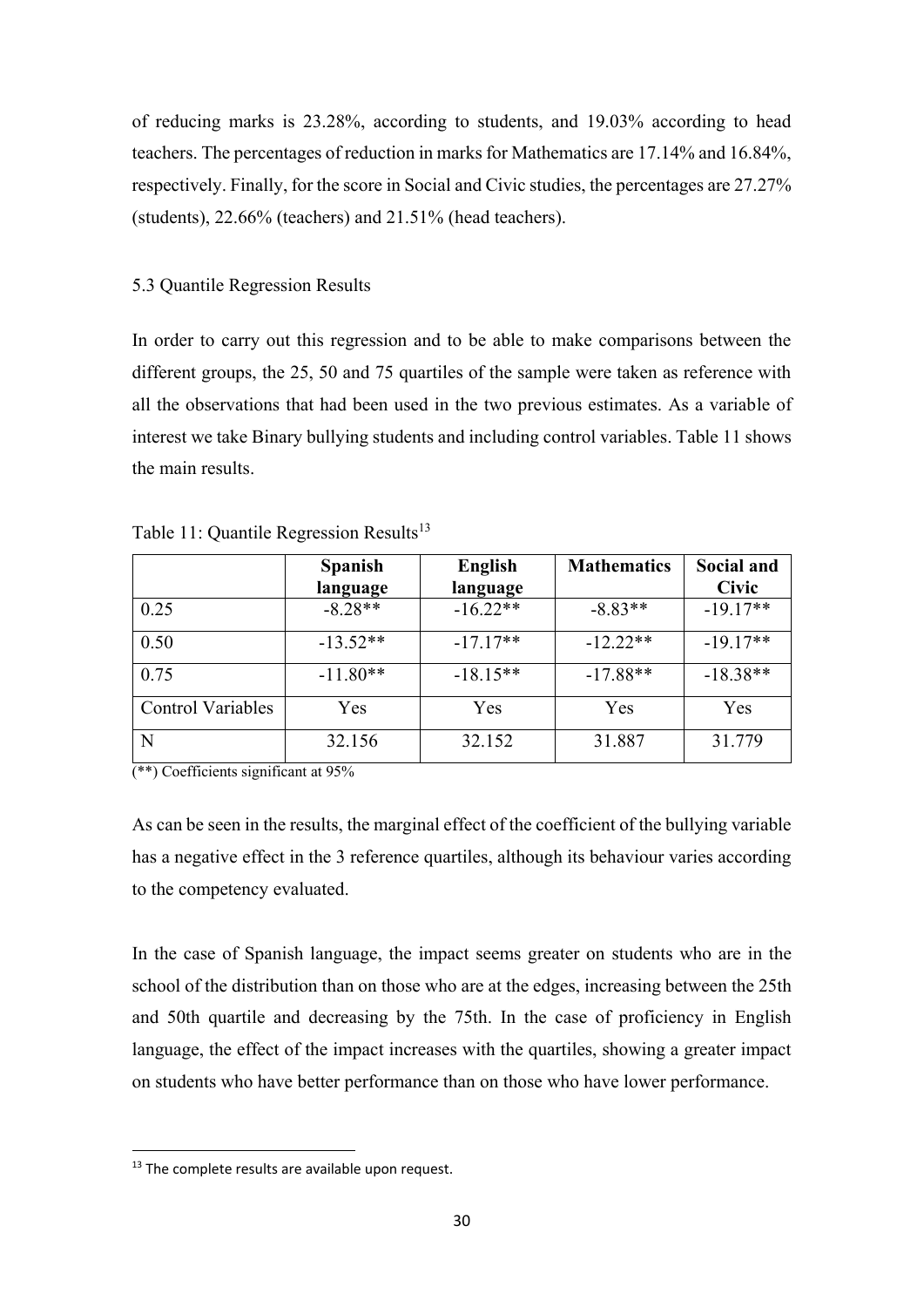In the Mathematics competency, we see a situation similar to that which occurs in English language, showing a greater decrease in performance in the upper quartiles. Social and Civic competency is the competency that shows the least divergences between the analysed quartiles, with a slight reduction in impact among the best performing students. In conclusion, although the impact is always negative, the marginal effect of bullying, taking quartiles as a reference, varies depending on the competency analysed.

#### 6. Conclusions

Bullying is a situation of violence that affects all students, especially victims, and that causes physical, emotional and relational damage that can have lifelong repercussions. One of the most important effects of bullying, although little explored, is the reduction in academic performance, a reduction that decisively affects the development of students and future opportunities to access the labour market.

This article analyses the effect that bullying has on a student´s ability to learn, an analysis that, to date, has not been carried out in depth in the Spanish environment. For this, a database is used that has two sets of information. The first includes the results of the evaluations carried out on all 4th year ESO students on their skills in language (Spanish and English), Mathematics, Science and History. The second includes numerous variables of the context of the school and the economic and social contexts of these students, obtained through questionnaires that, together with the evaluations on academic competencies, are given to the students themselves, their parents, their teachers and the head teacher of the school. The combination of both sets of information allows the academic performance of students to be related to their personal and social characteristics, among which is the presence of bullying. An added advantage of this database is that three actors are asked about the existence of bullying; students, teachers and the head teacher of the school. The literature to date disputes who, among these three actors, best reports bullying cases. Having such information for the three actors allows us to better analyse this phenomenon and explore whether or not there are significant differences in the perception of the phenomenon when changing from self-reported to hetero-reported.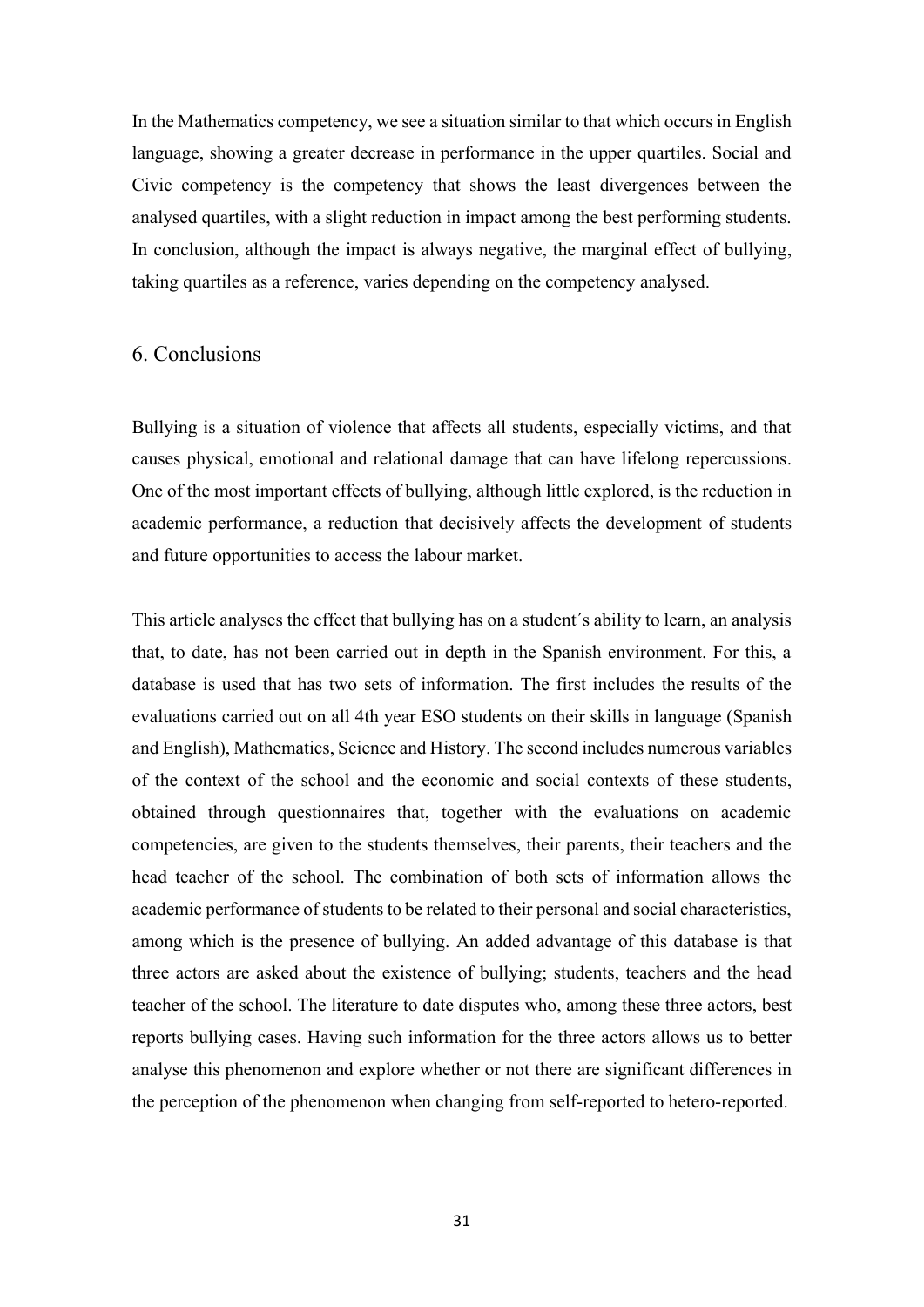One of the main conclusions of this study is that it confirms the negative relationship between bullying and students' academic performance. Numerous studies had already confirmed this, although our study is one of the first to be carried out in the Spanish educational environment and our statistical analyses has enabled more detailed conclusions to be drawn. Thus, regarding the impact on academic performance, our study verifies the significant existence of a negative impact on all the evaluated competencies. Our analysis enables us to measure the probability of a reduction in a student's academic performance due to the existence of bullying in the environment, a probability that varies depending on the competency evaluated. Thus, in the Spanish language competency, the probability varies between 20-30%, in the English language competency between 19- 23%, in the Mathematics competency the probability is 17% and, finally, in the Social and Civic competency, it varies between 21-27%. In addition, differences are seen on the level of impact on a student´s performance, depending on the competency analysed and the previous ability of the student. It is worth noting that, in the case of English language or Mathematics, the effect could be greater among the best-performing students, while Spanish language has a greater impact on quartile 50 and Social and Civic competency is mostly homogeneous.

Our study also shows that the problem of harassment is more prevalent in state and subsidized education schools than in private schools. Thus, regardless of the informant, in more than 70% of state schools there is bullying, the same happens in more than 60% of subsidized schools, compared to only 50% in private ones. Another conclusion is that the size of the school is related to this problem, although it is more difficult to identify and depends on who reports the presence of bullying (student, teacher or head teacher), that is, the influence of size changes according to who reports the bullying. This confirms that there are differences when it comes to perceiving the phenomenon between the different actors involved (students, teachers, head teachers) and the impact it can generate. Specifically, it appears that the effect on performance is less if bullying is hetero-reported (teachers and head teachers) than if it is self-perceived (students), a result in line with the conclusions obtained in other articles.

One aspect to be taken into account in future research is to investigate the mechanisms that teachers have for detecting bullying, and whether or not they have received training to do so. Another issue to analyse is the effect that confinement and suspension of face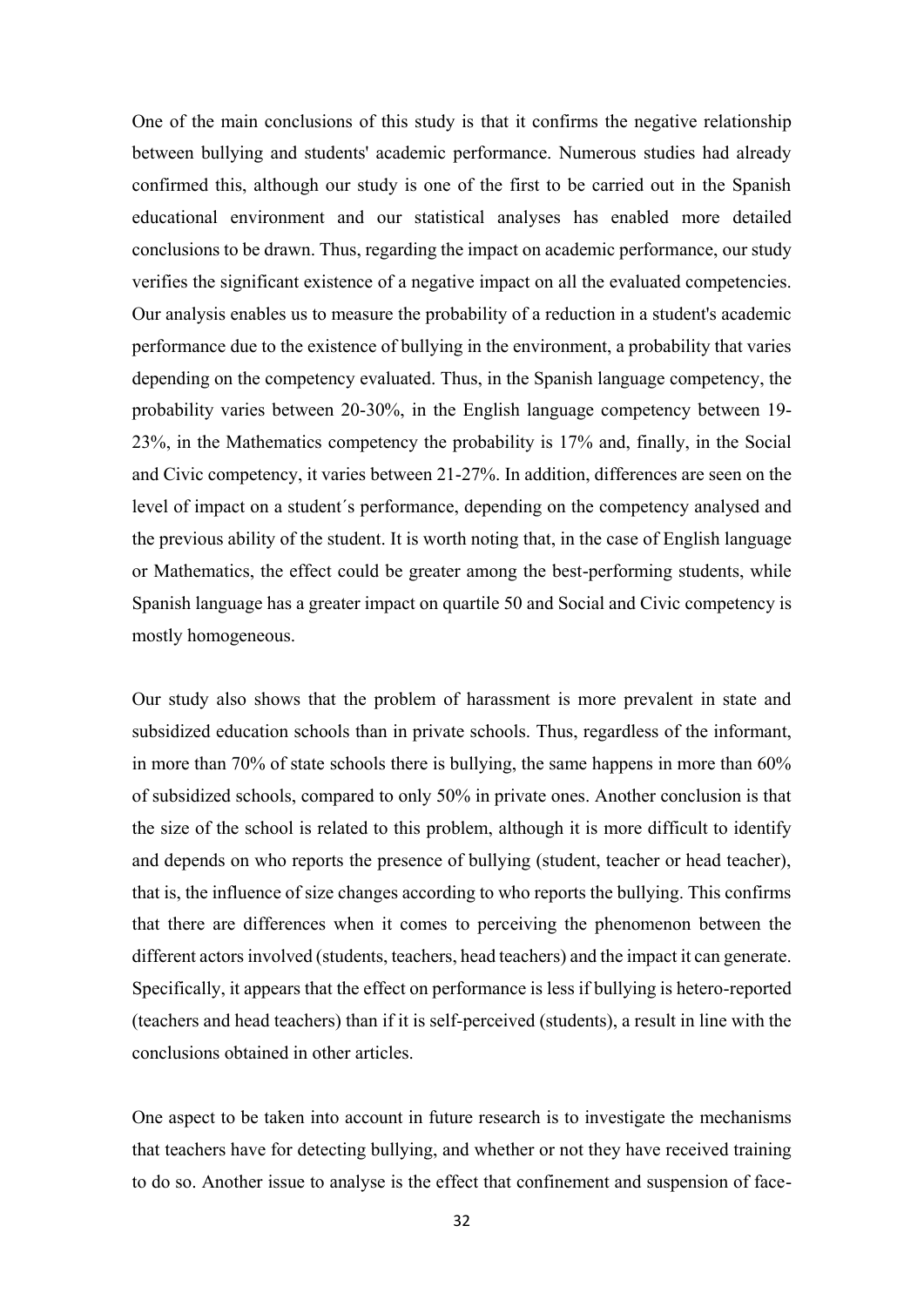to-face classes in favour of virtual classes may have caused on the prevalence of bullying and cyberbullying. Intuitively, we can assume that there would be a reduction in the bullying and a potential growth of virtual bullying, an aspect that will have to be corroborated with databases of future surveys or tests.

Bullying is a phenomenon that is causing increasing concern among students, parents, teachers and head teachers. As a result, academic authorities are beginning to develop programs to confront this phenomenon of violence in schools. The conclusions of this study could be a very useful guide for future educational policy actions. One of the main advantages of the database used in this study is that, as bullying is a phenomenon that affects different actors, having the point of view of the three main actors in this problem (students, teachers and head teachers) enriches the analysis. The wealth of this database allows new research to be carried out in the future, delving into other characteristics or opinions of these actors, seeing the evolution over time of the bullying problem (since these evaluations are carried out every year), or evaluating the effectiveness of educational policies to combat bullying.

## References

Ainley, J. & Carstens, R. (2018). Teaching and Learning International Survey (TALIS) 2018 conceptual framework. *OECD Education Working Papers*, n. 187. Paris: OECD Publishing.

Al-Raqqad, H. K., Al-Bourini, E. S., Al Talahin, F. M. & Aranki, R. M. E. (2017). The Impact of School Bullying on Students' Academic Achievement from Teachers´ Point of View. *International Education Studies*, *10*(6), 44-50.

Babarro, J. M., Felipe, M. T. & Reyes, I. C. Autoinforme y Heteroinforme en la evaluación del Bullying: un análisis comparativo. In Proceedings of 2nd International Congress of Educational Sciences and Development (24-27 June, 2014. Granada-Spain), pp. 37-42.

Buchinsky, M. (1998). Recent advances in quantile regression models: a practical guideline for empirical research. *Journal of human resources*, 88-126.

Bustamante, P. B., Cartagena, C. M. & Reyes, C. (2004). Bullying y rendimiento escolar. *Universidad Católica de Temuco Facultad de Educación Carrera de Pedagogía en Educación Diferencial*. Chile.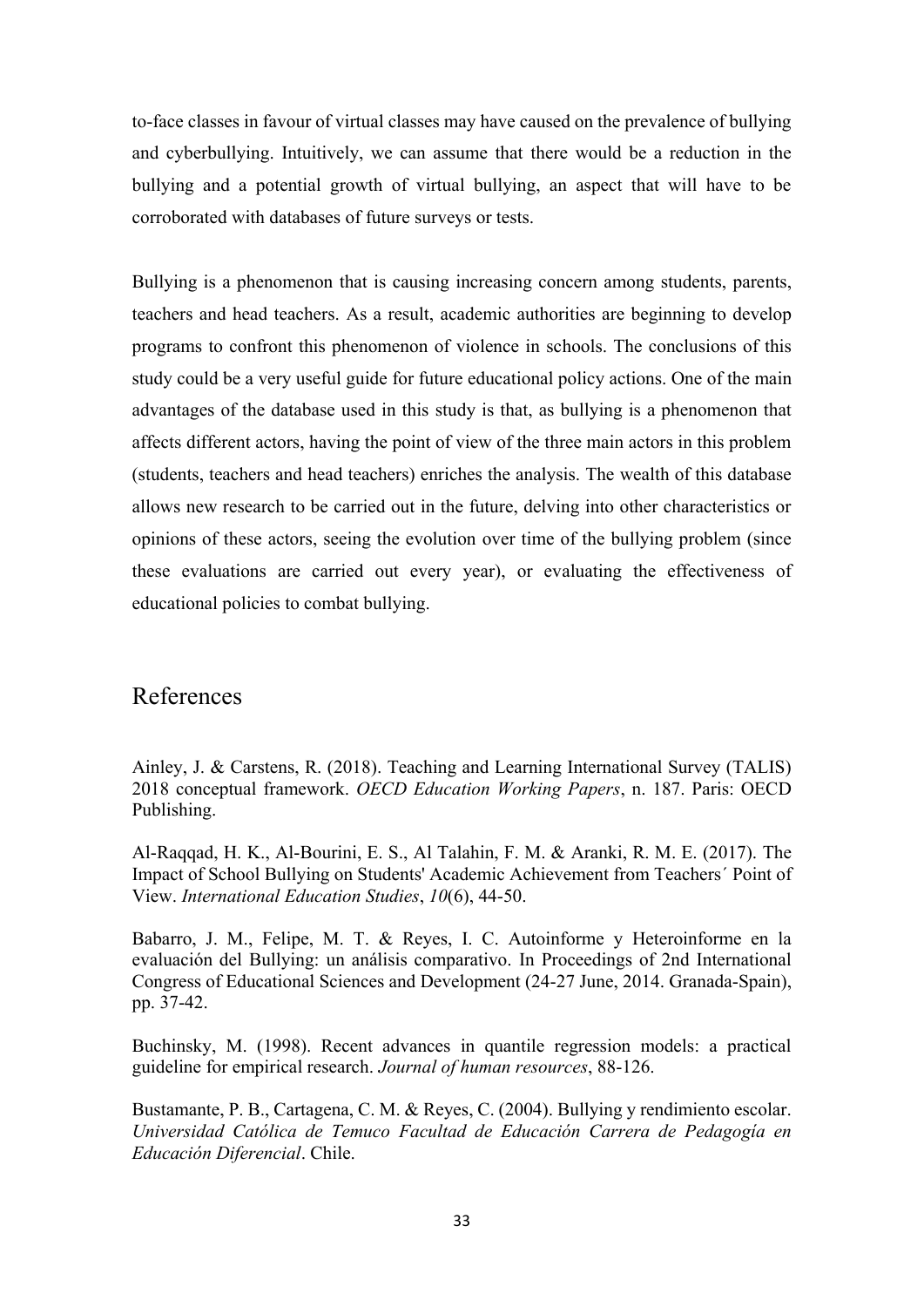Cerezo, F. (2009). Bullying: análisis de la situación en las aulas españolas. International *Journal of Psychology and Psychological Therapy, 9*(3), 367-378.

Cerezo, F. (2012). Psique: Bullying a través de las TIC. *Boletín científico Sapiens Research. 2*(2), 24-29. ISSN-e: 2215-9312.

Collell J. & Escumé C. (2014). Una aproximación al fenómeno de acoso escolar. En B. R., Prevención del acoso escolar con educación emocional (pp. 15-34). Desclée De Brouwer.

Defensor del Pueblo (2007). *Violencia Escolar: El maltrato entre iguales en la Educación Secundaria Obligatoria 1999-2006.* Madrid: Publicaciones de la Oficina del Defensor del Pueblo.

Gálvez-Sobral J.A., Palala Martínez A. & Castellanos M. (2014). Variables relacionadas con las conductas agresivas y su efecto en el rendimiento académico. Evaluación nacional a graduandos de nivel medio. *Revista de la Universidad del Valle de Guatemala 28*(38), 38-46.

García-Centeno M-C, de Pablos Escobar L, Rueda-López N, Calderón Patier C (2020). The impact of the introduction of bilingual learning on sixth grade educational achievement levels. PLoS ONE 15(6): e0234699. https://doi.org/10.1371/journal.pone.0234699

Martínez-Garrido, C. & Murillo, F. J. (2013). El uso de los modelos multinivel en la investigación educativa. Estadísticas avanzadas para conocer y cambiar la educación en América Latina. *Estadística en la investigación: Competencia transversal en la formación universitaria*, 47-71.

Gronna, S. S. & Chin-Chance, S. A. (1999). *Effects of School Safety and School Characteristics on Grade 8 Achievement: A Multilevel Analysis*. Paper presented at the Annual Meeting of the American Educational Research Association: Montreal, Quebec, Canada. Recuperado el 13 de mayo de 2020 de: https://files.eric.ed.gov/fulltext/ED430292.pdf

Guerra Escoda, P. (2016). *Educación Emocional: vía de prevención al acoso escolar. Propuesta de Intervención para 5º de primaria*. Universidad Internacional de La Rioja. Facultad de Educación. Alicante.

Gutiérrez, V., Toledo, M. & Adjudicataria, I. (2012). Influencia de la intimidación (bullying) y la relación profesor-estudiante sobre el rendimiento en PISA 2009: un estudio multinivel. *Chile, s/d*.

Hammig, B. & Jozkowski, K. (2013). Academic achievement, violent victimization, and bullying among US high school students. *Journal of interpersonal violence*, *28*(7), 1424- 1436.

Hernández, R. & Saravia, M. (2016). Generalidades del acoso escolar: Una revisión de conceptos. *Revista de Investigación Apuntes Psicológicos, 1*(1), 31- 38.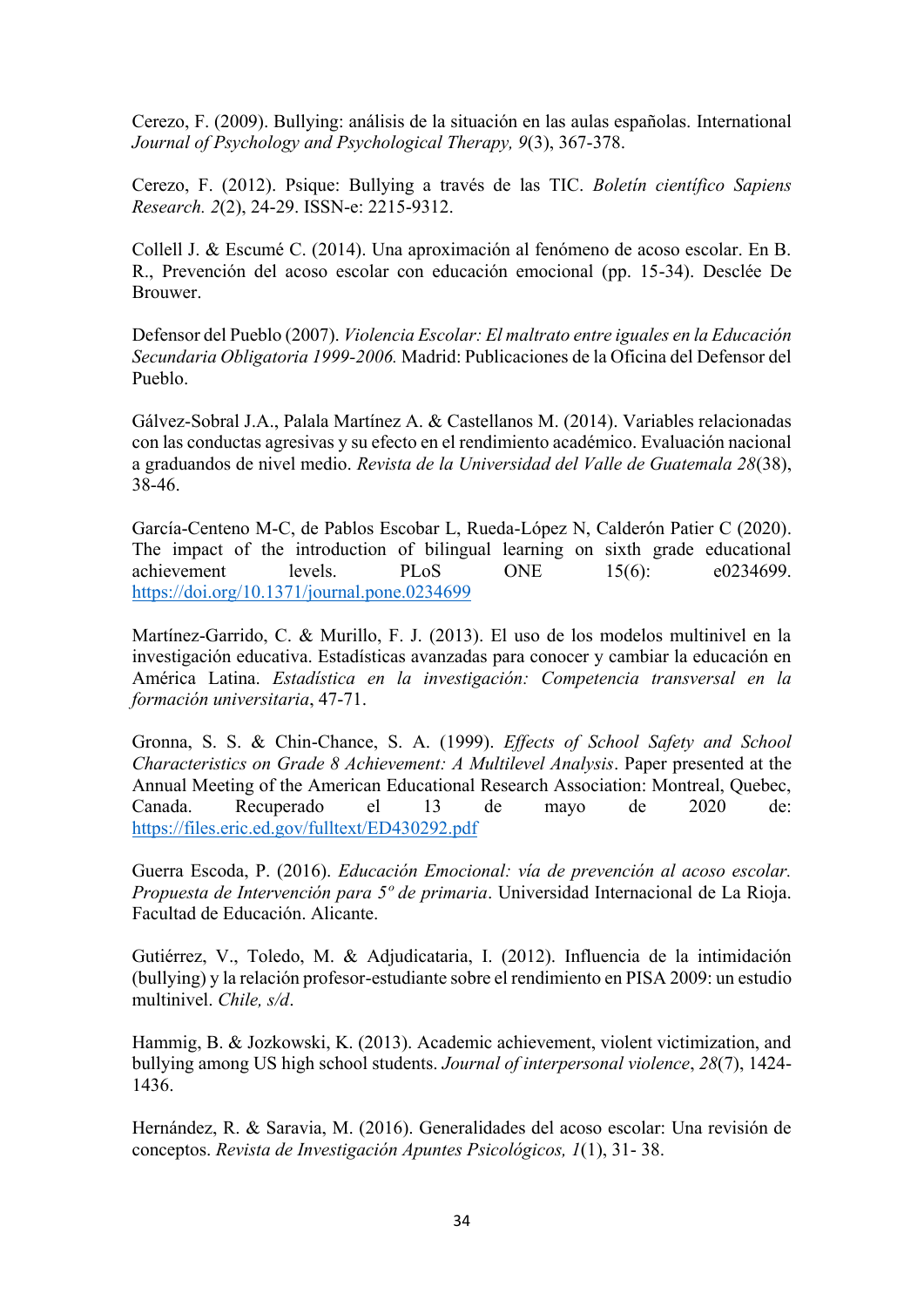Juvonen, J., Wang, Y. & Espinoza, G. (2011). Bullying experiences and compromised academic performance across middle school grades. *The Journal of Early Adolescence*, *31*(1), 152-173.

Konishi, C., Hymel, S., Zumbo, B. D. & Li, Z. (2010). Do school bullying and student teacher relationships matter for academic achievement? A multilevel analysis. *Canadian journal of school psychology, 25*(1), 19-39.

Lorenz, K. (1966). *On aggression*. Routledge Classics. Munich.

Menay-López, Lorena & de la Fuente-Mella, Hanns. (2014). Plataformas comunicacionales del ciberbullying: Una aplicación empírica en dos colegios de la quinta región, Chile. *Estudios pedagógicos (Valdivia), 40*(2), 117-133. https://dx.doi.org/10.4067/S0718-07052014000300007

Morera, M. C. (2011). ¿Qué sabemos de la medida de las competencias? Características y problemas psicométricos en la evaluación de competencias. Bordón. *Revista de pedagogía, 63*(1), 109-123.

Murillo Torrecilla, F. J. (2005). *La investigación sobre eficacia escolar*. Barcelona: Octaedro.

Olweus, D. (1980). Familial and temperamental determinants of aggressive behavior in adolescent boys: A causal analysis. *Developmental Psychology, 16*(6), 644-660.

Olweus, D. (1993). Bully/victim problems among schoolchildren: Long-term consequences and an effective intervention program. In S. Hodgins (Ed.), Mental disorder and crime (pp. 317-349). Thousand Oaks, CA, US: Sage Publications, Inc.

Olweus, D. (1998). *Conductas de acoso y amenazas entre escolares.* Ediciones Morata. Madrid. Primera edición: 1993.

Olweus, D. (2019). Acoso escolar, "*Bullying*", en las escuelas: hechos e intervenciones. Centro de Investigación para la Promoción de la Salud. Universidad de Bergen, Noruega. Recuperado el 15 de junio de 2019 de: https://www.researchgate.net/publication/253157856\_ACOSO\_ESCOLARBULLYING \_EN\_LAS\_ESCUELAS\_HECHOS\_E\_INTERVENCIONES

Ottem, R. A. (2018). *Estimating the Impact of Traditional Bullying Victimization in High School on Academic Achievement* (Doctoral dissertation, North Carolina State University). Recuperado el 15 de mayo de 2020 de: https://repository.lib.ncsu.edu/bitstream/handle/1840.20/35694/etd.pdf?sequence=1

Rigby, K. (2003). *Stop the bullying: a handbook for schools*. Aust Council for Ed Research.

Ruiz, E. P. & Ramírez, F. C. (2011). Roles en la dinámica bullying, actitud hacia la escuela y rendimiento académico en estudiantes de Educación Secundaria Obligatoria de la Región de Murcia. *International Journal of Developmental and Educational Psychology*, *2*(1), 357-362.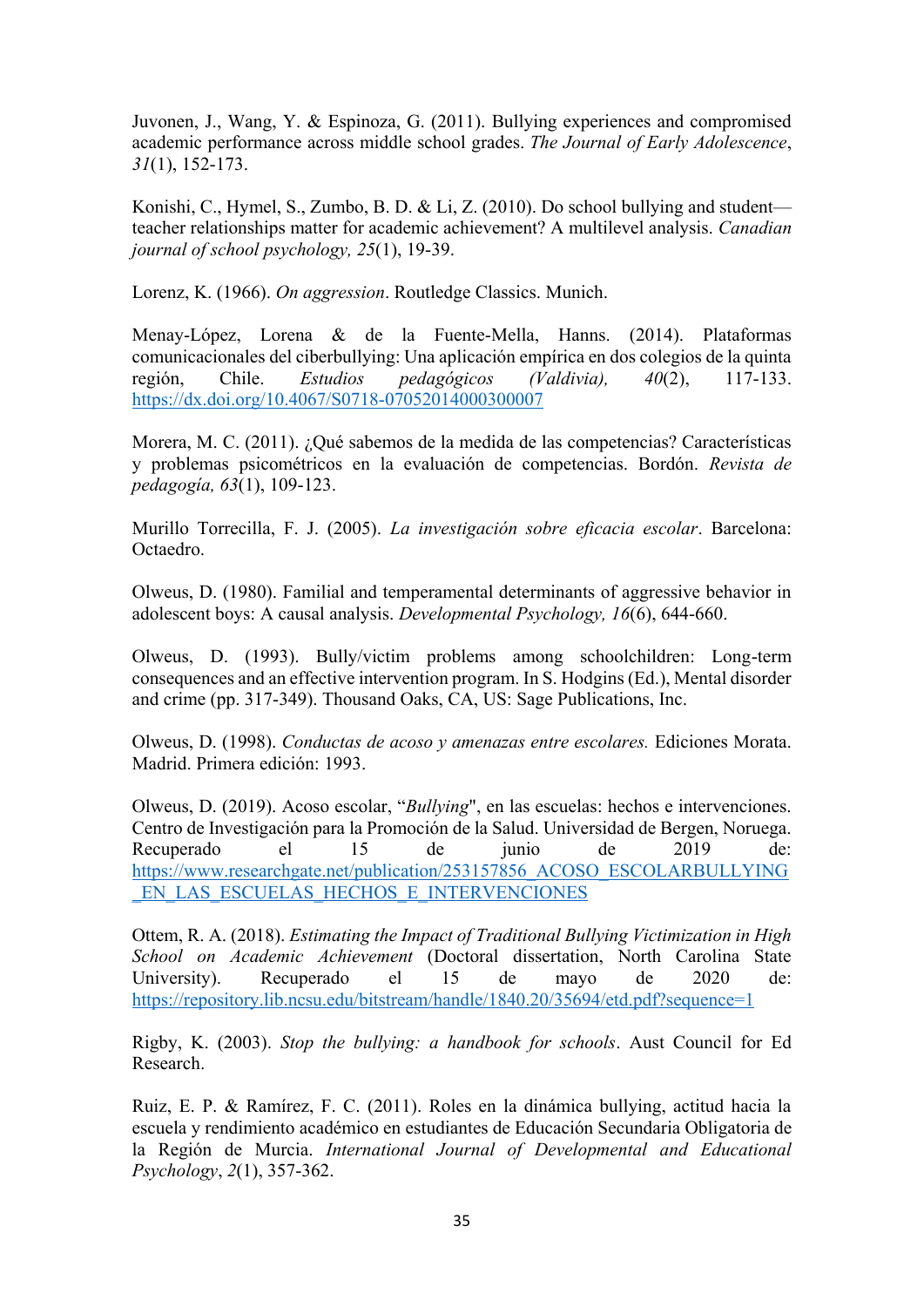Sanz, I. & Tena, J.D. (2020). "A Natural Experiment on the Effect of Instruction Time and Quality: Lessons for the Covid-19 Outbreak," Working Papers 202032, University of Liverpool, Department of Economics.

Save The Children (2018). Percepciones y vivencias del acoso escolar y el ciberacoso entre la población española de 10 a 17 años. Recuperado el 12 de julio de 2019 de: https://www.savethechildren.es/sites/default/files/imce/docs/maltrato\_contra\_infancia.p df

Snijders, T. A. & Bosker, R. J. (2011). *Multilevel analysis: An introduction to basic and advanced multilevel modeling*. Sage.

Strøm, I. F., Thoresen, S., Wentzel-Larsen, T. & Dyb, G. (2013). Violence, bullying and academic achievement: A study of 15-year-old adolescents and their school environment. *Child abuse & neglect*, *37*(4), 243-251.

Trautmann, A. (2008). Maltrato entre pares o "*bullying*". Una visión actual. *Revista Chilena de Pediatría, 79*(1), 13-20.

United Nations Educational, Scientific and Cultural Organization. (2018). *School violence and bullying: Global status and trends, drivers and consequences.* UNESCO. Francia.

Van Geel, M., Vedder, P. & Tanilon, J. (2014). Relationship between peer victimization, Cyberbullying and Suicide in Children and Adolescentes. A Meta-Analysis. *JAMA Pediatrics, 168* (5), 435-442.

Willard, N. E. (2007). *Cyberbullying and cyberthreats: Responding to the challenge of online social aggression, threats, and distress*. Research press.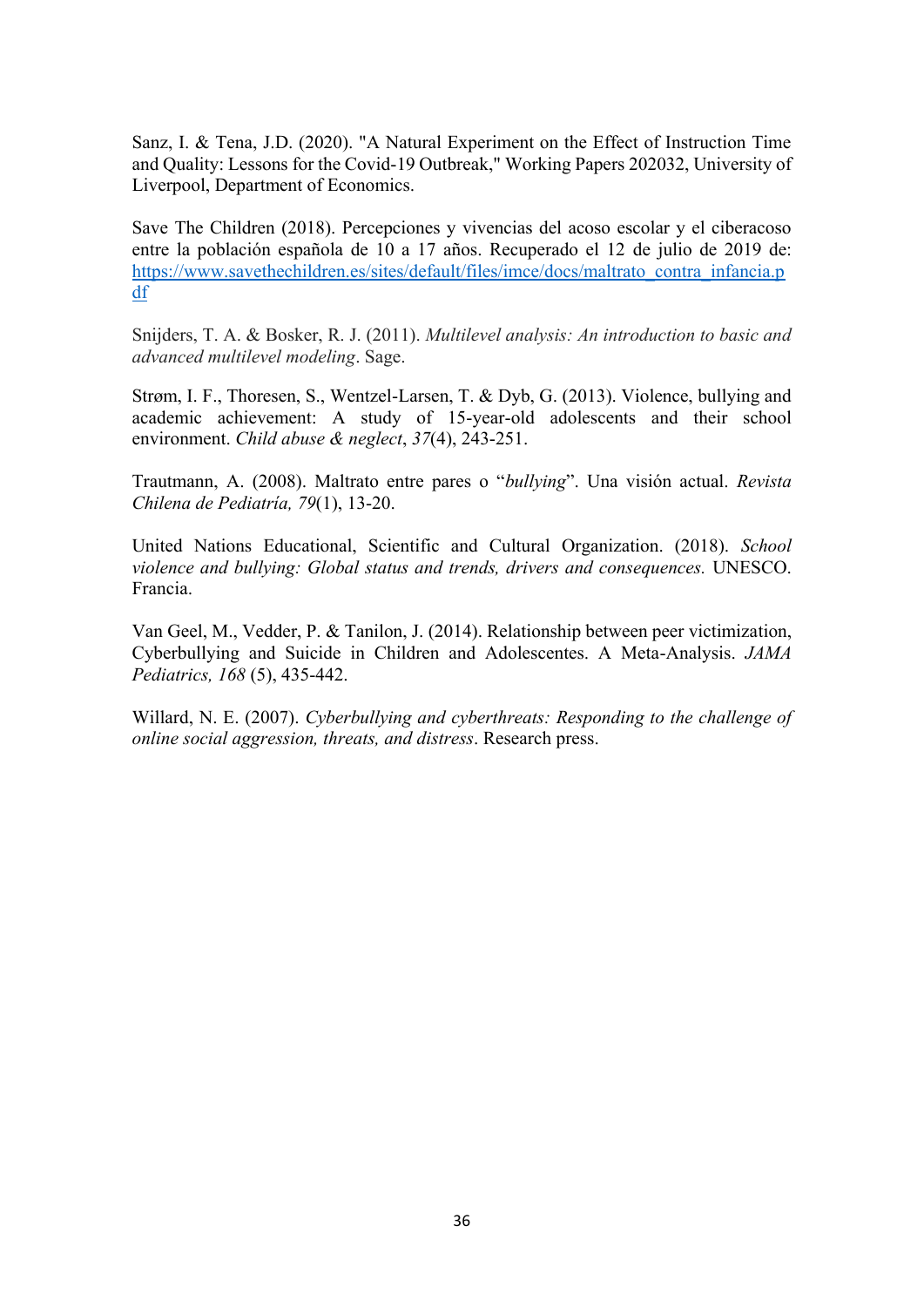## **Annex**

| Year | <b>Authors</b>            | Country              | Methodology                        | Conclusion                                                                              |
|------|---------------------------|----------------------|------------------------------------|-----------------------------------------------------------------------------------------|
| 1999 | Gronna and<br>Chin-Chance | Canada               | Multi-level                        | Negative effect on academic<br>performance in less safe<br>environments                 |
| 2004 | Bustamante et<br>al.      | Chile                | Descriptive-<br>Correlational      | Existence of an inverse relationship                                                    |
| 2010 | Konishi et al.            | Various<br>countries | Multi-level                        | Negative relationship seen in maths<br>performance and reading<br>comprehension         |
| 2011 | Piñero Ruiz et<br>al.     | Spain                | <b>ANOVA</b>                       | Performance differences depending<br>on the role played                                 |
| 2011 | Juvonen et al.            | <b>USA</b>           | Multi-level                        | Negative relationship between<br>victimization and performance                          |
| 2012 | Gutiérrez et al.          | Chile                | Multi-level                        | Negative relationship seen in maths<br>performance                                      |
| 2012 | Frugård Strøm<br>et al.   | Norway               | Multi-level                        | Relationship between schools with a<br>high level of bullying and poorer<br>performance |
| 2013 | Hammig and<br>Jozkowski   | <b>USA</b>           | Multinomial<br>Logistic Regression | Suspended students more likely to<br>have been bullied in the previous<br>year          |
| 2013 | Lacey and<br>Cornell      | <b>USA</b>           | Multiple<br>Regression             | Prevalence of bullying reduced<br>grades in almost all subjects                         |
| 2014 | Gálvez-Sobral<br>et al.   | Guatemala            | Multiple<br>Regression             | As the aggression reported increases,<br>reading results decrease                       |
| 2017 | Al-Raqqad et<br>al.       | Jordania             | Descriptive<br>Analysis            | Significant negative impact on<br>performance                                           |
| 2018 | Ottem                     | <b>USA</b>           | <b>B</b> ivariant<br>Regression    | Negative impact on marks and self-<br>esteem in Mathematics                             |

# **Table A1**: Summary of the Literature Review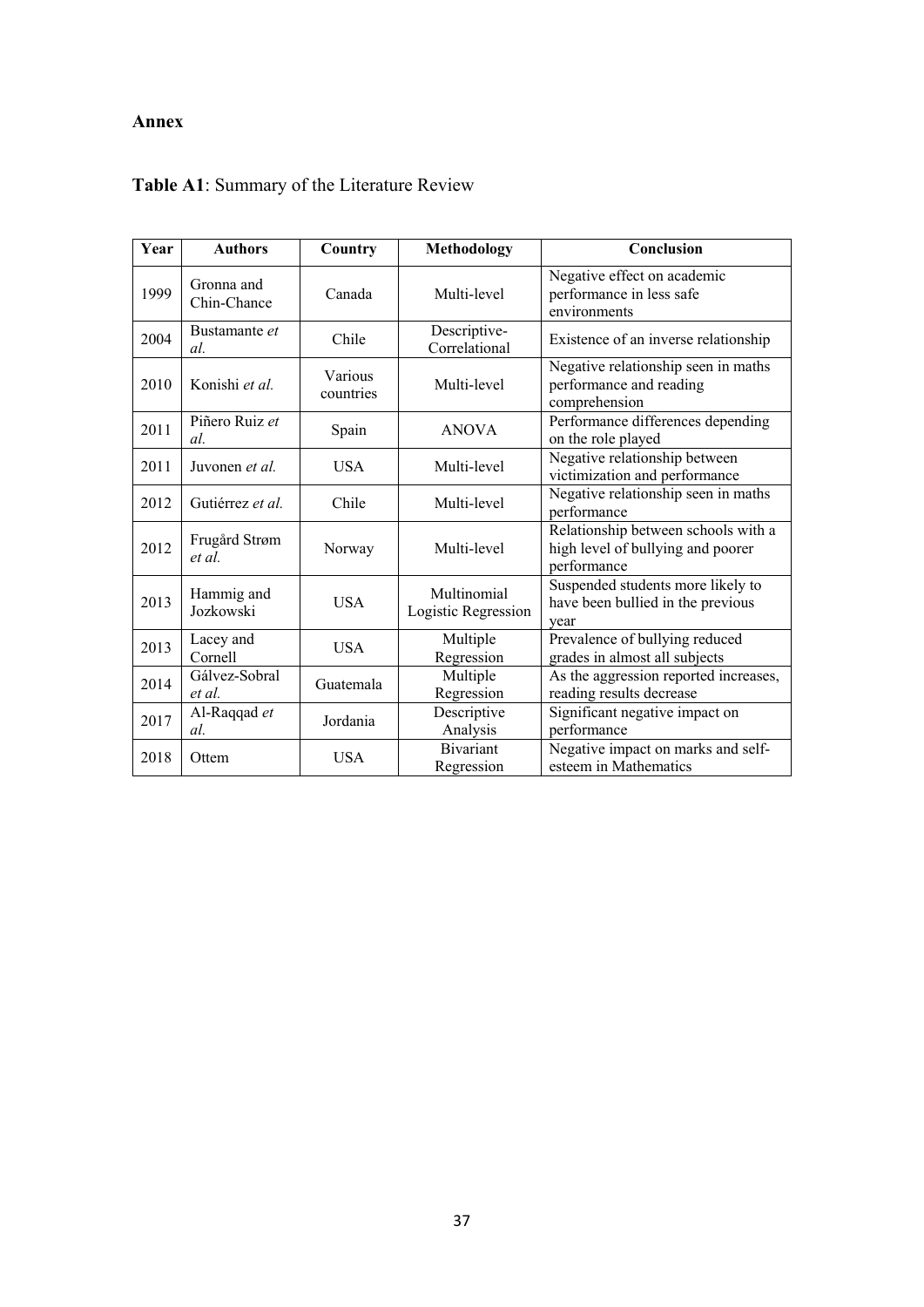|  |  |  |  | Table A2: Control variables |
|--|--|--|--|-----------------------------|
|--|--|--|--|-----------------------------|

| Variable          | Level / Who     | <b>Type</b>                    | <b>Description of</b>                     | Mean   | <b>Standard</b> | Min.             | Max.                    |
|-------------------|-----------------|--------------------------------|-------------------------------------------|--------|-----------------|------------------|-------------------------|
|                   | <b>Responds</b> |                                | options                                   |        | deviation       |                  |                         |
| Marks in Spanish  | Response        | $\overline{\text{Continuous}}$ |                                           | 510.45 | 83.65           | 68               | 775                     |
| language          |                 |                                |                                           |        |                 |                  |                         |
| competency        |                 |                                |                                           |        |                 |                  |                         |
| Marks in English  | Response        | Continuous                     |                                           | 510.08 | 93.38           | 240              | 734                     |
| language          |                 |                                |                                           |        |                 |                  |                         |
| competency        |                 |                                |                                           |        |                 |                  |                         |
| Marks in          | Response        | Continuous                     |                                           | 505.08 | 98.72           | 159              | 1182                    |
| Mathematics       |                 |                                |                                           |        |                 |                  |                         |
| competency        |                 |                                |                                           |        |                 |                  |                         |
| Marks in Social   | Response        | Continuous                     |                                           | 507.42 | 96.35           | $\boldsymbol{0}$ | 1015                    |
| and Civic         |                 |                                |                                           |        |                 |                  |                         |
| competency        |                 |                                |                                           |        |                 |                  |                         |
| Binary bullying   | Treatment       | Nominal                        | 0: I feel safe; 1: I feel a               | 0.65   | 0.476           | $\mathbf{0}$     | $\mathbf{1}$            |
| students          |                 |                                | little to very unsafe                     |        |                 |                  |                         |
| Binary bullying   | Treatment       | Nominal                        | 0: not serious; 1: is mild                | 0.72   | 0.45            | $\boldsymbol{0}$ | $\mathbf{1}$            |
| teacher           |                 |                                | to serious                                |        |                 |                  |                         |
| Binary bullying   | Treatment       | Nominal                        | 0: not serious; $1:$ is mild              | 0.72   | 0.451           | $\boldsymbol{0}$ | $\mathbf{1}$            |
| head teacher      |                 |                                | to serious                                |        |                 |                  |                         |
| Bullying 3 levels | Treatment       | Ordinal                        | 0: I feel safe; 1: I feel                 | 0.69   | 0.535           | $\boldsymbol{0}$ | $\sqrt{2}$              |
| students          |                 |                                | little to quite safe; 2: I                |        |                 |                  |                         |
|                   |                 |                                | feel unsafe<br>0: not serious; 1: mild to |        |                 |                  |                         |
| Bullying 3 levels | Treatment       | Ordinal                        | moderate problem; 2:                      | 0.88   | 0.666           | $\boldsymbol{0}$ | $\overline{2}$          |
| teacher           |                 |                                | serious                                   |        |                 |                  |                         |
| Bullying 3 levels | Treatment       | Ordinal                        | 0: not serious; 1: mild to                | 0.73   | 0.478           | $\mathbf{0}$     | $\mathbf{1}$            |
| head teacher      |                 |                                | moderate problem; 2:                      |        |                 |                  |                         |
|                   |                 |                                | serious                                   |        |                 |                  |                         |
| Bullying 4 levels | Treatment       | Ordinal                        | 0: I feel safe; 1: I feel                 | 0.85   | 0.77            | $\boldsymbol{0}$ | $\mathfrak{Z}$          |
| students          |                 |                                | quite safe; 2: I feel a                   |        |                 |                  |                         |
|                   |                 |                                | little unsafe; 3: I feel                  |        |                 |                  |                         |
|                   |                 |                                | unsafe<br>0: not serious; 1: slight       |        |                 |                  | $\overline{\mathbf{3}}$ |
| Bullying 4 levels | Treatment       | Ordinal                        | problem; 2: moderate                      | 1.22   | 1.041           | $\mathbf{0}$     |                         |
| teacher           |                 |                                | problem; 3: serious                       |        |                 |                  |                         |
| Bullying 4 levels | Treatment       | Ordinal                        | 0: not serious; 1: slight                 | 0.93   | 0.722           | $\boldsymbol{0}$ | $\mathbf{1}$            |
| head teacher      |                 |                                | problem; 2: moderate                      |        |                 |                  |                         |
|                   |                 |                                | problem; 3: serious                       |        |                 |                  |                         |
| Sex               | Students        | Nominal                        | 0: Male, 1: Female                        | 0.51   | 0.5             | $\boldsymbol{0}$ | 1                       |
| Nationality       | Students        | Nominal                        | 1: Spain, 2: other                        | 1.09   | 0.25            | $\mathbf{1}$     | 2                       |
| student           |                 |                                | country                                   |        |                 |                  |                         |
| Nationality       | Students        | Nominal                        | 1: Spain, 2: other                        | 1.2    | 0.402           | $\mathbf{1}$     | $\overline{2}$          |
| mother            |                 |                                | country                                   |        |                 |                  |                         |
| Nationality       | Students        | Nominal                        | 1: Spain, 2: other                        | 1.19   | 0.395           | $\mathbf{1}$     | $\overline{2}$          |
| father            |                 |                                | country                                   |        |                 |                  |                         |
| Repetition of     | Students        | Ordinal                        | 0: No, 1: Yes                             | 0.13   | 0.339           | $\mathbf{0}$     | $\mathbf{1}$            |
| course 1          |                 |                                |                                           |        |                 |                  |                         |
| Repetition of     | Students        | Ordinal                        | 0: No, 1: Yes, one                        | 0.18   | 0.485           | $\boldsymbol{0}$ | $\overline{2}$          |
| course 2          |                 |                                | course, 2: Yes, two                       |        |                 |                  |                         |
|                   |                 |                                | courses                                   |        |                 |                  |                         |
| Absentism         | Students        | Ordinal                        | No Absence: 0;                            | 0.28   | 0.451           | $\mathbf{0}$     | $\mathbf{1}$            |
|                   |                 |                                | Absence: 1                                |        |                 |                  |                         |
| Sex               | Teacher         | Nominal                        | 0: Male, 1: Female                        | 0.61   | 0.488           | $\boldsymbol{0}$ | $\mathbf{1}$            |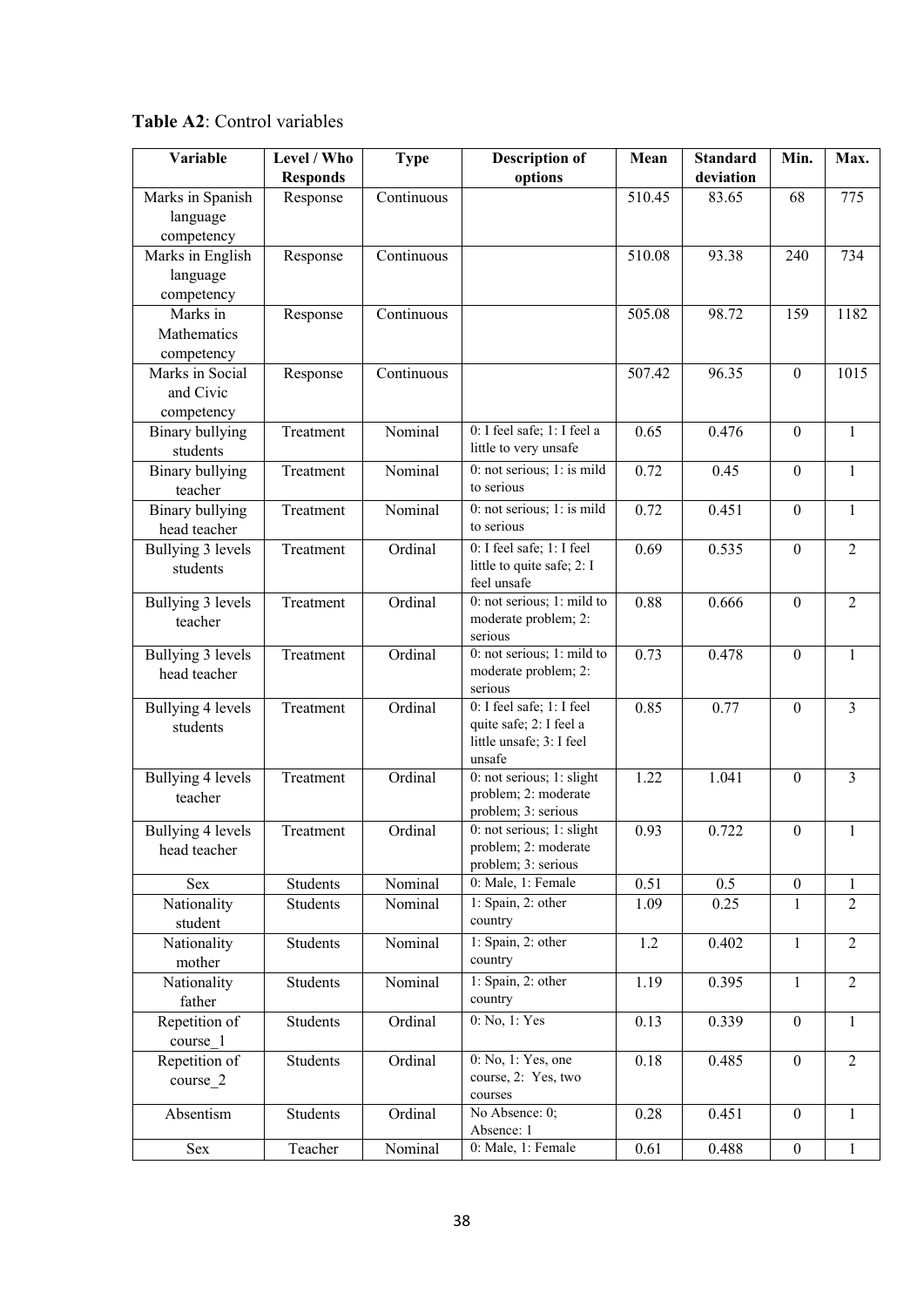| Labour situation<br>as a teacher                          | Teacher      | Ordinal              | 1: permanent position,<br>2: contract awaiting<br>permanent placement,<br>3: intern, 4: open-ended<br>contract, 5: by course                                                                   | 2.95                                                                                                                                                                                                            | 1.375   | 1                | 5              |
|-----------------------------------------------------------|--------------|----------------------|------------------------------------------------------------------------------------------------------------------------------------------------------------------------------------------------|-----------------------------------------------------------------------------------------------------------------------------------------------------------------------------------------------------------------|---------|------------------|----------------|
| Years of<br>experience                                    | Teacher      | Discrete<br>quantity |                                                                                                                                                                                                | 17.3                                                                                                                                                                                                            | 10.216  | $\mathbf{0}$     | 47             |
| Years of<br>experience in the<br>school                   | Teacher      | Discrete<br>quantity |                                                                                                                                                                                                | 10.465                                                                                                                                                                                                          | 9.52218 | $\mathbf{0}$     | 43             |
| Time<br>commitment                                        | Teacher      | Ordinal              | 1: full time, 2: part time,<br>3: shares the school                                                                                                                                            | 1.1                                                                                                                                                                                                             | 0.321   | $\mathbf{1}$     | $\overline{3}$ |
| Subject                                                   | Teacher      | Nominal              | Competence in Applied<br>Mathematics,<br>Competence in<br>Academic Mathematics;<br>Linguistic competence<br>in Spanish, Linguistic<br>competence in English,<br>Social and Civic<br>Competence | Competency in Applied Mathematics: 21.9,<br>Competency in Academic Mathematics:<br>5.2; Linguistic competence in Spanish:<br>21.4, Linguistic competence in English:<br>22.9, Social and Civic Competence: 23.3 |         |                  |                |
| Training in the<br>last 12 months                         | Teacher      | Nominal              | 1: YES; 2; NO                                                                                                                                                                                  | 1.2                                                                                                                                                                                                             | 0.399   | 1                | 2              |
| Type of training                                          | Teacher      | Ordinal              | In particular, P10_F:<br>Training related to<br>student behaviour. 1:<br>Yes, 2: No                                                                                                            | 1.48                                                                                                                                                                                                            | 0.499   | $\mathbf{1}$     | $\overline{2}$ |
| Self-perception<br>at work                                | Teacher      | Ordinal              | From do not agree to<br>strongly agree $(1-4)$ :<br>Overall, am I satisfied<br>with my work?                                                                                                   | 3.15                                                                                                                                                                                                            | 0.82    | $\mathbf{1}$     | $\overline{4}$ |
| Type of school                                            | Head teacher | Ordinal              | 1: State; 2: Subsidized;<br>3: Private                                                                                                                                                         | 1.60                                                                                                                                                                                                            | 0.65    | $\mathbf{1}$     | $\overline{3}$ |
| Number of<br>teachers                                     | Head teacher | Discrete<br>quantity |                                                                                                                                                                                                | 43.93                                                                                                                                                                                                           | 21.1    | $\boldsymbol{0}$ | 99             |
| Other positions:<br>Teachers of<br>Pedagogical<br>Support | Head teacher | Discrete<br>quantity |                                                                                                                                                                                                | 3.38                                                                                                                                                                                                            | 4.979   | $\boldsymbol{0}$ | 64             |
| Other positions:<br>Administrative<br>Teachers            | Head teacher | Discrete<br>quantity |                                                                                                                                                                                                | 3.49                                                                                                                                                                                                            | 2.405   | $\mathbf{0}$     | 21             |
| Other positions:<br>Management<br>team                    | Head teacher | Discrete<br>quantity |                                                                                                                                                                                                | 5.51                                                                                                                                                                                                            | 1.917   | $\boldsymbol{0}$ | 16             |
| Number of<br>students                                     | Head teacher | Discrete<br>quantity |                                                                                                                                                                                                | 823.45                                                                                                                                                                                                          | 500.59  | $\overline{4}$   | 2638           |
| Use of Books-<br>Home Computer                            | Families     | Ordinal              | Choose on a scale of 1-<br>4 (never or almost never<br>to almost every day or<br>every day) the use of:<br>reading books (paper or<br>digital)                                                 | 3,17                                                                                                                                                                                                            | 0.976   | $\mathbf{1}$     | $\overline{4}$ |
| Use of Books-<br>Home Computer                            | Families     | Ordinal              | Choose on a scale of 1-<br>4 (never or almost never<br>to almost every day or<br>every day) the use of:<br>daily press (paper or<br>digital)                                                   | 3,15                                                                                                                                                                                                            | 1.114   | $\mathbf{1}$     | $\overline{4}$ |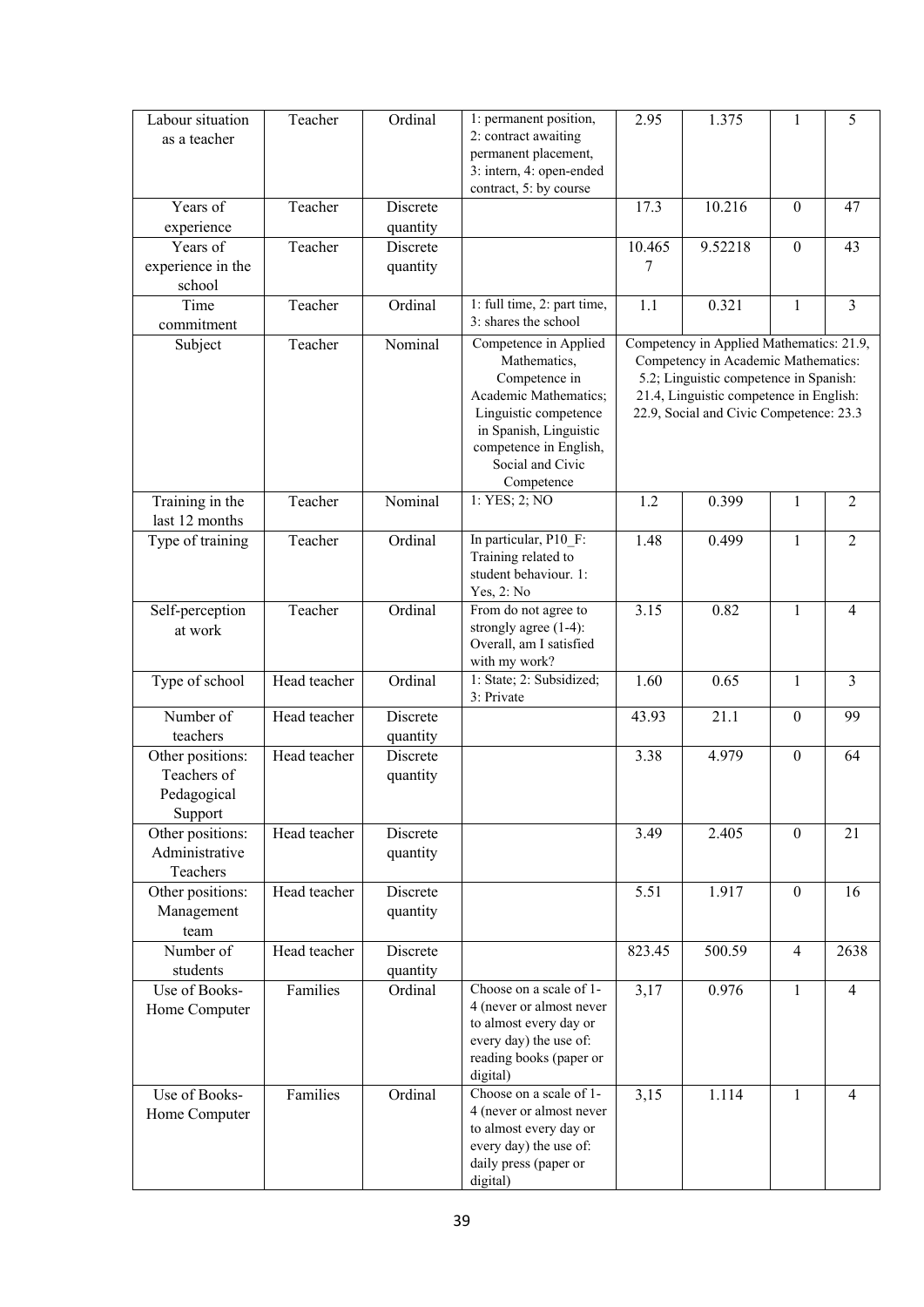| Use of Books-<br>Home Computer                | Families | Ordinal              | Choose on a scale of 1-<br>4 (never or almost never<br>to almost every day or<br>every day) the use of:<br>encyclopedias or<br>reference books (paper<br>or digital)                                                   | 2.76           | 1.042   | 1                | 4              |
|-----------------------------------------------|----------|----------------------|------------------------------------------------------------------------------------------------------------------------------------------------------------------------------------------------------------------------|----------------|---------|------------------|----------------|
| Use of Books-<br>Home Computer                | Families | Ordinal              | Choose on a scale of 1-<br>4 (never or almost never<br>to almost every day or<br>every day) the use of:<br>Computer or tablet,<br>internet                                                                             | 3.88           | 0.418   | $\mathbf{1}$     | $\overline{4}$ |
| Use of Books-<br>Home Computer                | Families | Ordinal              | Choose on a scale of 1-<br>4 (never or almost never<br>to almost every day or<br>every day) the use of:<br>internet                                                                                                    | 3.96           | 0.266   | $\mathbf{1}$     | $\overline{4}$ |
| How many ICT<br>devices do you<br>have?       | Families | Discrete<br>quantity |                                                                                                                                                                                                                        | 7.81           | 3.334   | $\boldsymbol{0}$ | 20             |
| Number of people<br>living at home            | Families | Discrete<br>quantity |                                                                                                                                                                                                                        | 5.02           | 1.007   | $\overline{2}$   | 15             |
| Books at home                                 | Families | Ordinal              | $(1)$ : 0-10 books, $(2)$ : 11-<br>50 books, (3): 51-100<br>books, (4): 101-200<br>books, (5):over 200                                                                                                                 |                |         |                  |                |
| Hours spent<br>studying and<br>doing homework | Families | Discrete<br>quantity |                                                                                                                                                                                                                        | 11.663<br>3    | 7.90527 | $\boldsymbol{0}$ | 50             |
| Level of studies:<br>Mother                   | Families | Ordinal              | Levels of study for<br>Mother and Father<br>offers 10 categories<br>from did not go to<br>school to doctorate and<br>not applicable                                                                                    | 5.25           | 1,821   | $\mathbf{1}$     | 10             |
| Level of studies:<br>Father                   | Families | Ordinal              | Levels of study for<br>Mother and Father<br>offers 10 categories<br>from did not go to<br>school to doctorate and<br>not applicable                                                                                    | 5.11           | 1.917   | $\mathbf{1}$     | 10             |
| Work situation:<br>Mother                     | Families | Ordinal              | 1: Full-time salaried<br>worker, 2: part-time<br>salaried worker, 3:<br>unemployed looking for<br>work, 4: Retired,<br>pensioner or rentier, 5:<br>not having nor looking<br>for paid employment, 6:<br>not applicable | $\overline{2}$ | 1.51    | $\mathbf{1}$     | 6              |
| Work situation:<br>Father                     | Families | Ordinal              | 1: Full-time salaried<br>worker, 2: part-time<br>salaried worker, 3:<br>unemployed looking for<br>work, 4: Retired,<br>pensioner or rentier, 5:<br>not having nor looking<br>for paid employment, 6:<br>not applicable | 1.62           | 1.386   | $\mathbf{1}$     | 6              |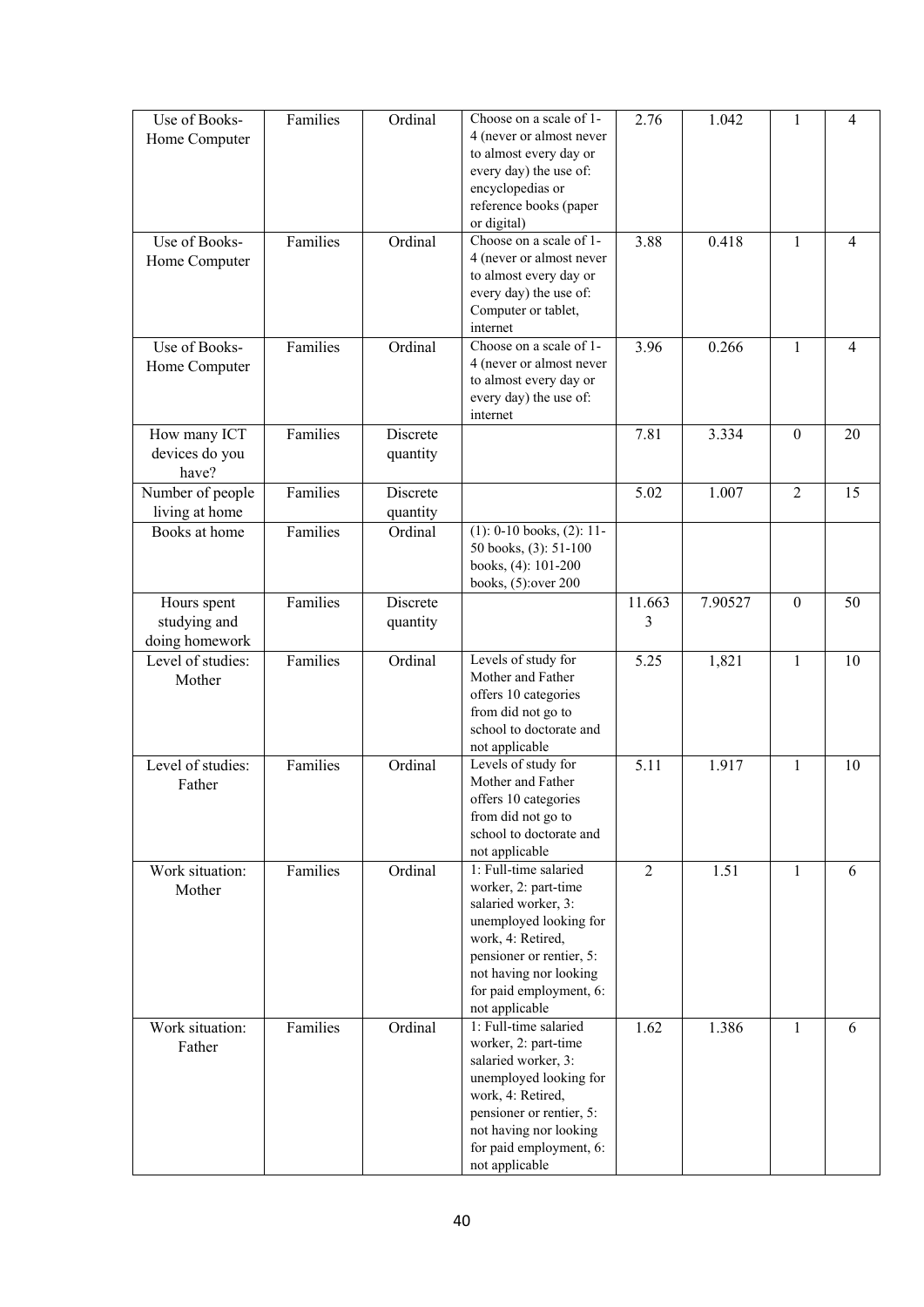| Job: Mother | Families | Ordinal | There are 13 categories             | 8.53 | 3.383 | 1 | 13 |
|-------------|----------|---------|-------------------------------------|------|-------|---|----|
|             |          |         | ranging from never had              |      |       |   |    |
|             |          |         | a job to professionals,             |      |       |   |    |
|             |          |         | through unskilled or                |      |       |   |    |
|             |          |         | specialized workers,                |      |       |   |    |
|             |          |         | operators, small                    |      |       |   |    |
|             |          |         | business owners,                    |      |       |   |    |
|             |          |         | administrative,                     |      |       |   |    |
|             |          |         | executive, etc. until not           |      |       |   |    |
|             |          |         | applicable (this question           |      |       |   |    |
|             |          |         | is answered by families             |      |       |   |    |
|             |          |         | as well)                            |      |       |   |    |
| Job: Father | Families | Ordinal | There are 13 categories             | 8.39 | 3.428 | 1 | 13 |
|             |          |         | ranging from never had              |      |       |   |    |
|             |          |         |                                     |      |       |   |    |
|             |          |         | a job to professionals,             |      |       |   |    |
|             |          |         | through unskilled or                |      |       |   |    |
|             |          |         | specialized workers,                |      |       |   |    |
|             |          |         | operators, small                    |      |       |   |    |
|             |          |         | business owners,                    |      |       |   |    |
|             |          |         | administrative,                     |      |       |   |    |
|             |          |         | executive, etc. until not           |      |       |   |    |
|             |          |         | applicable (this question           |      |       |   |    |
|             |          |         | is answered by families<br>as well) |      |       |   |    |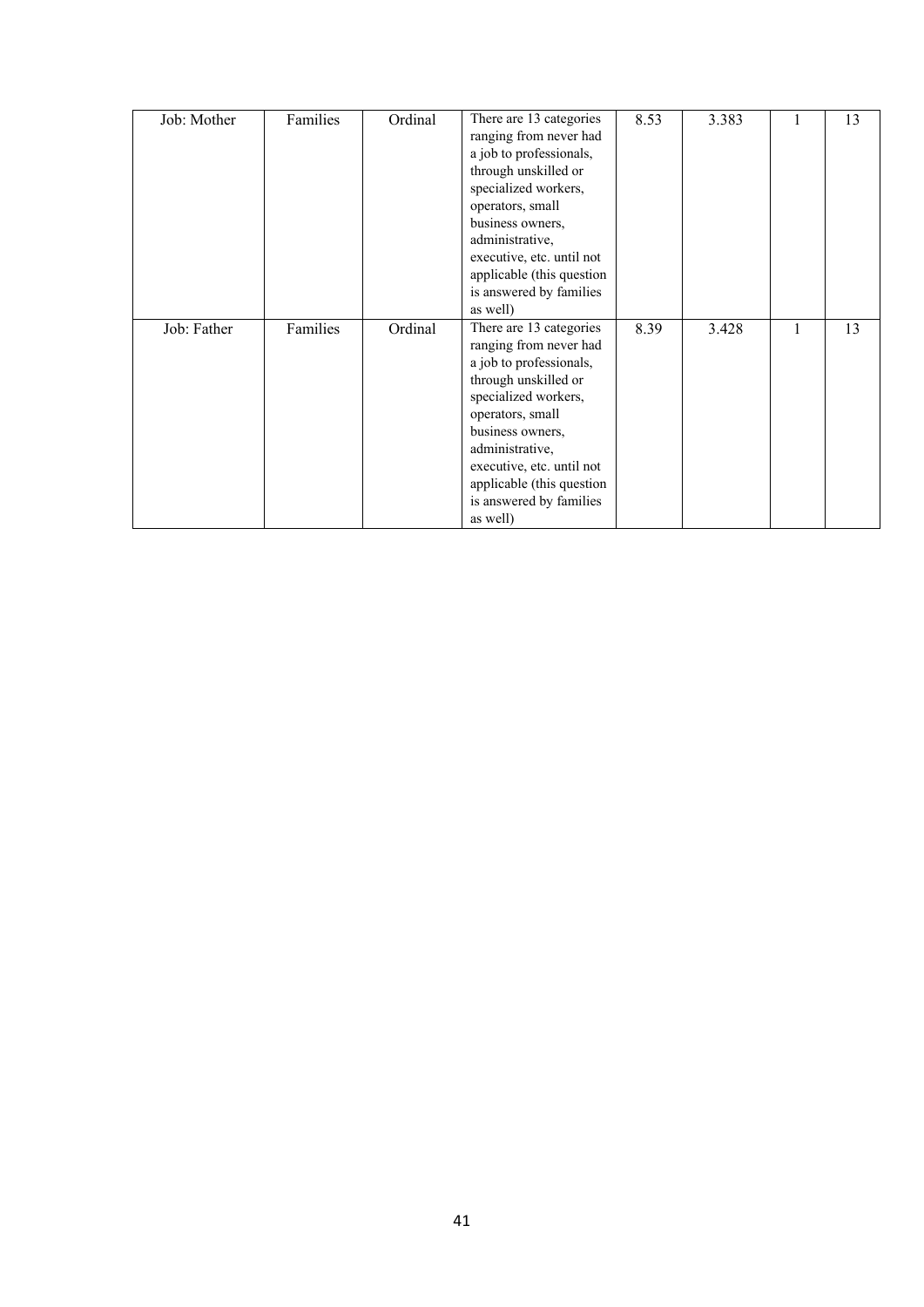#### **2016**

**2016/1, Galletta, S.:** "Law enforcement, municipal budgets and spillover effects: evidence from a quasi-experiment in Italy"

**2016/2, Flatley, L.; Giulietti, M.; Grossi, L.; Trujillo-Baute, E.; Waterson, M.:** "Analysing the potential economic value of energy storage"

**2016/3, Calero, J.; Murillo Huertas, I.P.; Raymond Bara, J.L.:** "Education, age and skills: an analysis using the PIAAC survey"

**2016/4, Costa-Campi, M.T.; Daví-Arderius, D.; Trujillo-Baute, E.:** "The economic impact of electricity losses"

**2016/5, Falck, O.; Heimisch, A.; Wiederhold, S.:** "Returns to ICT skills"

**2016/6, Halmenschlager, C.; Mantovani, A.:** "On the private and social desirability of mixed bundling in complementary markets with cost savings"

**2016/7, Choi, A.; Gil, M.; Mediavilla, M.; Valbuena, J.:** "Double toil and trouble: grade retention and academic performance"

**2016/8, González-Val, R.:** "Historical urban growth in Europe (1300–1800)"

**2016/9, Guio, J.; Choi, A.; Escardíbul, J.O.:** "Labor markets, academic performance and the risk of school dropout: evidence for Spain"

**2016/10, Bianchini, S.; Pellegrino, G.; Tamagni, F.:** "Innovation strategies and firm growth"

**2016/11, Jofre-Monseny, J.; Silva, J.I.; Vázquez-Grenno, J.:** "Local labor market effects of public employment"

**2016/12, Sanchez-Vidal, M.:** "Small shops for sale! The effects of big-box openings on grocery stores"

**2016/13, Costa-Campi, M.T.; García-Quevedo, J.; Martínez-Ros, E.:** "What are the determinants of investment in environmental R&D?"

**2016/14**, **García-López, M.A; Hémet, C.; Viladecans-Marsal, E.:** "Next train to the polycentric city: The effect of railroads on subcenter formation"

**2016/15, Matas, A.; Raymond, J.L.; Dominguez, A.:** "Changes in fuel economy: An analysis of the Spanish car market"

**2016/16, Leme, A.; Escardíbul, J.O.:** "The effect of a specialized versus a general upper secondary school curriculum on students' performance and inequality. A difference-in-differences cross country comparison"

**2016/17**, **Scandurra, R.I.; Calero, J.**: "Modelling adult skills in OECD countries"

**2016/18**, **Fernández-Gutiérrez, M.; Calero, J.**: "Leisure and education: insights from a time-use analysis"

**2016/19, Del Rio, P.; Mir-Artigues, P.; Trujillo-Baute, E.**: "Analysing the impact of renewable energy regulation on retail electricity prices"

**2016/20, Taltavull de la Paz, P.; Juárez, F.; Monllor, P.:** "Fuel Poverty: Evidence from housing perspective"

**2016/21, Ferraresi, M.; Galmarini, U.; Rizzo, L.; Zanardi, A.:** "Switch towards tax centralization in Italy: A wake up for the local political budget cycle"

**2016/22, Ferraresi, M.; Migali, G.; Nordi, F.; Rizzo, L.: "**Spatial interaction in local expenditures among Italian municipalities: evidence from Italy 2001-2011"

**2016/23, Daví-Arderius, D.; Sanin, M.E.; Trujillo-Baute, E.: "**CO2 content of electricity losses"

**2016/24, Arqué-Castells, P.; Viladecans-Marsal, E.:** "Banking the unbanked: Evidence from the Spanish banking expansion plan"

**2016/25 Choi, Á.; Gil, M.; Mediavilla, M.; Valbuena, J.:** "The evolution of educational inequalities in Spain: Dynamic evidence from repeated cross-sections"

**2016/26, Brutti, Z.**: "Cities drifting apart: Heterogeneous outcomes of decentralizing public education"

**2016/27, Backus, P.; Cubel, M.; Guid, M.; Sánchez-Pages, S.; Lopez Manas, E.**: "Gender, competition and performance: evidence from real tournaments"

**2016/28, Costa-Campi, M.T.; Duch-Brown, N.; García-Quevedo, J.**: "Innovation strategies of energy firms" **2016/29, Daniele, G.; Dipoppa, G.**: "Mafia, elections and violence against politicians"

**2016/30, Di Cosmo, V.; Malaguzzi Valeri, L.**: "Wind, storage, interconnection and the cost of electricity"

#### **2017**

**2017/1, González Pampillón, N.; Jofre-Monseny, J.; Viladecans-Marsal, E.:** "Can urban renewal policies reverse neighborhood ethnic dynamics?"

**2017/2, Gómez San Román, T.:** "Integration of DERs on power systems: challenges and opportunities"

**2017/3, Bianchini, S.; Pellegrino, G.:** "Innovation persistence and employment dynamics"

**2017/4, Curto**‐**Grau, M.; Solé**‐**Ollé, A.; Sorribas**‐**Navarro, P.:** "Does electoral competition curb party favoritism?"

**2017/5, Solé**‐**Ollé, A.; Viladecans-Marsal, E.:** "Housing booms and busts and local fiscal policy"

**2017/6, Esteller, A.; Piolatto, A.; Rablen, M.D.:** "Taxing high-income earners: Tax avoidance and mobility"

**2017/7, Combes, P.P.; Duranton, G.; Gobillon, L.:** "The production function for housing: Evidence from France"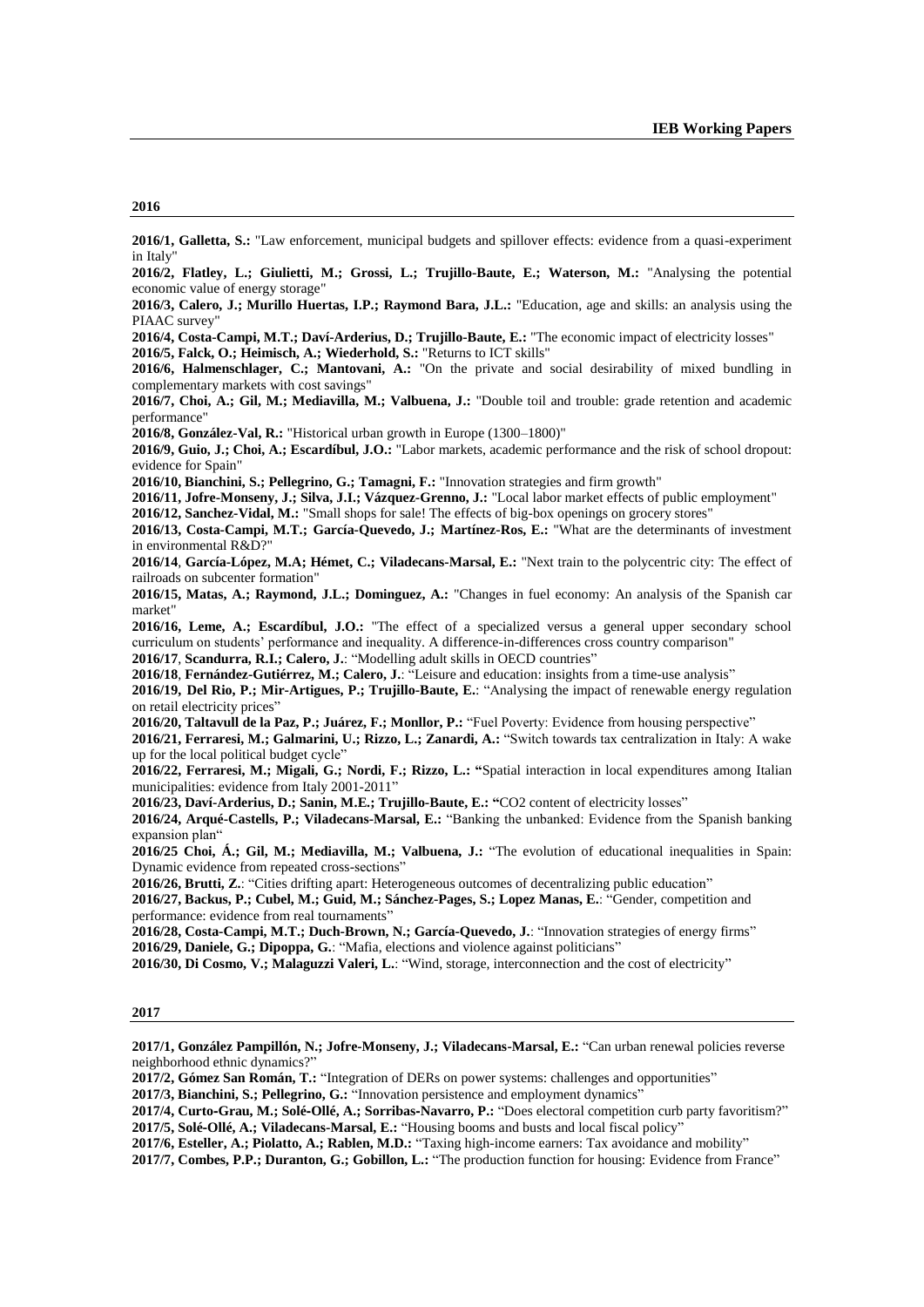**2017/8, Nepal, R.; Cram, L.; Jamasb, T.; Sen, A.:** "Small systems, big targets: power sector reforms and renewable energy development in small electricity systems"

**2017/9, Carozzi, F.; Repetto, L.:** "Distributive politics inside the city? The political economy of Spain's plan E" **2017/10, Neisser, C.:** "The elasticity of taxable income: A meta-regression analysis"

**2017/11, Baker, E.; Bosetti, V.; Salo, A.:** "Finding common ground when experts disagree: robust portfolio decision analysis"

**2017/12, Murillo, I.P; Raymond, J.L; Calero, J.:** "Efficiency in the transformation of schooling into competences: A cross-country analysis using PIAAC data"

**2017/13**, **Ferrer-Esteban, G.; Mediavilla, M.:** "The more educated, the more engaged? An analysis of social capital and education"

**2017/14, Sanchis-Guarner, R.:** "Decomposing the impact of immigration on house prices"

**2017/15, Schwab, T.; Todtenhaupt, M.:** "Spillover from the haven: Cross-border externalities of patent box regimes within multinational firms"

**2017/16, Chacón, M.; Jensen, J.:** "The institutional determinants of Southern secession"

**2017/17, Gancia, G.; Ponzetto, G.A.M.; Ventura, J.:** "Globalization and political structure"

**2017/18, González-Val, R.:** "City size distribution and space"

**2017/19, García-Quevedo, J.; Mas-Verdú, F.; Pellegrino, G.:** "What firms don't know can hurt them: Overcoming a lack of information on technology"

**2017/20, Costa-Campi, M.T.; García-Quevedo, J.:** "Why do manufacturing industries invest in energy R&D?" **2017/21, Costa-Campi, M.T.; García-Quevedo, J.; Trujillo-Baute, E.:** "Electricity regulation and economic growth"

#### **2018**

**2018/1, Boadway, R.; Pestieau, P.:** "The tenuous case for an annual wealth tax"

**2018/2, Garcia-López, M.À.:** "All roads lead to Rome ... and to sprawl? Evidence from European cities"

**2018/3, Daniele, G.; Galletta, S.; Geys, B.:** "Abandon ship? Party brands and politicians' responses to a political scandal"

**2018/4, Cavalcanti, F.; Daniele, G.; Galletta, S.:** "Popularity shocks and political selection"

**2018/5, Naval, J.; Silva, J. I.; Vázquez-Grenno, J.:** "Employment effects of on-the-job human capital acquisition" **2018/6, Agrawal, D. R.; Foremny, D.:** "Relocation of the rich: migration in response to top tax rate changes from spanish reforms"

**2018/7, García-Quevedo, J.; Kesidou, E.; Martínez-Ros, E.:** "Inter-industry differences in organisational ecoinnovation: a panel data study"

**2018/8, Aastveit, K. A.; Anundsen, A. K.:** "Asymmetric effects of monetary policy in regional housing markets" **2018/9, Curci, F.; Masera, F.:** "Flight from urban blight: lead poisoning, crime and suburbanization"

**2018/10, Grossi, L.; Nan, F.:** "The influence of renewables on electricity price forecasting: a robust approach" **2018/11, Fleckinger, P.; Glachant, M.; Tamokoué Kamga, P.-H.:** "Energy performance certificates and investments in building energy efficiency: a theoretical analysis"

**2018/12, van den Bergh, J. C.J.M.; Angelsen, A.; Baranzini, A.; Botzen, W.J. W.; Carattini, S.; Drews, S.; Dunlop, T.; Galbraith, E.; Gsottbauer, E.; Howarth, R. B.; Padilla, E.; Roca, J.; Schmidt, R.:** "Parallel tracks towards a global treaty on carbon pricing"

**2018/13, Ayllón, S.; Nollenberger, N.:** "The unequal opportunity for skills acquisition during the Great Recession in Europe'

**2018/14, Firmino, J.:** "Class composition effects and school welfare: evidence from Portugal using panel data" **2018/15, Durán-Cabré, J. M.; Esteller-Moré, A.; Mas-Montserrat, M.; Salvadori, L.:** "La brecha fiscal: estudio y aplicación a los impuestos sobre la riqueza"

**2018/16, Montolio, D.; Tur-Prats, A.:** "Long-lasting social capital and its impact on economic development: the legacy of the commons"

**2018/17, Garcia-López, M. À.; Moreno-Monroy, A. I.:** "Income segregation in monocentric and polycentric cities: does urban form really matter?"

**2018/18, Di Cosmo, V.; Trujillo-Baute, E.:** "From forward to spot prices: producers, retailers and loss averse consumers in electricity markets"

**2018/19, Brachowicz Quintanilla, N.; Vall Castelló, J.:** "Is changing the minimum legal drinking age an effective policy tool?"

**2018/20, Nerea Gómez-Fernández, Mauro Mediavilla:** "Do information and communication technologies (ICT) improve educational outcomes? Evidence for Spain in PISA 2015"

**2018/21, Montolio, D.; Taberner, P. A.:** "Gender differences under test pressure and their impact on academic performance: a quasi-experimental design"

**2018/22, Rice, C.; Vall Castelló, J.:** "Hit where it hurts – healthcare access and intimate partner violence"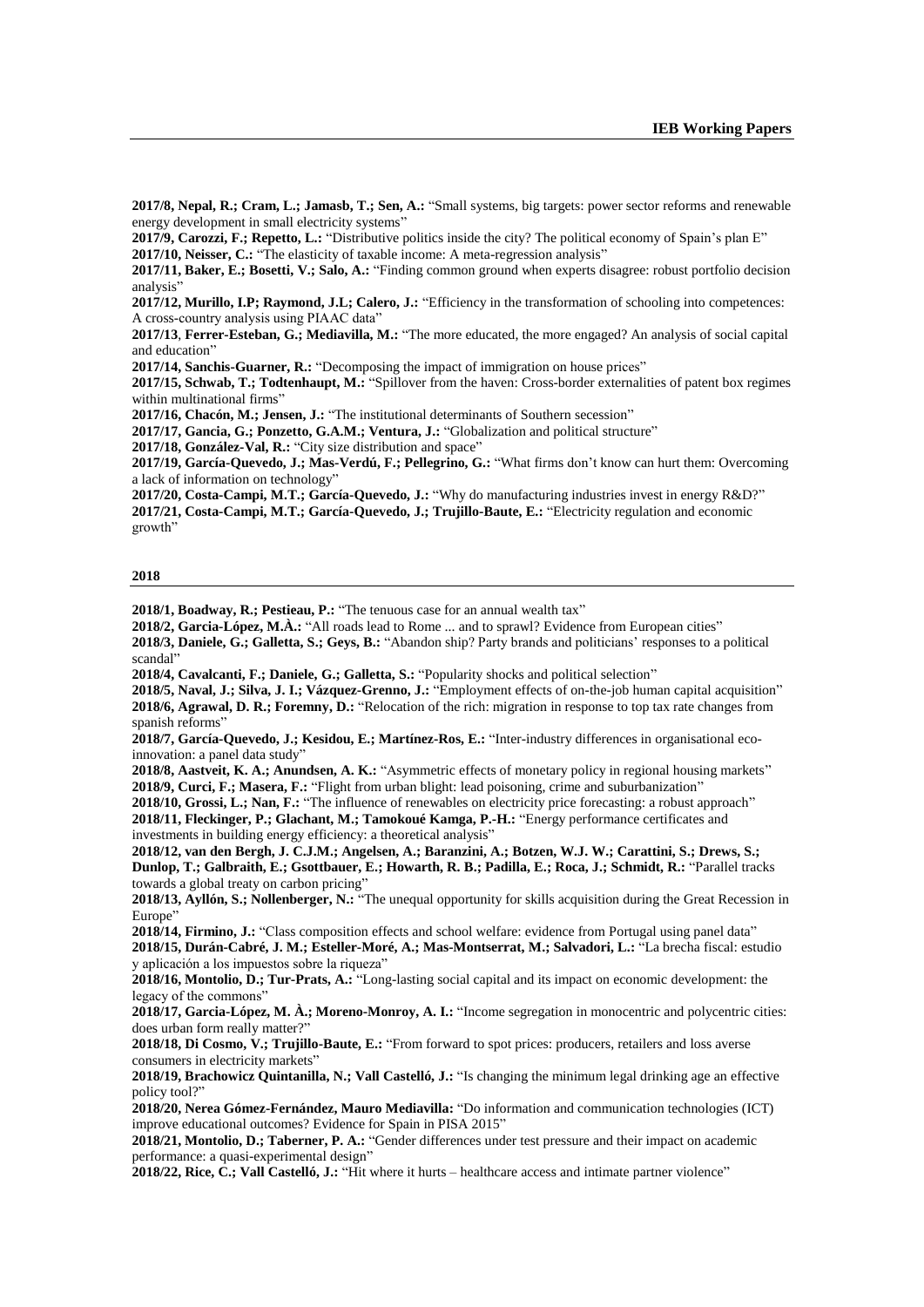**2018/23, Ramos, R.; Sanromá, E.; Simón, H.:** "Wage differentials by bargaining regime in Spain (2002-2014). An analysis using matched employer-employee data"

#### **2019**

**2019/1, Mediavilla, M.; Mancebón, M. J.; Gómez-Sancho, J. M.; Pires Jiménez, L.:** "Bilingual education and school choice: a case study of public secondary schools in the Spanish region of Madrid'

**2019/2, Brutti, Z.; Montolio, D.:** "Preventing criminal minds: early education access and adult offending behavior" **2019/3, Montalvo, J. G.; Piolatto, A.; Raya, J.:** "Transaction-tax evasion in the housing market"

**2019/4, Durán-Cabré, J.M.; Esteller-Moré, A.; Mas-Montserrat, M.:** "Behavioural responses to the

re)introduction of wealth taxes. Evidence from Spain"

**2019/5, Garcia-López, M.A.; Jofre-Monseny, J.; Martínez Mazza, R.; Segú, M.:** "Do short-term rental platforms affect housing markets? Evidence from Airbnb in Barcelona"

**2019/6, Domínguez, M.; Montolio, D.:** "Bolstering community ties as a means of reducing crime"

**2019/7, García-Quevedo, J.; Massa-Camps, X.:** "Why firms invest (or not) in energy efficiency? A review of the econometric evidence"

**2019/8, Gómez-Fernández, N.; Mediavilla, M.:** "What are the factors that influence the use of ICT in the classroom by teachers? Evidence from a census survey in Madrid"

**2019/9, Arribas-Bel, D.; Garcia-López, M.A.; Viladecans-Marsal, E.:** "The long-run redistributive power of the net wealth tax"

**2019/10, Arribas-Bel, D.; Garcia-López, M.A.; Viladecans-Marsal, E.:** "Building(s and) cities: delineating urban areas with a machine learning algorithm"

**2019/11, Bordignon, M.; Gamalerio, M.; Slerca, E.; Turati, G.:** "Stop invasion! The electoral tipping point in antiimmigrant voting"

#### **2020**

**2020/01, Daniele, G.; Piolatto, A.; Sas, W.:** "Does the winner take it all? Redistributive policies and political extremism"

**2020/02, Sanz, C.; Solé-Ollé, A.; Sorribas-Navarro, P.:** "Betrayed by the elites: how corruption amplifies the political effects of recessions"

**2020/03, Farré, L.; Jofre-Monseny; J., Torrecillas, J.:** "Commuting time and the gender gap in labor market participation"

**2020/04, Romarri, A.:** "Does the internet change attitudes towards immigrants? Evidence from Spain"

**2020/05, Magontier, P.:** "Does media coverage affect governments'preparation for natural disasters?"

**2020/06, McDougal, T.L.; Montolio, D.; Brauer, J.:** "Modeling the U.S. firearms market: the effects of civilian stocks, crime, legislation, and armed conflict"

**2020/07, Veneri, P.; Comandon, A.; Garcia-López, M.A.; Daams, M.N.:** "What do divided cities have in common? An international comparison of income segregation"

**2020/08, Piolatto, A.:** "'Information doesn't want to be free': informational shocks with anonymous online platforms" **2020/09, Marie, O.; Vall Castello, J.:** "If sick-leave becomes more costly, will I go back to work? Could it be too soon?"

**2020/10, Montolio, D.; Oliveira, C.:** "Law incentives for juvenile recruiting by drug trafficking gangs: empirical evidence from Rio de Janeiro"

**2020/11, Garcia-López, M.A.; Pasidis, I.; Viladecans-Marsal, E.:** "Congestion in highways when tolls and railroads matter: evidence from European cities"

**2020/12, Ferraresi, M.; Mazzanti, M.; Mazzarano, M.; Rizzo, L.; Secomandi, R.:** "Political cycles and yardstick competition in the recycling of waste. evidence from Italian provinces"

**2020/13, Beigelman, M.; Vall Castelló, J.:** "COVID-19 and help-seeking behavior for intimate partner violence victims"

**2020/14, Martínez-Mazza, R.:** "Mom, Dad: I'm staying" initial labor market conditions, housing markets, and welfare"

**2020/15, Agrawal, D.; Foremny, D.; Martínez-Toledano, C.:** "*Paraísos fiscales*, wealth taxation, and mobility" **2020/16, Garcia-Pérez, J.I.; Serrano-Alarcón, M.; Vall Castelló, J.:** "Long-term unemployment subsidies and middle-age disadvantaged workers' health"